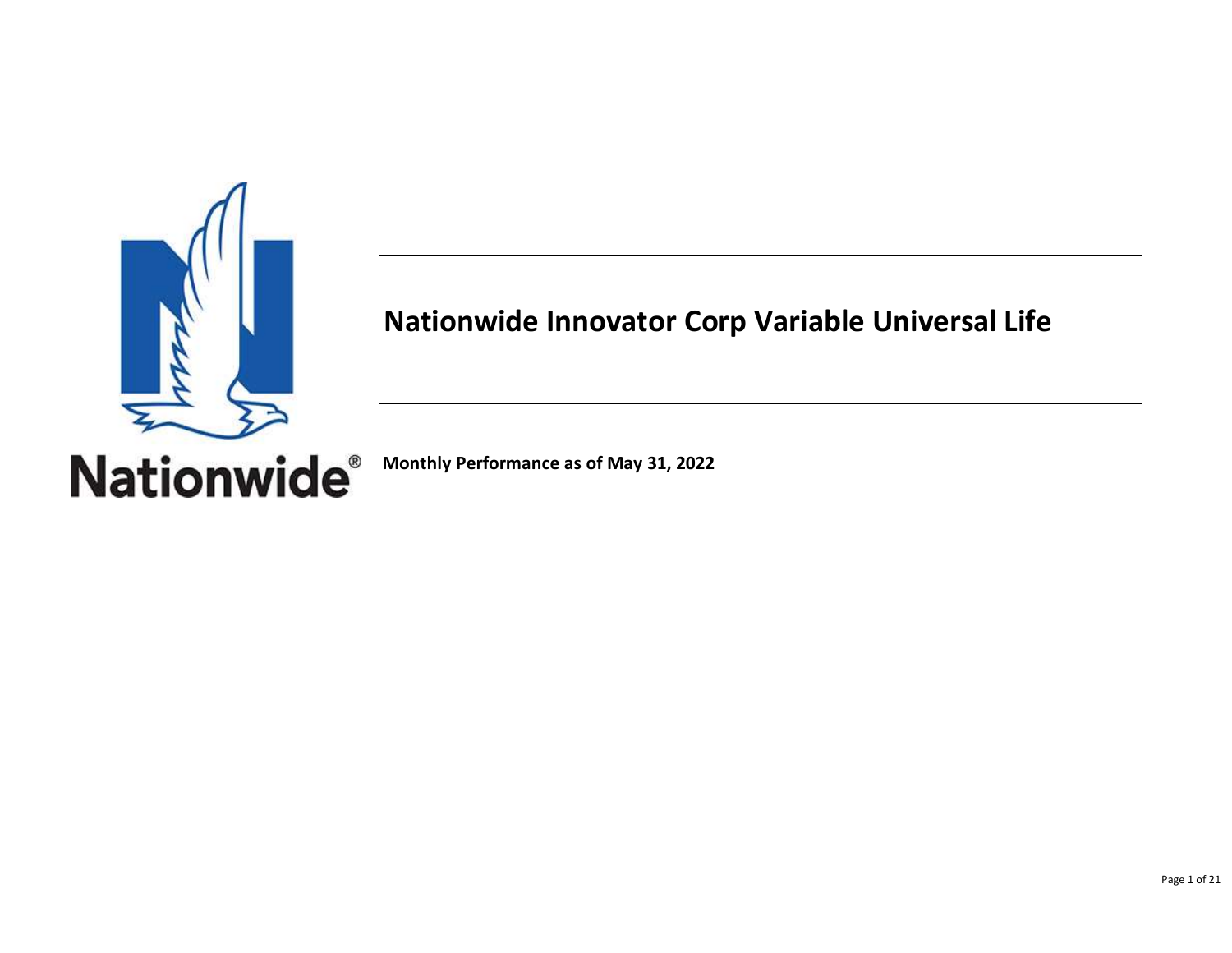#### **Understanding Risks Fund Abbreviations**

The following items outline some of the risks with the investment choices. For specific risks related to each investment, see the prospectus. In the set of the set of the prospectus of the prospectus of the set of the set of the set of the set of the set of the set of the set of the set of the set of the set of the

- IS Insurance Series number of securities may be subject to greater volatility variable Insurance Products Trust (Franklin Templeton, Van Eck)
	-

- 1 **Bond funds:** These funds have the same LIT Life Investment Trust interest rate, inflation and credit risks associated with the NVIT - Nationwide Variable Insurance Trust underlying bonds owned by the fund. The funder of the state investment Trust and REIT - Real Estate Investment Trust
- 2 **High-yield funds:** Funds that invest in high-yield **UIF Universal Institutional Funds** securities are subject to greater credit risk and price VA - VA - Variable Account (Oppenheimer) fluctuations than funds that invest in higher-quality securities. VA - Variable Annuity (DFA)
- 3 **Small-cap/Mid-cap/Emerging market funds:** VC Variable Contract Funds investing in stocks of smallcap, mid-cap or VI - Variable Insurance emerging companies may have less liquidity than those VIF - Variable Insurance Fund (Vanguard) investing in larger, established companies and may be VIF - Variable Investment Fund (Dreyfus) subject to greater price volatility and risk than the overall variable variable Insurance Portfolios (Ivy Funds) stock market. VIP - Variable Insurance Product Trust (Fidelity)
- 4 **Non-diversified funds:** Funds that invest in a VIP Variable Insurance Products (Fidelity) concentrated sector or focus on a relatively small VIPT - Variable Insurance Product Trust (Delaware) than a more diversified investment. The state of the state of the VIT - Variable Insurance Trust
- 5 **Funds-of-funds:** Designed to provide VP Variable Portfolios diversification and asset allocation across several types VPS - Variable Products Series of investments and asset classes, primarily by investing VT - Variable Trust in underlying funds. Therefore, in addition to the WIT - Worldwide Insurance Trust expenses of the portfolio, you are indirectly paying a proportionate share of the applicable fees and expenses of the underlying funds.
- 6 **Money market taxable funds:** These funds are not insured or guaranteed by the Federal Deposit Insurance Corporation or any other federal government agency. Although they seek to preserve the value of your investment at \$1.00 per share, it's possible to lose money by investing in money market funds. While the funds invest primarily in the securities of the U.S. government and its agencies, the values are not guaranteed by these entities.
- 7 **International funds:** Funds that invest internationally involve risks not associated with investing solely in the United States, such as currency fluctuation, political risk, differences in accounting and limited availability of information.
- 8 **Government funds:** While the funds invest primarily in the securities of the U.S. government and its agencies, the values are not guaranteed by these entities.
- 9 **Real estate funds:** Funds that focus on real estate investing are sensitive to economic and business cycles, changing demographic patterns and government actions.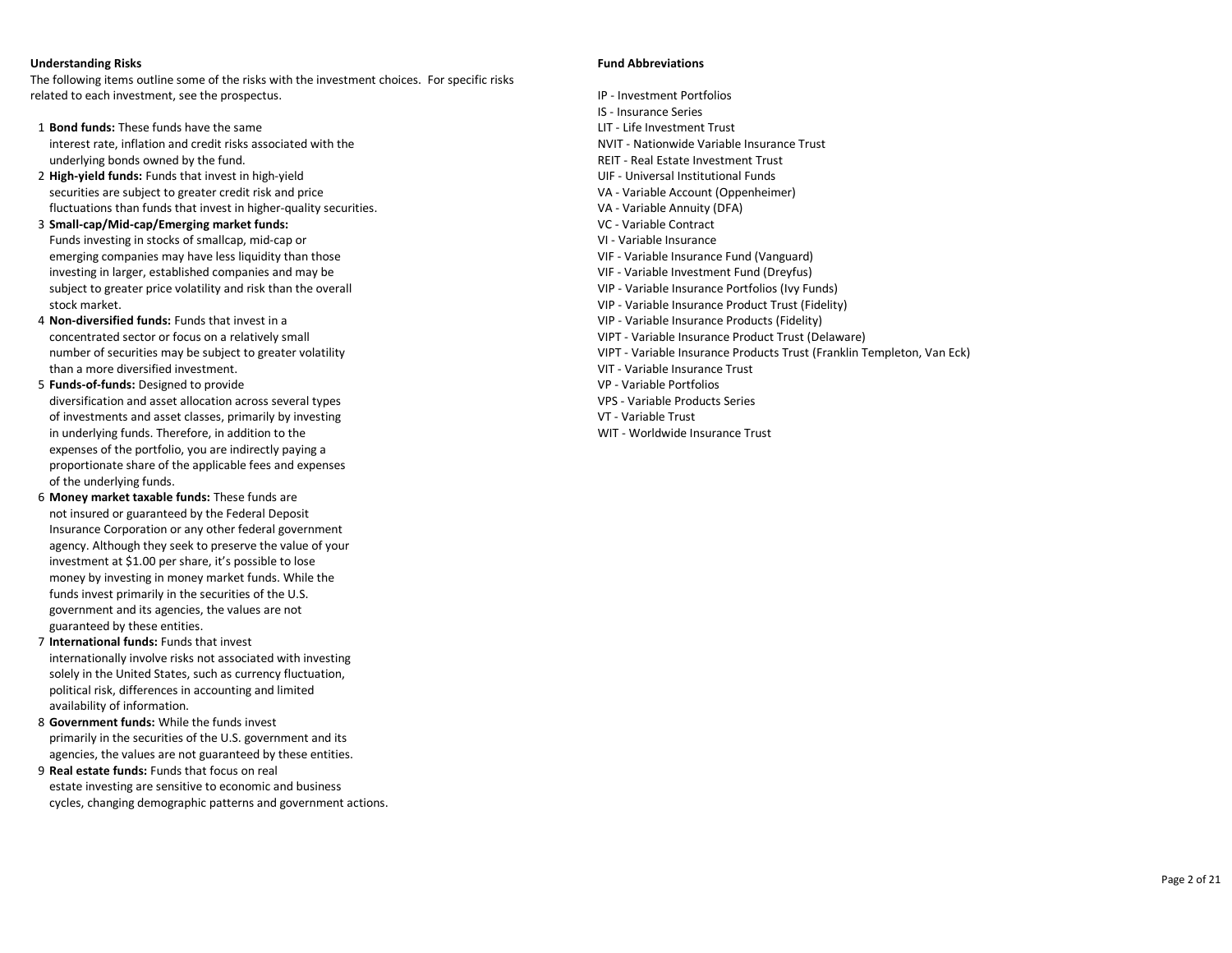10 Actual Inception Date is 9/30/1993. The earliest information available from the fund house reflects 12/31/1999. Inception calculation based on 12/31/1999 values.

11 These funds are not available as investment options to policies issued on or after December 31,2022

Page 3 of 21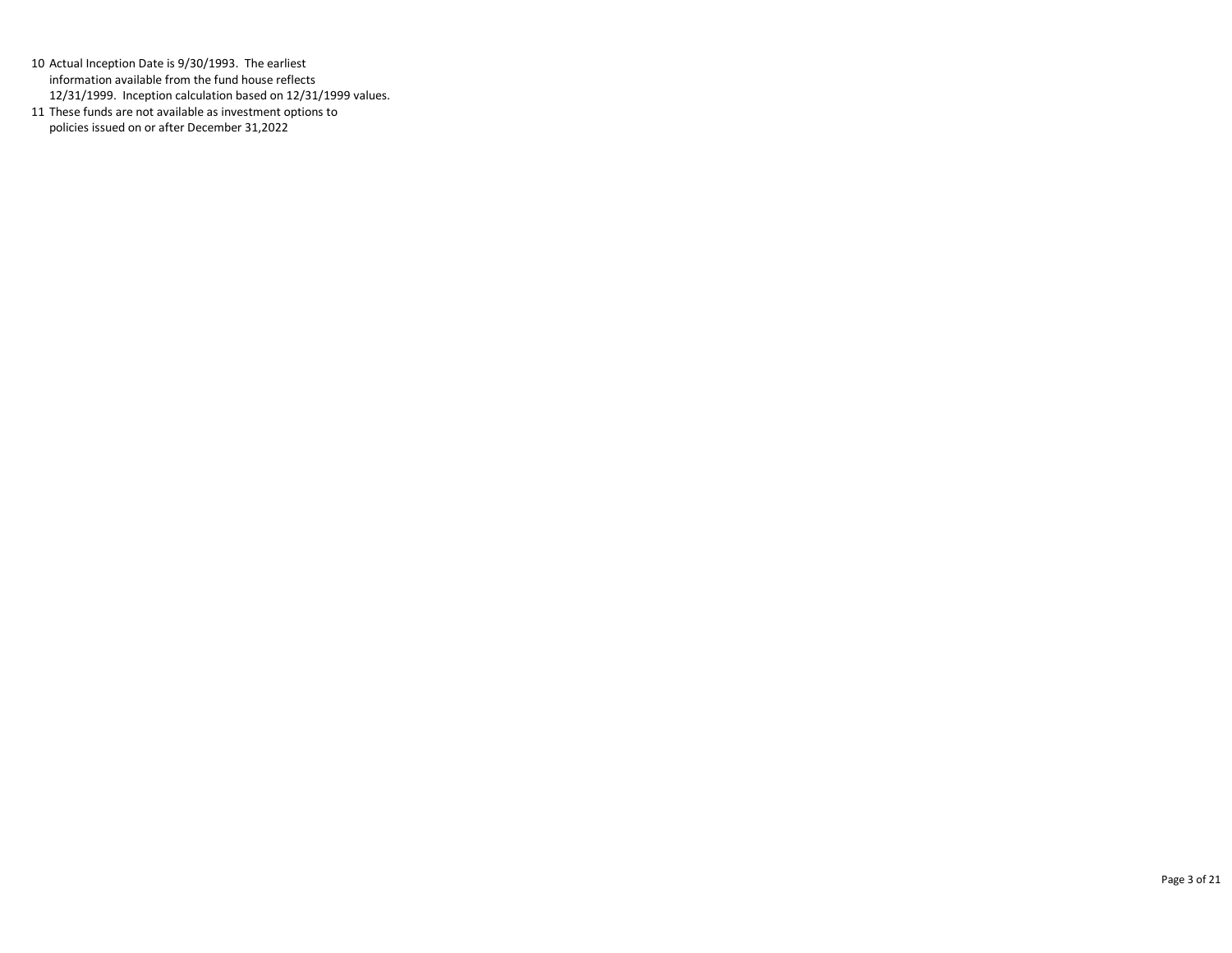**Please review the important disclosure information before investing. This performance report is authorized for existing client use only or for new or prospective clients only when preceded or accompanied by a prospectus, which describes the investment objectives, risks, charges, and expenses that may apply. The prospectus contains this and other important information about the investment company. To request a copy, contact your investment professional or write to Nationwide Life Insurance Company, P.O. Box 182150, Columbus, OH 43218-2150. Please read the product and underlying fund prospectuses carefully before investing. Please contact your investment professional if you have additional questions relating to policy provisions or investment options.**

The underlying investment options (hereafter often abbreviated as 'UIO') discussed in this brochure are only available as investment options in variable annuity contracts and variable life insurance policies issued by life insurance companies. They are not offered or made available directly to the general public. These portfolios contain different investments than similarly named mutual funds offered by the money manager. Investment results may result in higher or lower returns. The most recent version of this fund performance report can be obtained by calling 1-877-351-8808.

**The results shown represent past performance and should not be considered a representation of performance of investor experience of the funds in the future. Past performance cannot guarantee future results. Current performance may be lower or higher than the performance data quoted. The principal value and investment return of an investment will fluctuate so that an investor's shares, when redeemed, may be worth more or less than their original cost.**

**The primary purpose of any life insurance is to provide a death benefit. When evaluating the purchase of a variable life insurance product, you should be aware that variable products are long-term investment vehicles designed for retirement purposes and investing involves market risk, including possible loss of principal. Variable life products allow the contract holder to choose an appropriate amount of life insurance protection that has an additional cost associated with it. If sufficient premiums are not paid, there is the possibility that the policy may lapse. Care should be taken to ensure that variable life insurance products are suitable for you and your long-term life insurance need.** 

N/A: Certain underlying investment options (UIO) are less than 1, 3, 5 or 10 years old. Therefore such figures are not available for the underlying investment options.

UIO performance results, "net of Investment Management Fees ONLY", do not reflect other life insurance policy charges such as (but not limited to): mortality & expense risk (M&E), deductions from premiums, administrative, cost of insurance (COI), surrender or lapse charges. If these results reflected cost of insurance charges (COI), the returns would be significantly lower than what is reflected here.

"Fund Inception Date" is the date the underlying fund was established. Performance for UIOs includes hypothetical performance for periods before the UIO was available in the product, where applicable, applying contract charges to actual fund NAVs to determine the performance the UIO would have achieved inside the separate account.

Page 4 of 21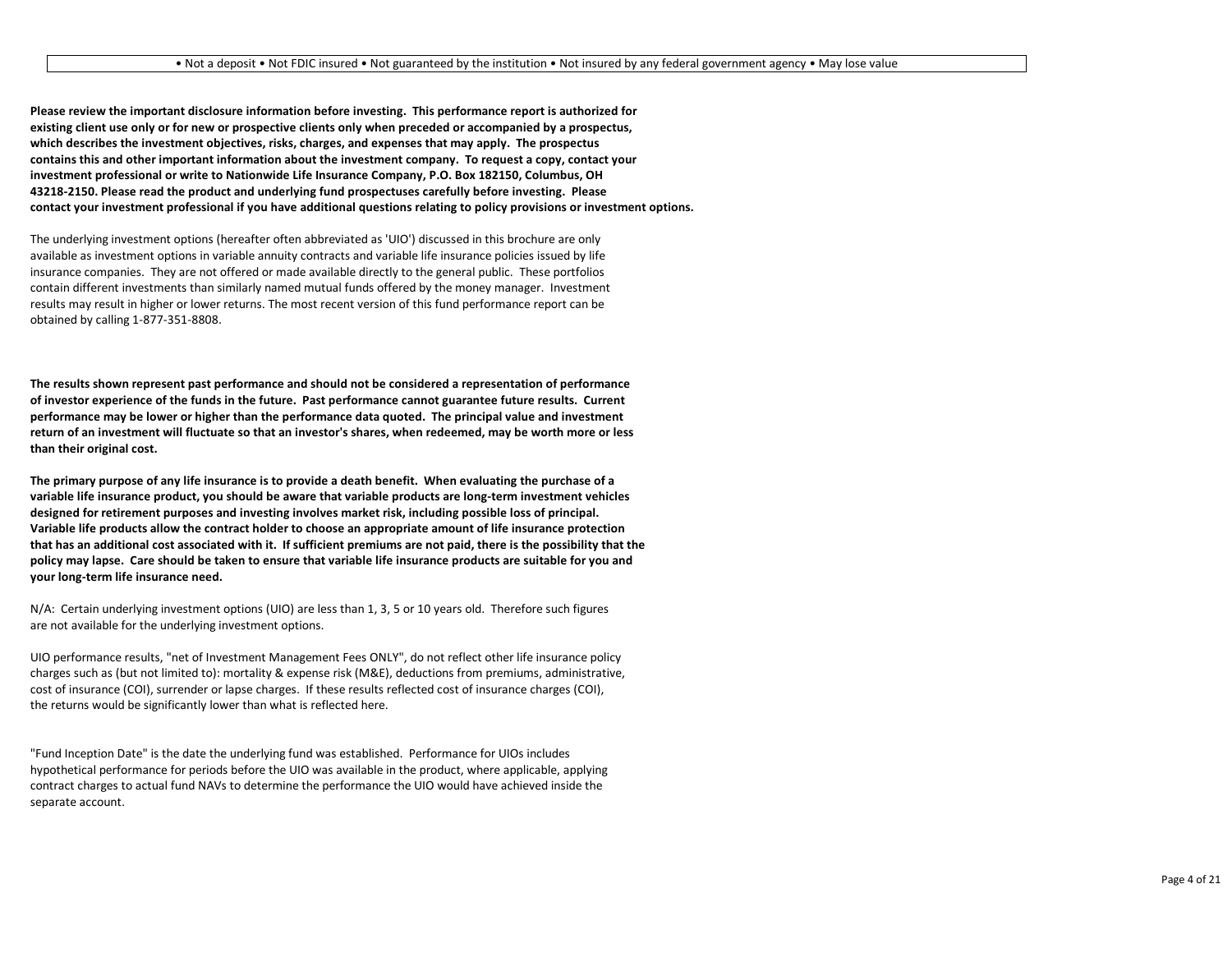\*\* Numbers in these columns represent the total percentage change in the unit value for the period indicated. This is not an annual return figure.

All Individuals selling these products must be licensed agents and/or registered representatives

Expected Fund Payments represents the annual revenue, reflected as a percentage of assets, that Nationwide reasonably expects to receive from a particular Fund for services Nationwide provides for the Fund. This amount is subject to change at any time and without advance notice from Nationwide. You may contact Nationwide at any time for an updated list of Expected Fund Payments for each Fund. NULL

Morningstar® Category is provided by Morningstar®

© 2022 Morningstar, Inc. All rights reserved.

The Morningstar information contained herein: (1) is proprietary to Morningstar and/or its content providers; (2) may not be copied or distributed; and (3) is not warranted to be accurate, complete or timely. Neither Morningstar nor its content providers are responsible for any damages or losses arising from any use of this information. Nationwide is not affiliated with Morningstar.

Variable life insurance products are issued by Nationwide Life Insurance Company, Columbus, Ohio. The general distributor is Nationwide Investment Services Corporation, member FINRA.

Nationwide, the Nationwide N and Eagle, Nationwide Funds, Nationwide Multi-Manager and Nationwide is On Your Side are service marks of Nationwide Mutual Insurance Company. NVIT Cardinal is a service mark of Nationwide Life Insurance Company.

© 2022 , Nationwide. All rights reserved.

CLX-0430AO.0621

Page 5 of 21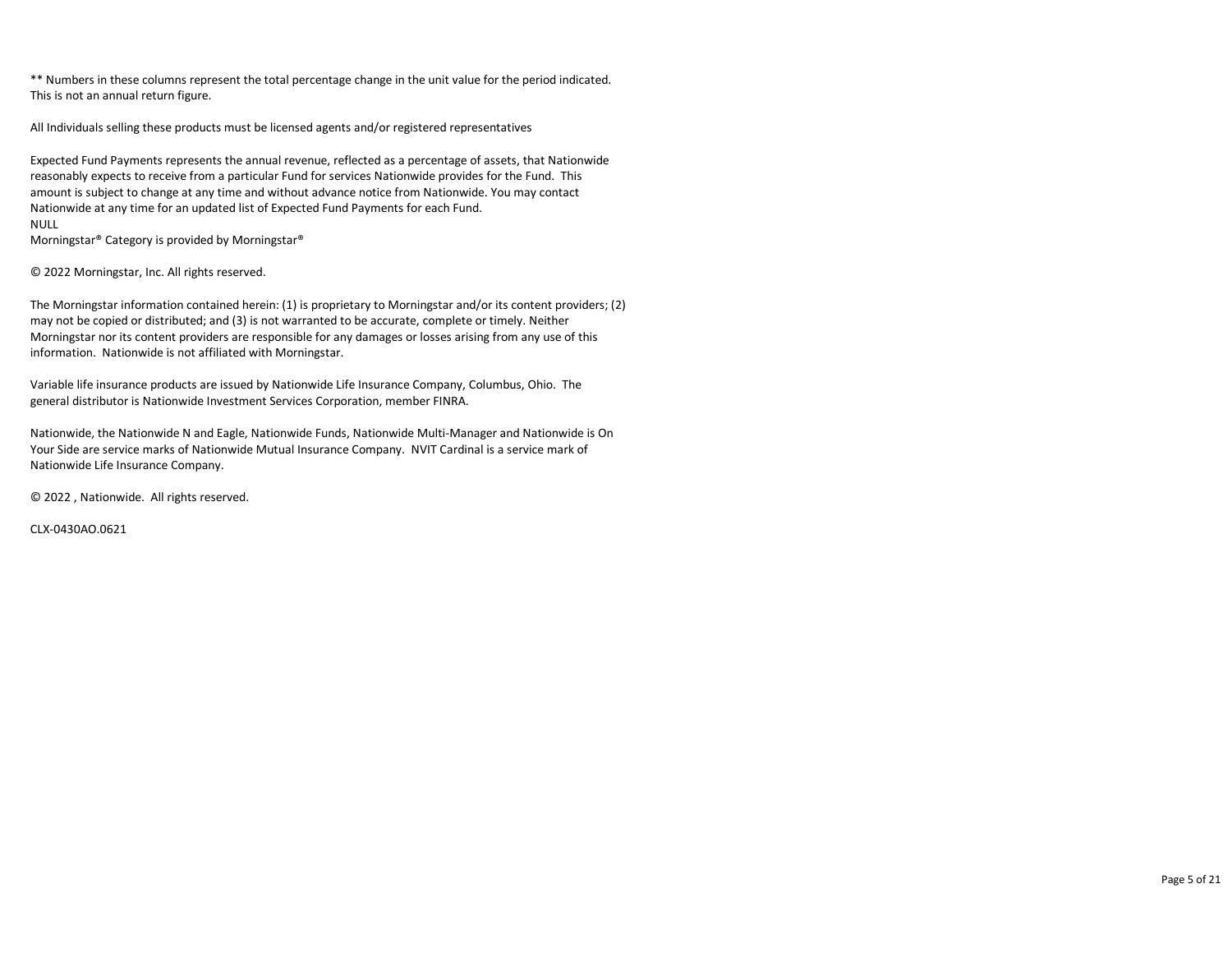#### **CORPORATE VUL sm Monthly Performance as of May 31, 2022 Nationwide Life Insurance Company**

|                                                                                                                                                                               | These returns are net of Investment Management Fees ONLY |                  |            |                 |          |                  |            |            |            |                                  |            |              |
|-------------------------------------------------------------------------------------------------------------------------------------------------------------------------------|----------------------------------------------------------|------------------|------------|-----------------|----------|------------------|------------|------------|------------|----------------------------------|------------|--------------|
|                                                                                                                                                                               |                                                          |                  |            |                 |          | Non-Annualized   |            |            |            | <b>Annualized Percent Change</b> |            |              |
|                                                                                                                                                                               | Fund                                                     |                  |            | Expected        |          | Percent Change** |            | 1 Year     | 3 Years    | 5 Years                          | 10 Years   |              |
|                                                                                                                                                                               | Inception                                                | <b>Mgmt Fees</b> | <b>Net</b> | Fund            |          | Quarterly as of  |            | 5/28/21 to | 5/31/19 to | 5/31/17 to                       | 5/31/12 to | Inception to |
| <b>Underlying Investment Options</b>                                                                                                                                          | Date                                                     | & Expenses       | Fees       | <b>Payments</b> | Monthly  | 3/31/2022        | <b>YTD</b> | 5/31/2022  | 5/31/2022  | 5/31/2022                        | 5/31/2022  | 5/31/2022    |
| <b>Diversified Emerging Mkts</b> <sup>3</sup>                                                                                                                                 |                                                          |                  |            |                 |          |                  |            |            |            |                                  |            |              |
| American Funds Insurance Series(R) New World Fund - Class 2                                                                                                                   | 06/17/99                                                 | 0.89%            | 0.82%      | 0.25%           | 0.82%    | $-10.48%$        | $-17.57%$  | $-20.01%$  | 7.39%      | 6.17%                            | 6.57%      | 7.63%        |
| Fidelity(R) VIP Emerging Markets Portfolio - Service Class                                                                                                                    | 01/23/08                                                 | 1.01%            | 1.01%      | 0.30%           | 1.44%    | $-12.69%$        | $-15.94%$  | $-23.90%$  | 7.22%      | 6.56%                            | 6.61%      | 2.91%        |
| MFS <sup>®</sup> VIT II Emerging Markets Equity Portfolio - Initial Class                                                                                                     | 06/04/96                                                 | 1.62%            | 1.23%      | 0.25%           | 1.91%    | $-9.17%$         | $-13.41%$  | $-24.17%$  | 0.66%      | 1.41%                            | 2.35%      | 5.53%        |
| <b>Foreign Large Growth</b>                                                                                                                                                   |                                                          |                  |            |                 |          |                  |            |            |            |                                  |            |              |
| Invesco Oppenheimer V.I. International Growth Fund: Series I                                                                                                                  | 05/13/92                                                 | 1.13%            | 1.00%      | 0.10%           | 0.90%    | $-17.12%$        | $-23.29%$  | $-20.37%$  | 6.50%      | 2.85%                            | 6.74%      | 6.64%        |
| Invesco V.I. EQV International Equity Fund: Series I Shares <sup>11</sup>                                                                                                     | 05/05/93                                                 | 0.89%            | 0.89%      | 0.35%           | 2.94%    | $-10.65%$        | $-14.61%$  | $-15.54%$  | 5.84%      | 4.06%                            | 6.49%      | 6.68%        |
| NVIT AllianzGI International Growth Fund: Class I                                                                                                                             | 03/24/08                                                 | 1.10%            | 0.97%      | 0.35%           | $-1.63%$ | $-21.11%$        | $-32.09%$  | $-37.09%$  | 5.85%      | 4.44%                            | 6.84%      | 4.02%        |
| Foreign Large Blend <sup>7</sup>                                                                                                                                              |                                                          |                  |            |                 |          |                  |            |            |            |                                  |            |              |
| American Funds Insurance Series(R) International Fund - Class 2                                                                                                               | 05/01/90                                                 | 0.79%            | 0.79%      | 0.25%           | 1.42%    | $-9.65%$         | $-14.65%$  | $-19.90%$  | 3.06%      | 2.88%                            | 6.48%      | 7.17%        |
| Fidelity(R) VIP International Index Portfolio - Service Class                                                                                                                 | 04/17/18                                                 | 0.27%            | 0.27%      | 0.15%           | 1.60%    | $-6.21%$         | $-11.01%$  | $-12.38%$  | 6.31%      | N/A                              | N/A        | 2.33%        |
| MFS <sup>®</sup> VIT II Research International Portfolio - Service Class                                                                                                      | 08/23/01                                                 | 1.21%            | 1.20%      | 0.50%           | 1.69%    | $-9.61%$         | $-13.85%$  | $-12.33%$  | 7.72%      | 5.37%                            | 6.81%      | 5.62%        |
| NVIT International Index Fund - Class I                                                                                                                                       | 04/30/14                                                 | 0.43%            | 0.43%      | 0.25%           | 1.84%    | $-6.79%$         | $-11.25%$  | $-10.80%$  | 6.11%      | 3.92%                            | 6.89%      | 3.08%        |
| Vanguard® VIF International Portfolio                                                                                                                                         | 06/03/94                                                 | 0.38%            | 0.38%      | 0.00%           | $-0.37%$ | $-16.06%$        | $-25.40%$  | $-28.55%$  | 11.44%     | 8.93%                            | 10.30%     | 7.53%        |
| Vanguard® VIF Total International Stock Market Index Portfolio                                                                                                                | 09/07/17                                                 | 0.10%            | 0.10%      | 0.00%           | 1.45%    | $-6.14%$         | $-10.77%$  | $-12.07%$  | 6.93%      | N/A                              | N/A        | 3.59%        |
| Foreign Large Value                                                                                                                                                           |                                                          |                  |            |                 |          |                  |            |            |            |                                  |            |              |
| DFA Investment Dimensions Group - VA International Value Portfolio                                                                                                            | 10/03/95                                                 | 0.28%            | 0.28%      | 0.00%           | 4.80%    | 2.10%            | 1.35%      | 0.37%      | 9.57%      | 5.41%                            | 7.30%      | 6.17%        |
| MFS® VIT II International Intrinsic Value Portfolio - Service Class                                                                                                           | 08/23/01                                                 | 1.15%            | 1.14%      | 0.50%           | $-1.31%$ | $-13.53%$        | $-20.40%$  | $-15.93%$  | 5.80%      | 5.34%                            | 9.61%      | 8.55%        |
| NVIT Columbia Overseas Value Fund - Class X                                                                                                                                   | 10/16/20                                                 | 0.90%            | 0.89%      | 0.21%           | 4.79%    | $-2.52%$         | $-3.04%$   | $-6.44%$   | 7.87%      | 3.11%                            | 5.91%      | 15.48%       |
| <b>Foreign Small/Mid Value</b>                                                                                                                                                |                                                          |                  |            |                 |          |                  |            |            |            |                                  |            |              |
| DFA Investment Dimensions Group - VA International Small Portfolio                                                                                                            | 10/03/95                                                 | 0.40%            | 0.40%      | 0.00%           | 0.84%    | $-7.47%$         | $-12.59%$  | $-12.05%$  | 8.37%      | 4.27%                            | 8.52%      | 6.58%        |
| <b>World Stock<sup>7</sup></b>                                                                                                                                                |                                                          |                  |            |                 |          |                  |            |            |            |                                  |            |              |
| American Funds Insurance Series(R) Global Small Cap Fund - Class 2                                                                                                            | 04/30/98                                                 | 0.95%            | 0.90%      | 0.25%           | $-1.58%$ | $-14.72%$        | $-24.56%$  | $-25.30%$  | 6.52%      | 6.77%                            | 8.88%      | 8.64%        |
| Invesco V.I. Global Fund: Series I                                                                                                                                            | 11/12/90                                                 | 0.78%            | 0.78%      | 0.25%           | $-0.35%$ | $-16.06%$        | $-25.73%$  | $-21.05%$  | 8.58%      | 7.71%                            | 10.87%     | 9.62%        |
| Small Growth <sup>3</sup>                                                                                                                                                     |                                                          |                  |            |                 |          |                  |            |            |            |                                  |            |              |
| Allspring Variable Trust - VT Small Cap Growth Fund: Class 2                                                                                                                  | 05/01/95                                                 | 1.17%            | 1.17%      | 0.50%           | $-6.69%$ | $-15.17%$        | $-32.48%$  | $-28.91%$  | 7.73%      | 10.57%                           | 11.28%     | 7.33%        |
| Legg Mason Partners ClearBridge Variable Small Cap Growth Portfolio                                                                                                           | 11/08/99                                                 | 0.80%            | 0.80%      | 0.25%           | $-3.50%$ | $-14.40%$        | $-27.89%$  | $-25.16%$  | 9.32%      | 11.63%                           | 12.38%     | 9.16%        |
| MFS® VIT New Discovery Series - Service Class                                                                                                                                 | 04/28/00                                                 | 1.19%            | 1.12%      | 0.50%           | $-1.08%$ | $-16.28%$        | $-25.81%$  | $-27.82%$  | 8.93%      | 11.78%                           | 11.72%     | 6.65%        |
| NVIT Multi-Manager Small Cap Growth Fund - Class I                                                                                                                            | 05/03/99                                                 | 1.12%            | 1.09%      | 0.35%           | $-4.02%$ | $-15.25%$        | $-27.83%$  | $-23.47%$  | 8.99%      | 9.65%                            | 11.68%     | 7.42%        |
|                                                                                                                                                                               | Past performance does not guarantee future results.      |                  |            |                 |          |                  |            |            |            |                                  |            |              |
| UIO performance results, "net of Investment Management Fees ONLY", do not reflect other life insurance policy charges such as (but not limited to): mortality &               |                                                          |                  |            |                 |          |                  |            |            |            |                                  |            |              |
| expense risk (M&E), deductions from premiums, administrative, cost of insurance (COI), surrender or lapse charges. If these results reflected cost of insurance charge (COI), |                                                          |                  |            |                 |          |                  |            |            |            |                                  |            |              |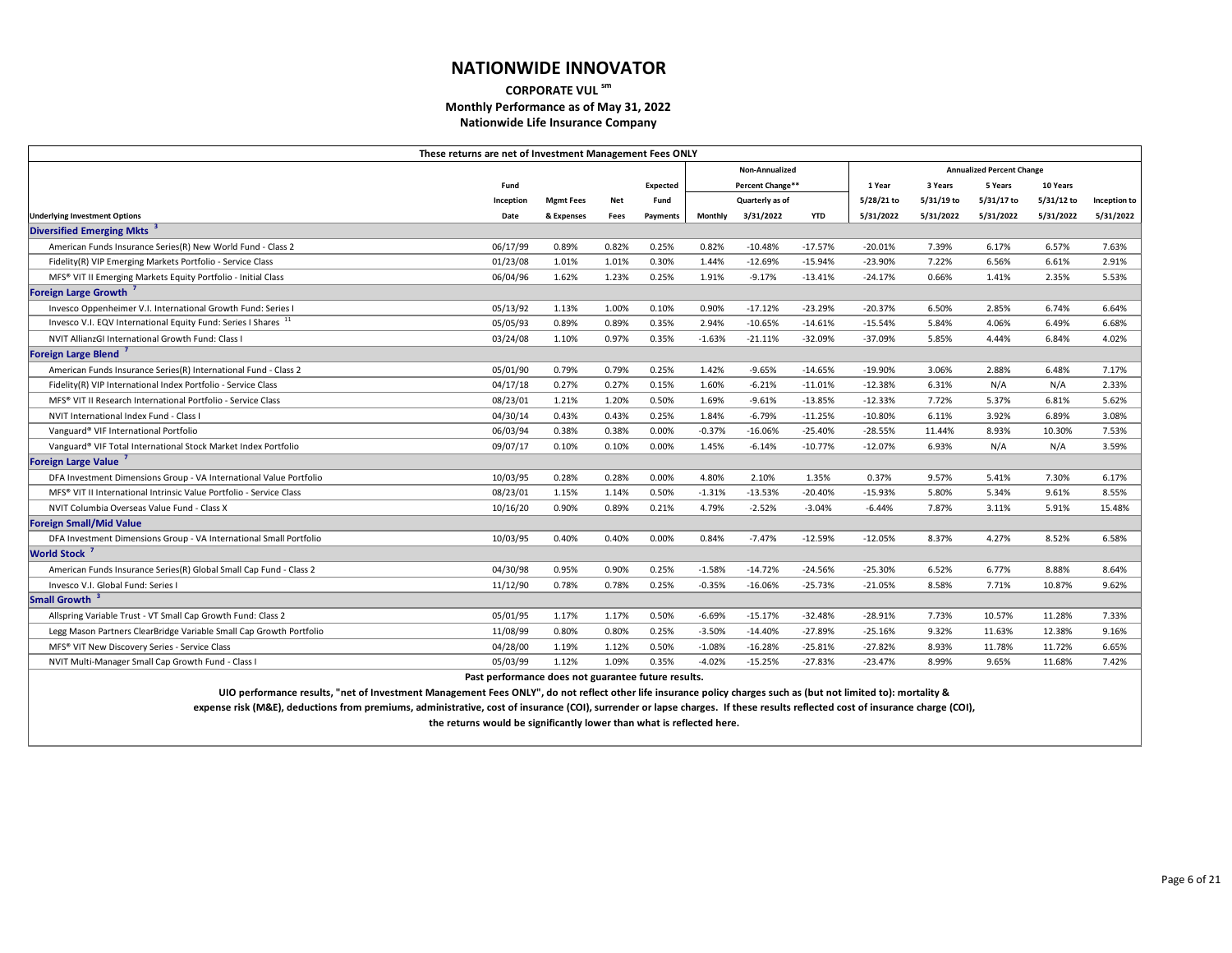#### **CORPORATE VUL sm Monthly Performance as of May 31, 2022 Nationwide Life Insurance Company**

|                                                                                                                                                                | These returns are net of Investment Management Fees ONLY |                  |            |                 |          |                       |            |            |            |                                  |            |              |
|----------------------------------------------------------------------------------------------------------------------------------------------------------------|----------------------------------------------------------|------------------|------------|-----------------|----------|-----------------------|------------|------------|------------|----------------------------------|------------|--------------|
|                                                                                                                                                                |                                                          |                  |            |                 |          | <b>Non-Annualized</b> |            |            |            | <b>Annualized Percent Change</b> |            |              |
|                                                                                                                                                                | Fund                                                     |                  |            | <b>Expected</b> |          | Percent Change**      |            | 1 Year     | 3 Years    | 5 Years                          | 10 Years   |              |
|                                                                                                                                                                | Inception                                                | <b>Mgmt Fees</b> | <b>Net</b> | Fund            |          | Quarterly as of       |            | 5/28/21 to | 5/31/19 to | 5/31/17 to                       | 5/31/12 to | Inception to |
| <b>Underlying Investment Options</b>                                                                                                                           | Date                                                     | & Expenses       | Fees       | Payments        | Monthly  | 3/31/2022             | <b>YTD</b> | 5/31/2022  | 5/31/2022  | 5/31/2022                        | 5/31/2022  | 5/31/2022    |
| Small Blend <sup>3</sup>                                                                                                                                       |                                                          |                  |            |                 |          |                       |            |            |            |                                  |            |              |
| BNY Mellon IP Small Cap Stock Index Portfolio - Service Shares                                                                                                 | 05/01/02                                                 | 0.61%            | 0.60%      | 0.35%           | 1.84%    | $-5.78%$              | $-11.63%$  | $-9.28%$   | 12.59%     | 9.17%                            | 12.10%     | 8.93%        |
| Goldman Sachs VIT Small Cap Equity Insights Fund - Institutional Shares                                                                                        | 02/13/98                                                 | 0.93%            | 0.81%      | 0.25%           | 1.09%    | -7.19%                | $-14.83%$  | $-12.62%$  | 9.69%      | 8.20%                            | 10.76%     | 6.99%        |
| Invesco V.I. Main Street Small Cap Fund: Series I                                                                                                              | 05/01/98                                                 | 0.84%            | 0.84%      | 0.10%           | 0.15%    | $-5.82%$              | $-13.44%$  | $-9.95%$   | 13.88%     | 9.69%                            | 12.54%     | 8.60%        |
| JPMorgan Insurance Trust Small Cap Core Portfolio - Class 1                                                                                                    | 01/03/95                                                 | 0.80%            | 0.80%      | 0.25%           | 0.06%    | $-7.18%$              | $-14.95%$  | $-12.90%$  | 10.69%     | 7.83%                            | 11.79%     | 9.02%        |
| NVIT Multi-Manager Small Cap Value Fund - Class I                                                                                                              | 10/31/97                                                 | 1.13%            | 1.06%      | 0.35%           | 2.17%    | $-2.85%$              | $-6.65%$   | $-2.26%$   | 13.20%     | 7.26%                            | 11.01%     | 8.87%        |
| NVIT Multi-Manager Small Company Fund - Class I                                                                                                                | 10/23/95                                                 | 1.08%            | 1.06%      | 0.35%           | 0.22%    | $-6.33%$              | $-13.71%$  | $-7.43%$   | 15.96%     | 11.22%                           | 12.56%     | 10.62%       |
| NVIT Small Cap Index Fund - Class Y                                                                                                                            | 04/13/07                                                 | 0.27%            | 0.27%      | 0.10%           | 0.12%    | $-7.58%$              | $-16.62%$  | $-17.11%$  | 9.52%      | 7.56%                            | 10.74%     | 6.89%        |
| Small Value <sup>3</sup>                                                                                                                                       |                                                          |                  |            |                 |          |                       |            |            |            |                                  |            |              |
| Delaware VIP Trust - Delaware VIP Small Cap Value Series: Service Class                                                                                        | 05/01/00                                                 | 1.05%            | 1.05%      | 0.50%           | 3.52%    | $-3.27%$              | $-6.79%$   | $-2.41%$   | 12.86%     | 7.43%                            | 10.58%     | 10.22%       |
| DFA Investment Dimensions Group - VA U.S. Targeted Value Portfolio                                                                                             | 10/03/95                                                 | 0.29%            | 0.29%      | 0.00%           | 3.91%    | 0.25%                 | $-1.82%$   | 2.33%      | 18.42%     | 10.86%                           | 13.07%     | 10.77%       |
| Franklin VIP <sup>®</sup> Small Cap Value VIP Fund - Class 2                                                                                                   | 04/30/98                                                 | 0.91%            | 0.91%      | 0.45%           | 2.59%    | $-2.96%$              | $-7.30%$   | $-7.41%$   | 13.78%     | 8.55%                            | 11.23%     | 8.04%        |
| Mid-Cap Growth <sup>3</sup>                                                                                                                                    |                                                          |                  |            |                 |          |                       |            |            |            |                                  |            |              |
| Invesco V.I. Discovery Mid Cap Growth Fund: Series I                                                                                                           | 08/15/86                                                 | 0.83%            | 0.83%      | 0.25%           | $-2.82%$ | $-16.95%$             | $-27.67%$  | $-17.65%$  | 11.67%     | 12.13%                           | 12.94%     | 9.72%        |
| Janus Henderson Enterprise Portfolio: Service Shares                                                                                                           | 12/31/99                                                 | 0.96%            | 0.96%      | 0.35%           | 1.12%    | $-6.91%$              | $-13.29%$  | $-6.87%$   | 11.11%     | 12.80%                           | 14.61%     | 5.15%        |
| MFS <sup>®</sup> VIT Mid Cap Growth Series - Service Class                                                                                                     | 05/01/00                                                 | 1.06%            | 1.05%      | 0.50%           | $-1.52%$ | $-15.63%$             | $-25.50%$  | $-15.97%$  | 9.50%      | 12.26%                           | 13.86%     | 4.45%        |
| <b>NVIT Allspring Discovery Fund: Class I</b>                                                                                                                  | 03/24/08                                                 | 0.88%            | 0.82%      | 0.27%           | $-8.10%$ | $-18.69%$             | $-36.25%$  | $-35.81%$  | 2.99%      | 7.13%                            | 10.04%     | 7.72%        |
| Mid-Cap Blend <sup>3</sup>                                                                                                                                     |                                                          |                  |            |                 |          |                       |            |            |            |                                  |            |              |
| Calvert VP SRI Mid Cap Portfolio                                                                                                                               | 07/16/91                                                 | 0.96%            | 0.96%      | 0.25%           | $-1.36%$ | $-6.75%$              | $-15.00%$  | $-10.90%$  | 8.07%      | 7.98%                            | 9.52%      | 7.95%        |
| Fidelity(R) VIP Extended Market Index Portfolio - Service Class                                                                                                | 04/17/18                                                 | 0.23%            | 0.23%      | 0.15%           | $-0.16%$ | $-5.53%$              | $-13.61%$  | $-11.78%$  | 11.68%     | N/A                              | N/A        | 7.81%        |
| Fidelity(R) VIP Value Strategies Portfolio - Service Class                                                                                                     | 02/20/02                                                 | 0.73%            | 0.73%      | 0.30%           | 3.76%    | 0.62%                 | $-1.17%$   | 4.07%      | 18.77%     | 12.05%                           | 12.62%     | 8.88%        |
| NVIT Mid Cap Index Fund - Class I                                                                                                                              | 10/31/97                                                 | 0.40%            | 0.40%      | 0.25%           | 0.70%    | $-4.99%$              | $-11.17%$  | $-6.95%$   | 12.78%     | 9.10%                            | 11.80%     | 9.43%        |
| Vanguard® VIF Mid Cap Index Portfolio                                                                                                                          | 02/09/99                                                 | 0.17%            | 0.17%      | 0.00%           | $-0.31%$ | $-6.37%$              | $-14.19%$  | $-5.75%$   | 13.19%     | 10.45%                           | 12.73%     | 10.21%       |
| Mid-Cap Value <sup>3</sup>                                                                                                                                     |                                                          |                  |            |                 |          |                       |            |            |            |                                  |            |              |
| AB VPS Small/Mid Cap Value Portfolio - Class A                                                                                                                 | 05/02/01                                                 | 0.80%            | 0.80%      | 0.35%           | 2.68%    | $-5.24%$              | $-10.32%$  | $-6.92%$   | 12.37%     | 7.90%                            | 11.50%     | 9.85%        |
| JPMorgan Insurance Trust Mid Cap Value Portfolio - Class 1                                                                                                     | 09/28/01                                                 | 0.76%            | 0.76%      | 0.35%           | 1.44%    | $-0.90%$              | $-3.58%$   | 0.72%      | 12.56%     | 8.82%                            | 11.76%     | 10.61%       |
| MFS® VIT Mid Cap Value Portfolio - Service Class                                                                                                               | 03/06/08                                                 | 1.05%            | 1.04%      | 0.50%           | 3.47%    | $-2.56%$              | $-4.75%$   | 2.86%      | 14.56%     | 10.24%                           | 12.28%     | 9.46%        |
| NVIT Multi-Manager Mid Cap Value Fund - Class I                                                                                                                | 03/24/08                                                 | 1.00%            | 0.93%      | 0.35%           | 3.30%    | 2.42%                 | 1.79%      | 5.99%      | 12.14%     | 7.85%                            | 12.14%     | 9.41%        |
| <b>Large Growth</b>                                                                                                                                            |                                                          |                  |            |                 |          |                       |            |            |            |                                  |            |              |
| NVIT Blueprint(SM) Aggressive Fund: Class I                                                                                                                    | 03/27/08                                                 | 1.13%            | 1.03%      | 0.35%           | 1.03%    | $-4.52%$              | -9.97%     | $-4.14%$   | 11.55%     | 8.44%                            | 10.25%     | 6.95%        |
| American Funds Insurance Series(R) Growth Fund - Class 2                                                                                                       | 02/08/84                                                 | 0.60%            | 0.60%      | 0.25%           | $-2.85%$ | $-8.89%$              | $-22.07%$  | -12.53%    | 19.96%     | 16.05%                           | 16.05%     | 12.87%       |
| Fidelity(R) VIP Growth Portfolio - Service Class                                                                                                               | 10/09/86                                                 | 0.71%            | 0.71%      | 0.30%           | $-1.46%$ | $-6.80%$              | $-18.25%$  | $-7.59%$   | 19.38%     | 16.76%                           | 16.28%     | 10.90%       |
| IIIO performance results "net of Investment Management Fees ONIV" do not reflect other life insurance nolicy charges such as (but not limited to); mortality & | Past performance does not guarantee future results.      |                  |            |                 |          |                       |            |            |            |                                  |            |              |

**UIO performance results, "net of Investment Management Fees ONLY", do not reflect other life insurance policy charges such as (but not limited to): mortality &**

**expense risk (M&E), deductions from premiums, administrative, cost of insurance (COI), surrender or lapse charges. If these results reflected cost of insurance charge (COI),**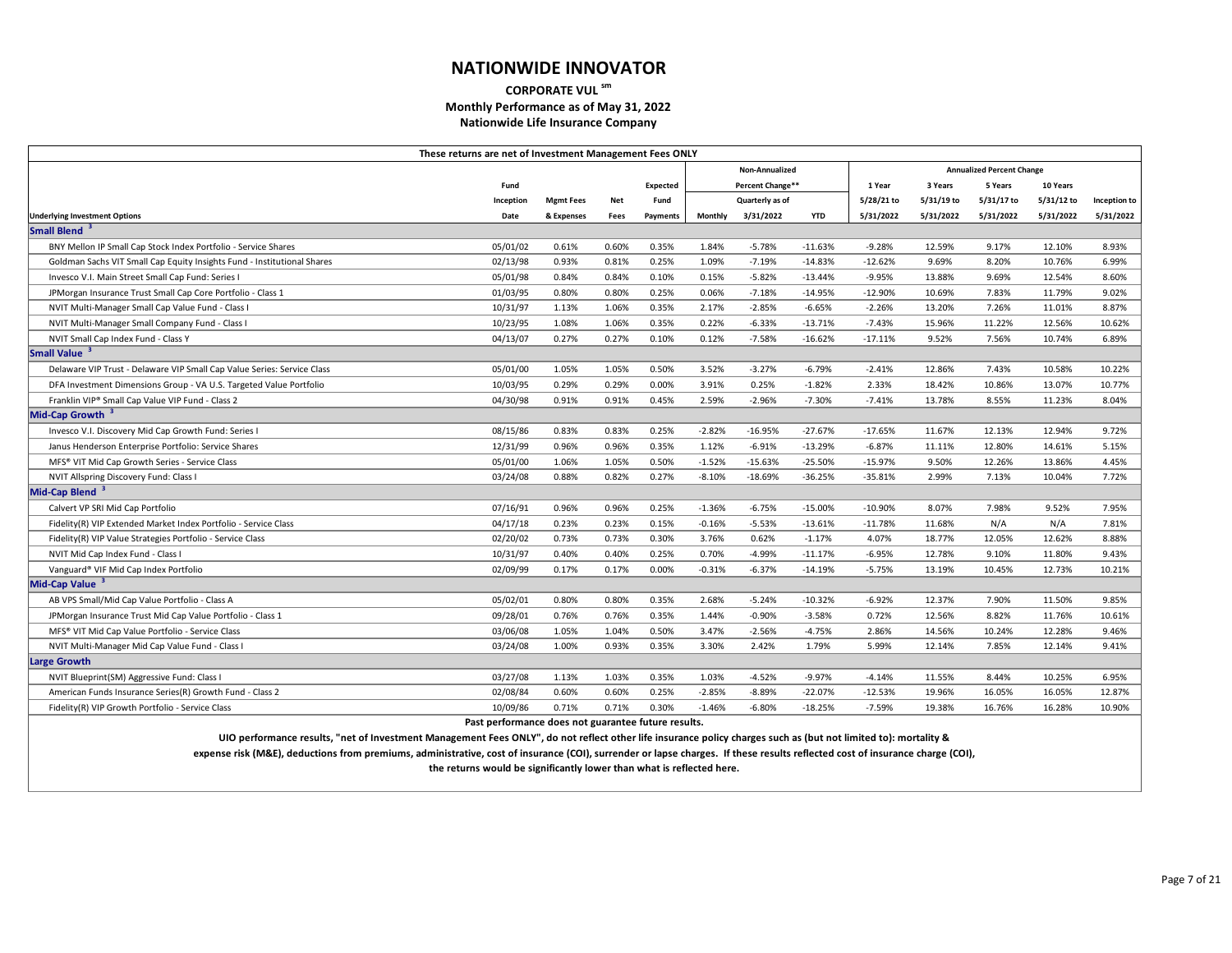#### **CORPORATE VUL sm Monthly Performance as of May 31, 2022 Nationwide Life Insurance Company**

|                                                                                        | These returns are net of Investment Management Fees ONLY |                  |            |          |           |                  |            |            |            |                                  |            |              |
|----------------------------------------------------------------------------------------|----------------------------------------------------------|------------------|------------|----------|-----------|------------------|------------|------------|------------|----------------------------------|------------|--------------|
|                                                                                        |                                                          |                  |            |          |           | Non-Annualized   |            |            |            | <b>Annualized Percent Change</b> |            |              |
|                                                                                        | Fund                                                     |                  |            | Expected |           | Percent Change** |            | 1 Year     | 3 Years    | 5 Years                          | 10 Years   |              |
|                                                                                        | Inception                                                | <b>Mgmt Fees</b> | <b>Net</b> | Fund     |           | Quarterly as of  |            | 5/28/21 to | 5/31/19 to | 5/31/17 to                       | 5/31/12 to | Inception to |
| <b>Underlying Investment Options</b>                                                   | Date                                                     | & Expenses       | Fees       | Payments | Monthly   | 3/31/2022        | <b>YTD</b> | 5/31/2022  | 5/31/2022  | 5/31/2022                        | 5/31/2022  | 5/31/2022    |
| <b>Large Growth Continued</b>                                                          |                                                          |                  |            |          |           |                  |            |            |            |                                  |            |              |
| MFS® VIT Growth Series - Service Class                                                 | 04/28/00                                                 | 0.97%            | 0.96%      | 0.50%    | $-1.28%$  | $-12.46%$        | $-23.83%$  | $-12.22%$  | 13.01%     | 14.13%                           | 15.09%     | 5.38%        |
| Morgan Stanley VIF Growth Portfolio - Class I                                          | 01/02/97                                                 | 0.74%            | 0.57%      | 0.35%    | $-16.64%$ | $-26.64%$        | $-52.27%$  | $-52.42%$  | 4.50%      | 10.42%                           | 14.60%     | 9.46%        |
| NVIT BNY Mellon Sustainable U.S. Equity Fund: Class I                                  | 03/24/08                                                 | 0.92%            | 0.85%      | 0.20%    | 0.76%     | $-8.40%$         | $-16.41%$  | $-3.28%$   | 12.06%     | 9.02%                            | 12.11%     | 8.64%        |
| NVIT Jacobs Levy Large Cap Growth Fund: Class I                                        | 03/24/08                                                 | 0.90%            | 0.81%      | 0.35%    | $-1.53%$  | $-0.19%$         | $-7.73%$   | 12.05%     | 25.43%     | 19.51%                           | 16.84%     | 12.01%       |
| T. Rowe Price All-Cap Opportunities Portfolio                                          | 03/31/94                                                 | 0.85%            | 0.80%      | 0.25%    | $-1.26%$  | $-6.20%$         | $-16.91%$  | $-9.20%$   | 19.74%     | 17.33%                           | 17.03%     | 10.70%       |
| T. Rowe Price Blue Chip Growth Fund                                                    | 12/29/00                                                 | 0.85%            | 0.75%      | 0.25%    | $-3.47%$  | $-12.35%$        | $-28.18%$  | $-20.48%$  | 9.02%      | 11.53%                           | 14.25%     | 7.64%        |
| Vanguard® VIF Capital Growth Portfolio                                                 | 12/03/02                                                 | 0.34%            | 0.34%      | 0.00%    | 2.28%     | $-4.81%$         | $-10.11%$  | $-4.23%$   | 15.67%     | 12.86%                           | 15.86%     | 12.28%       |
| Vanguard® VIF Growth Portfolio                                                         | 06/07/93                                                 | 0.41%            | 0.41%      | 0.00%    | $-3.46%$  | $-11.28%$        | $-25.17%$  | $-16.14%$  | 13.29%     | 14.02%                           | 14.83%     | 8.30%        |
| <b>Large Blend</b>                                                                     |                                                          |                  |            |          |           |                  |            |            |            |                                  |            |              |
| NVIT Investor Destinations Aggressive Fund - Class II                                  | 12/12/01                                                 | 0.91%            | 0.91%      | 0.40%    | 0.39%     | $-6.82%$         | $-13.71%$  | $-9.80%$   | 8.68%      | 6.82%                            | 9.45%      | 6.60%        |
| American Funds Insurance Series(R) Growth-Income Fund - Class 2                        | 02/08/84                                                 | 0.54%            | 0.54%      | 0.25%    | 1.20%     | $-5.46%$         | $-12.40%$  | $-3.57%$   | 12.54%     | 11.40%                           | 13.43%     | 11.03%       |
| American Funds Insurance Series(R) Washington Mutual Investors Fund: Class 2           | 07/05/01                                                 | 0.66%            | 0.52%      | 0.25%    | 2.07%     | $-2.02%$         | $-6.00%$   | 4.08%      | 15.04%     | 10.19%                           | 12.52%     | 7.03%        |
| BNY Mellon Stock Index Fund, Inc. - Initial Shares                                     | 09/29/89                                                 | 0.26%            | 0.26%      | 0.20%    | 0.16%     | $-4.65%$         | $-12.85%$  | $-0.56%$   | 16.13%     | 13.09%                           | 14.10%     | 9.81%        |
| BNY Mellon VIF Appreciation Portfolio - Initial Shares                                 | 04/05/93                                                 | 0.80%            | 0.80%      | 0.38%    | 0.21%     | $-8.35%$         | $-15.52%$  | $-3.32%$   | 16.70%     | 13.67%                           | 12.28%     | 9.76%        |
| DFA Investment Dimensions Group - VA Equity Allocation Portfolio - Institutional Class | 07/10/17                                                 | 0.50%            | 0.30%      | 0.00%    | 1.57%     | $-3.48%$         | $-8.84%$   | $-2.88%$   | 14.00%     | N/A                              | N/A        | 9.90%        |
| Fidelity(R) VIP Contrafund(R) Portfolio - Service Class                                | 01/03/95                                                 | 0.70%            | 0.70%      | 0.30%    | $-0.86%$  | $-9.68%$         | $-20.65%$  | $-7.18%$   | 15.46%     | 12.24%                           | 13.30%     | 11.23%       |
| Fidelity(R) VIP Index 500 Portfolio - Initial Class                                    | 08/27/92                                                 | 0.10%            | 0.10%      | 0.05%    | 0.17%     | $-4.64%$         | $-12.82%$  | $-0.43%$   | 16.30%     | 13.25%                           | 14.28%     | 10.02%       |
| Fidelity(R) VIP Total Market Index Portfolio - Service Class                           | 04/17/18                                                 | 0.22%            | 0.22%      | 0.15%    | $-0.20%$  | $-5.25%$         | $-13.94%$  | $-3.61%$   | 15.28%     | N/A                              | N/A        | 11.78%       |
| Invesco V.I. Main Street Fund: Series I                                                | 07/05/95                                                 | 0.79%            | 0.79%      | 0.10%    | $-0.98%$  | $-6.06%$         | $-15.60%$  | $-5.92%$   | 12.57%     | 9.86%                            | 12.46%     | 9.08%        |
| NVIT J.P. Morgan U.S. Equity Fund: Class Y                                             | 10/04/19                                                 | 0.92%            | 0.44%      | 0.00%    | $-0.41%$  | $-4.76%$         | $-13.56%$  | $-0.61%$   | N/A        | N/A                              | N/A        | 18.13%       |
| Schwab(R) S&P 500 Index Portfolio                                                      | 11/01/96                                                 | 0.03%            | 0.03%      | 0.00%    | 0.20%     | $-4.59%$         | $-12.74%$  | $-0.30%$   | 16.40%     | 13.35%                           | 14.24%     | 8.94%        |
| Vanguard® VIF Equity Index Portfolio                                                   | 04/29/91                                                 | 0.14%            | 0.14%      | 0.00%    | 0.17%     | $-4.64%$         | $-12.81%$  | $-0.45%$   | 16.27%     | 13.22%                           | 14.23%     | 10.10%       |
| Vanguard® VIF Total Stock Market Index Portfolio                                       | 01/08/03                                                 | 0.13%            | 0.13%      | 0.00%    | $-0.22%$  | $-5.43%$         | $-14.15%$  | $-4.06%$   | 15.31%     | 12.53%                           | 13.79%     | 10.35%       |
| <b>Large Value</b>                                                                     |                                                          |                  |            |          |           |                  |            |            |            |                                  |            |              |
| AB VPS Growth & Income Portfolio - Class A                                             | 01/14/91                                                 | 0.59%            | 0.59%      | 0.35%    | 2.09%     | $-0.84%$         | $-3.37%$   | 2.68%      | 13.68%     | 11.19%                           | 12.76%     | 9.76%        |
| American Century VP Value Fund - Class I                                               | 05/01/96                                                 | 0.83%            | 0.73%      | 0.35%    | 3.55%     | 3.22%            | 1.87%      | 5.43%      | 15.03%     | 10.00%                           | 12.00%     | 9.03%        |
| DFA Investment Dimensions Group - VA U.S. Large Value Portfolio                        | 01/12/95                                                 | 0.21%            | 0.21%      | 0.00%    | 4.54%     | 0.30%            | $-1.30%$   | 2.44%      | 13.65%     | 9.37%                            | 13.04%     | 9.48%        |
| Fidelity(R) VIP Equity-Income Portfolio - Service Class                                | 10/09/86                                                 | 0.61%            | 0.61%      | 0.30%    | 1.63%     | $-1.11\%$        | $-3.96%$   | 2.34%      | 14.10%     | 10.28%                           | 11.61%     | 9.26%        |
| MFS <sup>®</sup> VIT Value Series - Service Class                                      | 01/02/02                                                 | 0.96%            | 0.95%      | 0.50%    | 3.14%     | $-3.73%$         | $-6.08%$   | 1.08%      | 12.25%     | 9.19%                            | 12.00%     | 8.22%        |
| NVIT BNY Mellon Dynamic U.S. Equity Income: Class X                                    | 09/11/20                                                 | 0.77%            | 0.77%      | 0.32%    | 3.39%     | 2.27%            | $-1.61%$   | 8.41%      | 16.96%     | 11.01%                           | 12.50%     | 30.90%       |
| T. Rowe Price Equity Income Portfolio - Class II                                       | 03/31/94                                                 | 1.10%            | 0.99%      | 0.50%    | 3.01%     | 2.50%            | $-0.08%$   | 3.29%      | 13.66%     | 9.94%                            | 11.14%     | 9.31%        |
|                                                                                        | Past performance does not guarantee future results.      |                  |            |          |           |                  |            |            |            |                                  |            |              |

**Past performance does not guarantee future results.**

**UIO performance results, "net of Investment Management Fees ONLY", do not reflect other life insurance policy charges such as (but not limited to): mortality &**

**expense risk (M&E), deductions from premiums, administrative, cost of insurance (COI), surrender or lapse charges. If these results reflected cost of insurance charge (COI),**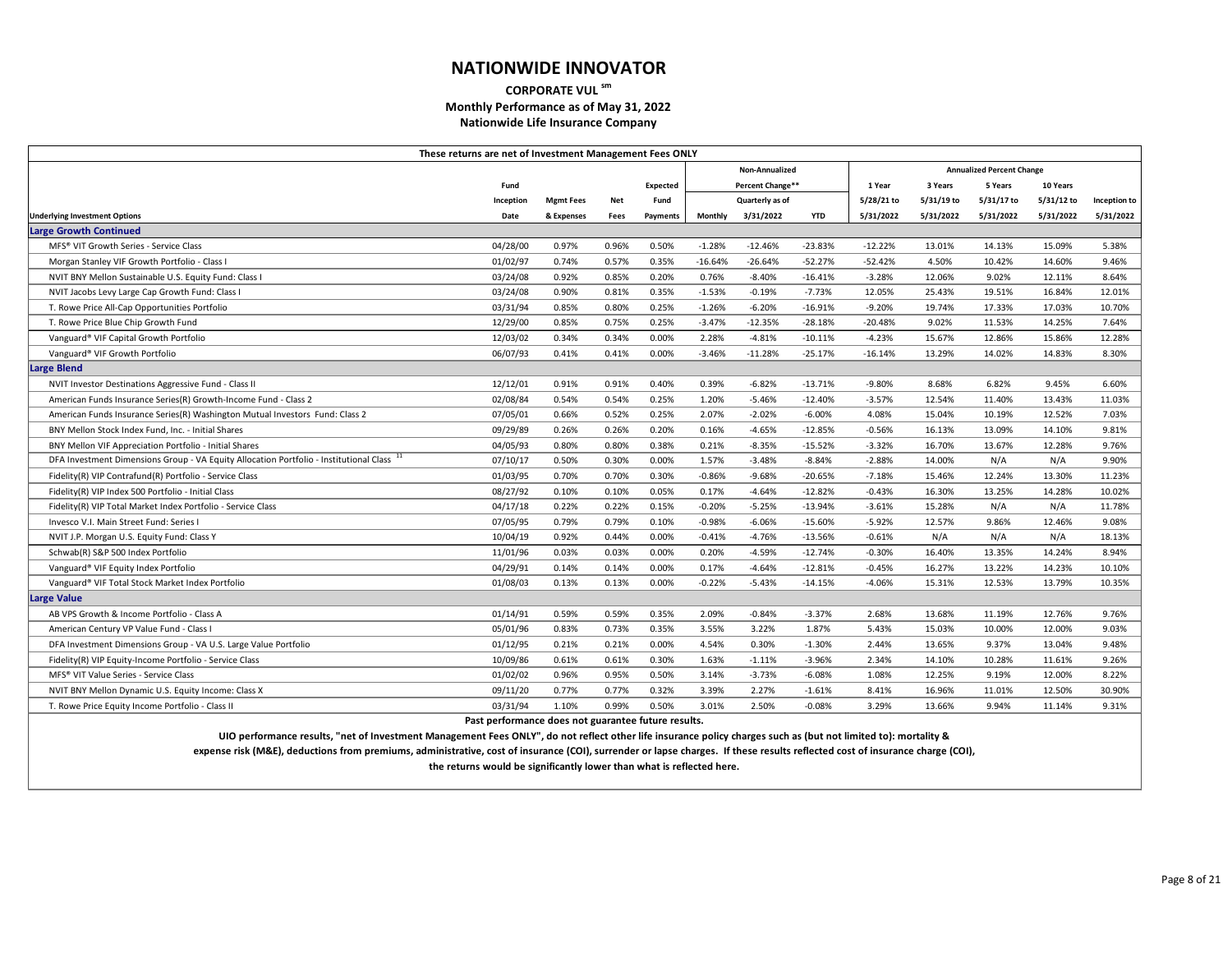#### **CORPORATE VUL sm Monthly Performance as of May 31, 2022 Nationwide Life Insurance Company**

|                                                                                                                                                                               | These returns are net of Investment Management Fees ONLY              |                  |            |          |          |                       |            |            |            |                                  |            |              |
|-------------------------------------------------------------------------------------------------------------------------------------------------------------------------------|-----------------------------------------------------------------------|------------------|------------|----------|----------|-----------------------|------------|------------|------------|----------------------------------|------------|--------------|
|                                                                                                                                                                               |                                                                       |                  |            |          |          | <b>Non-Annualized</b> |            |            |            | <b>Annualized Percent Change</b> |            |              |
|                                                                                                                                                                               | Fund                                                                  |                  |            | Expected |          | Percent Change**      |            | 1 Year     | 3 Years    | 5 Years                          | 10 Years   |              |
|                                                                                                                                                                               | Inception                                                             | <b>Mgmt Fees</b> | <b>Net</b> | Fund     |          | Quarterly as of       |            | 5/28/21 to | 5/31/19 to | 5/31/17 to                       | 5/31/12 to | Inception to |
| <b>Underlying Investment Options</b>                                                                                                                                          | Date                                                                  | & Expenses       | Fees       | Payments | Monthly  | 3/31/2022             | <b>YTD</b> | 5/31/2022  | 5/31/2022  | 5/31/2022                        | 5/31/2022  | 5/31/2022    |
| <b>Large Value Continued</b>                                                                                                                                                  |                                                                       |                  |            |          |          |                       |            |            |            |                                  |            |              |
| Vanguard® VIF Diversified Value Portfolio                                                                                                                                     | 02/08/99                                                              | 0.28%            | 0.28%      | 0.00%    | 1.67%    | $-1.63%$              | $-7.57%$   | 0.12%      | 16.65%     | 10.95%                           | 11.69%     | 7.85%        |
| Vanguard® VIF Equity Income Portfolio                                                                                                                                         | 06/07/93                                                              | 0.30%            | 0.30%      | 0.00%    | 3.60%    | 0.99%                 | 0.66%      | 8.12%      | 14.54%     | 11.32%                           | 12.88%     | 10.01%       |
| <b>Emerging Markets Bond</b> <sup>3</sup>                                                                                                                                     |                                                                       |                  |            |          |          |                       |            |            |            |                                  |            |              |
| Morgan Stanley VIF Emerging Markets Debt Portfolio - Class I                                                                                                                  | 06/16/97                                                              | 1.17%            | 1.10%      | 0.35%    | $-0.49%$ | $-9.03%$              | $-15.00%$  | $-15.74%$  | $-2.32%$   | $-0.77%$                         | 1.85%      | 5.46%        |
| <b>World Bond</b>                                                                                                                                                             |                                                                       |                  |            |          |          |                       |            |            |            |                                  |            |              |
| American Funds Insurance Series(R) Capital World Bond Fund: Class 2                                                                                                           | 10/04/06                                                              | 0.75%            | 0.75%      | 0.25%    | 0.69%    | $-8.55%$              | $-13.08%$  | $-15.24%$  | $-1.93%$   | $-0.35%$                         | 0.46%      | 2.58%        |
| DFA Investment Dimensions Group - VA Global Bond Portfolio <sup>11</sup>                                                                                                      | 01/12/95                                                              | 0.24%            | 0.24%      | 0.00%    | 0.61%    | $-4.50%$              | $-4.98%$   | $-6.23%$   | $-1.03%$   | 0.27%                            | 1.12%      | 4.13%        |
| PIMCO VIT Global Bond Opportunities Portfolio (Unhedged) - Administrative Class                                                                                               | 01/10/02                                                              | 0.92%            | 0.92%      | 0.35%    | 0.43%    | $-3.92%$              | $-7.91%$   | $-11.36%$  | 0.08%      | 0.40%                            | 0.31%      | 4.47%        |
| PIMCO VIT International Bond Portfolio (U.S. Dollar-Hedged) - Administrative Class                                                                                            | 02/16/99                                                              | 0.91%            | 0.91%      | 0.35%    | $-0.97%$ | $-3.84%$              | $-6.71%$   | $-7.32%$   | $-0.25%$   | 1.40%                            | 3.32%      | 4.55%        |
| Templeton Global Bond VIP Fund - Class 1 <sup>11</sup>                                                                                                                        | 01/24/89                                                              | 0.52%            | 0.51%      | 0.20%    | 0.82%    | 0.72%                 | $-1.59%$   | $-4.43%$   | $-3.73%$   | $-1.48%$                         | 1.11%      | 6.05%        |
| Vanguard® VIF Global Bond Index Portfolio                                                                                                                                     | 09/07/17                                                              | 0.13%            | 0.13%      | 0.00%    | 0.11%    | $-5.72%$              | $-8.89%$   | $-8.33%$   | $-0.41%$   | N/A                              | N/A        | 0.85%        |
| High Yield Bond <sup>2</sup>                                                                                                                                                  |                                                                       |                  |            |          |          |                       |            |            |            |                                  |            |              |
| BlackRock High Yield VI Fund - Class I                                                                                                                                        | 04/20/82                                                              | 0.67%            | 0.57%      | 0.15%    | $-0.28%$ | $-4.05%$              | $-7.68%$   | $-4.99%$   | 3.86%      | 3.73%                            | 5.40%      | 8.36%        |
| PIMCO VIT High Yield Portfolio - Administrative Class                                                                                                                         | 04/30/98                                                              | 0.77%            | 0.77%      | 0.35%    | 0.81%    | $-4.72%$              | $-7.29%$   | $-4.93%$   | 2.69%      | 3.01%                            | 4.85%      | 5.39%        |
| Vanguard® VIF High Yield Bond Portfolio                                                                                                                                       | 06/03/96                                                              | 0.26%            | 0.26%      | 0.00%    | 0.85%    | $-4.54%$              | $-6.89%$   | $-4.39%$   | 3.03%      | 3.26%                            | 4.85%      | 5.68%        |
| Multisector Bond <sup>1</sup>                                                                                                                                                 |                                                                       |                  |            |          |          |                       |            |            |            |                                  |            |              |
| Lord Abbett Series Bond Debenture Portfolio - Class VC                                                                                                                        | 12/03/01                                                              | 0.89%            | 0.89%      | 0.50%    | $-0.27%$ | $-5.93%$              | $-8.94%$   | $-7.95%$   | 2.01%      | 2.78%                            | 4.92%      | 6.36%        |
| PIMCO VIT Income Portfolio - Institutional Class                                                                                                                              | 04/29/16                                                              | 0.67%            | 0.67%      | 0.20%    | 0.01%    | $-4.26%$              | $-6.65%$   | $-5.75%$   | N/A        | N/A                              | N/A        | $-0.85%$     |
| Inflation-Protected Bond <sup>1</sup>                                                                                                                                         |                                                                       |                  |            |          |          |                       |            |            |            |                                  |            |              |
| American Century VP Inflation Protection Fund - Class I                                                                                                                       | 05/07/04                                                              | 0.46%            | 0.46%      | 0.15%    | $-1.31%$ | $-2.89%$              | -6.44%     | $-1.68%$   | 4.15%      | 3.55%                            | 1.92%      | 3.87%        |
| DFA Investment Dimensions Group - VIT Inflation-Protected Securities Portfolio - Institutional Class                                                                          | 05/29/15                                                              | 0.11%            | 0.11%      | 0.00%    | $-0.94%$ | $-3.19%$              | -6.46%     | $-2.28%$   | 4.25%      | 3.59%                            | N/A        | 2.98%        |
| PIMCO VIT Real Return Portfolio - Administrative Class                                                                                                                        | 09/30/99                                                              | 0.67%            | 0.67%      | 0.35%    | $-1.09%$ | $-2.93%$              | $-6.00%$   | $-2.08%$   | 4.40%      | 3.57%                            | 1.85%      | 5.48%        |
| Long Government <sup>8</sup>                                                                                                                                                  |                                                                       |                  |            |          |          |                       |            |            |            |                                  |            |              |
| PIMCO VIT Long-Term U.S. Government Portfolio - Administrative Class                                                                                                          | 04/30/99                                                              | 0.66%            | 0.66%      | 0.35%    | $-2.00%$ | $-9.54%$              | $-18.90%$  | $-13.36%$  | $-1.96%$   | 0.72%                            | 1.38%      | 5.80%        |
| <b>Intermediate Government</b>                                                                                                                                                |                                                                       |                  |            |          |          |                       |            |            |            |                                  |            |              |
| American Funds Insurance Series(R) U.S. Government Securities Fund: Class 2                                                                                                   | 12/02/85                                                              | 0.59%            | 0.47%      | 0.25%    | 0.28%    | $-3.56%$              | $-6.07%$   | $-4.88%$   | 1.34%      | 1.60%                            | 1.51%      | 5.12%        |
| Federated Hermes Fund for U.S. Government Securities II                                                                                                                       | 03/28/94                                                              | 0.87%            | 0.78%      | 0.25%    | 0.52%    | $-4.94%$              | -7.61%     | $-8.03%$   | $-0.88%$   | 0.31%                            | 0.91%      | 3.78%        |
| NVIT Government Bond Fund - Class I <sup>11</sup>                                                                                                                             | 11/08/82                                                              | 0.72%            | 0.71%      | 0.35%    | 0.20%    | $-5.24%$              | $-7.82%$   | $-7.69%$   | $-0.67%$   | 0.42%                            | 0.56%      | 5.77%        |
|                                                                                                                                                                               | Past performance does not guarantee future results.                   |                  |            |          |          |                       |            |            |            |                                  |            |              |
| UIO performance results, "net of Investment Management Fees ONLY", do not reflect other life insurance policy charges such as (but not limited to): mortality &               |                                                                       |                  |            |          |          |                       |            |            |            |                                  |            |              |
| expense risk (M&E), deductions from premiums, administrative, cost of insurance (COI), surrender or lapse charges. If these results reflected cost of insurance charge (COI), |                                                                       |                  |            |          |          |                       |            |            |            |                                  |            |              |
|                                                                                                                                                                               | the returns would be significantly lower than what is reflected here. |                  |            |          |          |                       |            |            |            |                                  |            |              |
|                                                                                                                                                                               |                                                                       |                  |            |          |          |                       |            |            |            |                                  |            |              |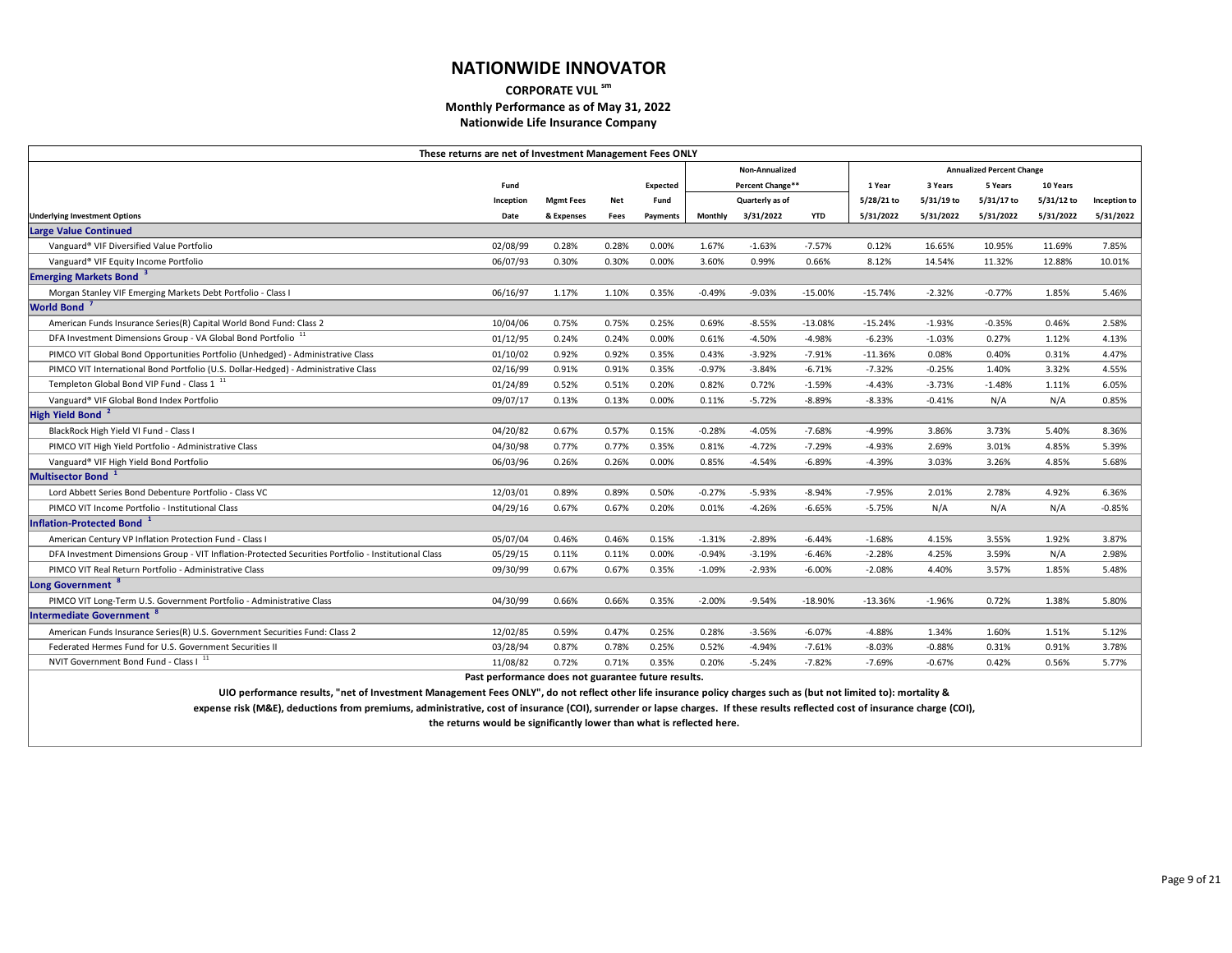#### **CORPORATE VUL sm Monthly Performance as of May 31, 2022 Nationwide Life Insurance Company**

|                                                                                                                                                                 | These returns are net of Investment Management Fees ONLY |                  |            |                 |          |                       |            |            |            |                                  |            |              |
|-----------------------------------------------------------------------------------------------------------------------------------------------------------------|----------------------------------------------------------|------------------|------------|-----------------|----------|-----------------------|------------|------------|------------|----------------------------------|------------|--------------|
|                                                                                                                                                                 |                                                          |                  |            |                 |          | <b>Non-Annualized</b> |            |            |            | <b>Annualized Percent Change</b> |            |              |
|                                                                                                                                                                 | Fund                                                     |                  |            | <b>Expected</b> |          | Percent Change**      |            | 1 Year     | 3 Years    | 5 Years                          | 10 Years   |              |
|                                                                                                                                                                 | Inception                                                | <b>Mgmt Fees</b> | <b>Net</b> | Fund            |          | Quarterly as of       |            | 5/28/21 to | 5/31/19 to | 5/31/17 to                       | 5/31/12 to | Inception to |
| <b>Underlying Investment Options</b>                                                                                                                            | Date                                                     | & Expenses       | Fees       | Payments        | Monthly  | 3/31/2022             | <b>YTD</b> | 5/31/2022  | 5/31/2022  | 5/31/2022                        | 5/31/2022  | 5/31/2022    |
| <b>Short-Term Bond</b>                                                                                                                                          |                                                          |                  |            |                 |          |                       |            |            |            |                                  |            |              |
| DFA Investment Dimensions Group - VA Short-Term Fixed Portfolio <sup>11</sup>                                                                                   | 10/03/95                                                 | 0.12%            | 0.12%      | 0.00%           | 0.30%    | $-1.18%$              | $-1.08%$   | $-1.27%$   | 0.18%      | 0.78%                            | 0.63%      | 2.45%        |
| Lord Abbett Series Short Duration Income Portfolio - Class VC                                                                                                   | 04/14/14                                                 | 0.83%            | 0.83%      | 0.50%           | 0.15%    | $-2.77%$              | $-3.41%$   | $-3.61%$   | 0.77%      | 1.43%                            | N/A        | 1.57%        |
| NVIT Short Term Bond Fund - Class                                                                                                                               | 03/24/08                                                 | 0.54%            | 0.54%      | 0.25%           | $-0.51%$ | $-3.12%$              | $-4.48%$   | $-5.18%$   | $-0.09%$   | 0.81%                            | 1.09%      | 1.68%        |
| PIMCO VIT Low Duration Portfolio - Administrative Class                                                                                                         | 02/16/99                                                 | 0.65%            | 0.65%      | 0.35%           | 0.61%    | $-3.25%$              | $-3.56%$   | $-4.63%$   | 0.01%      | 0.68%                            | 0.95%      | 3.07%        |
| Vanguard® VIF Short-Term Investment-Grade Portfolio                                                                                                             | 02/08/99                                                 | 0.14%            | 0.14%      | 0.00%           | 0.70%    | $-3.73%$              | $-4.30%$   | $-5.00%$   | 0.95%      | 1.54%                            | 1.84%      | 3.43%        |
| <b>Ultrashort Bond</b>                                                                                                                                          |                                                          |                  |            |                 |          |                       |            |            |            |                                  |            |              |
| PIMCO VIT Short-Term Portfolio - Administrative Class                                                                                                           | 09/30/99                                                 | 0.60%            | 0.60%      | 0.35%           | 0.09%    | $-1.13%$              | $-1.16%$   | $-1.50%$   | 0.78%      | 1.35%                            | 1.37%      | 2.50%        |
| Money Market Taxable <sup>6</sup>                                                                                                                               |                                                          |                  |            |                 |          |                       |            |            |            |                                  |            |              |
| NVIT Government Money Market Fund - Class V                                                                                                                     | 11/10/81                                                 | 0.44%            | 0.44%      | 0.35%           | 0.03%    | 0.00%                 | 0.03%      | 0.03%      | 0.42%      | 0.79%                            | 0.40%      | 3.75%        |
| <b>Bank Loan</b>                                                                                                                                                |                                                          |                  |            |                 |          |                       |            |            |            |                                  |            |              |
| Eaton Vance VT Floating-Rate Income Fund - Initial Class                                                                                                        | 05/02/01                                                 | 1.18%            | 1.18%      | 0.50%           | $-2.39%$ | $-0.61%$              | $-3.15%$   | $-1.51%$   | 1.61%      | 2.17%                            | 2.90%      | 3.17%        |
| MainStay VP Floating Rate Portfolio: Initial Class                                                                                                              | 05/02/05                                                 | 0.64%            | 0.64%      | 0.10%           | $-2.33%$ | $-0.55%$              | $-2.97%$   | $-1.46%$   | 2.09%      | 2.67%                            | 3.38%      | 3.52%        |
| Natural Resources <sup>4</sup>                                                                                                                                  |                                                          |                  |            |                 |          |                       |            |            |            |                                  |            |              |
| VanEck VIP Trust - VanEck VIP Global Resources Fund: Initial Class                                                                                              | 09/01/89                                                 | 1.09%            | 1.09%      | 0.35%           | 7.19%    | 21.91%                | 20.44%     | 20.28%     | 23.23%     | 9.07%                            | 2.79%      | 6.42%        |
| Real Estate <sup>9</sup>                                                                                                                                        |                                                          |                  |            |                 |          |                       |            |            |            |                                  |            |              |
| Fidelity(R) VIP Real Estate Portfolio - Service Class                                                                                                           | 11/06/02                                                 | 0.74%            | 0.74%      | 0.30%           | $-4.30%$ | $-6.71%$              | $-14.04%$  | 2.13%      | 5.95%      | 5.90%                            | 7.76%      | 9.86%        |
| NVIT Real Estate Fund - Class I                                                                                                                                 | 03/24/08                                                 | 0.94%            | 0.93%      | 0.25%           | $-7.54%$ | $-5.21%$              | $-16.30%$  | 3.56%      | 8.66%      | 8.91%                            | 8.37%      | 6.98%        |
| Vanguard® VIF Real Estate Index Portfolio                                                                                                                       | 02/09/99                                                 | 0.26%            | 0.26%      | 0.00%           | $-4.61%$ | $-5.97%$              | $-14.09%$  | 1.84%      | 7.97%      | 7.84%                            | 8.85%      | 9.94%        |
| Virtus VIF Duff & Phelps Real Estate Securities Series - Class I                                                                                                | 04/30/13                                                 | 0.92%            | 0.85%      | 0.25%           | $-7.07%$ | $-4.98%$              | $-15.41%$  | 4.52%      | 10.27%     | 9.27%                            | N/A        | 8.07%        |
| Global Real Estate <sup>7,9</sup>                                                                                                                               |                                                          |                  |            |                 |          |                       |            |            |            |                                  |            |              |
| MFS(R) VIT III Global Real Estate Portfolio - Initial Class                                                                                                     | 12/04/98                                                 | 1.01%            | 0.92%      | 0.25%           | $-4.33%$ | $-7.29%$              | $-14.84%$  | $-2.29%$   | 7.35%      | 8.28%                            | 9.63%      | 8.80%        |
| Technology <sup>4</sup>                                                                                                                                         |                                                          |                  |            |                 |          |                       |            |            |            |                                  |            |              |
| Delaware Ivy VIP Science and Technology - Class II                                                                                                              | 04/04/97                                                 | 1.14%            | 1.14%      | 0.50%           | $-1.58%$ | $-10.56%$             | $-23.35%$  | $-16.72%$  | 13.92%     | 14.01%                           | 14.94%     | 13.99%       |
| Janus Henderson Global Technology and Innovation Portfolio: Service Shares                                                                                      | 01/18/00                                                 | 0.97%            | 0.97%      | 0.35%           | $-3.53%$ | $-14.68%$             | $-29.51%$  | $-21.98%$  | 15.06%     | 16.15%                           | 17.87%     | 4.92%        |
| <b>Asset Allocation</b>                                                                                                                                         |                                                          |                  |            |                 |          |                       |            |            |            |                                  |            |              |
| American Funds Insurance Series(R) Asset Allocation Fund - Class 2                                                                                              | 08/01/89                                                 | 0.55%            | 0.55%      | 0.25%           | 1.21%    | $-4.98%$              | -9.74%     | $-4.99%$   | 9.63%      | 7.81%                            | 9.71%      | 8.22%        |
| Fidelity(R) VIP Freedom Fund 2015 Portfolio - Service Class                                                                                                     | 04/26/05                                                 | 0.56%            | 0.56%      | 0.30%           | 0.26%    | $-5.93%$              | $-10.17%$  | $-7.49%$   | 6.26%      | 5.61%                            | 6.79%      | 6.06%        |
| Fidelity(R) VIP Freedom Fund 2020 Portfolio - Service Class                                                                                                     | 04/26/05                                                 | 0.60%            | 0.60%      | 0.30%           | 0.33%    | $-6.39%$              | $-11.09\%$ | $-7.95%$   | 7.25%      | 6.27%                            | 7.46%      | 6.36%        |
| Fidelity(R) VIP Freedom Fund 2025 Portfolio - Service Class                                                                                                     | 04/26/05                                                 | 0.63%            | 0.63%      | 0.30%           | 0.34%    | $-6.69%$              | $-11.69%$  | $-8.28%$   | 8.00%      | 6.81%                            | 8.35%      | 6.88%        |
| Fidelity(R) VIP Freedom Fund 2030 Portfolio - Service Class                                                                                                     | 04/26/05                                                 | 0.67%            | 0.67%      | 0.30%           | 0.48%    | $-6.97%$              | $-12.18%$  | $-8.47%$   | 9.05%      | 7.59%                            | 9.09%      | 7.15%        |
| Fidelity(R) VIP Freedom Fund 2040 Portfolio - Service Class                                                                                                     | 04/08/09                                                 | 0.75%            | 0.75%      | 0.30%           | 0.74%    | -7.47%                | $-13.47%$  | $-8.77%$   | 11.83%     | 9.20%                            | 10.49%     | 12.05%       |
|                                                                                                                                                                 | Past performance does not guarantee future results.      |                  |            |                 |          |                       |            |            |            |                                  |            |              |
| UIO performance results, "net of Investment Management Fees ONLY", do not reflect other life insurance policy charges such as (but not limited to): mortality & |                                                          |                  |            |                 |          |                       |            |            |            |                                  |            |              |
|                                                                                                                                                                 |                                                          |                  |            |                 |          |                       |            |            |            |                                  |            |              |

**expense risk (M&E), deductions from premiums, administrative, cost of insurance (COI), surrender or lapse charges. If these results reflected cost of insurance charge (COI),**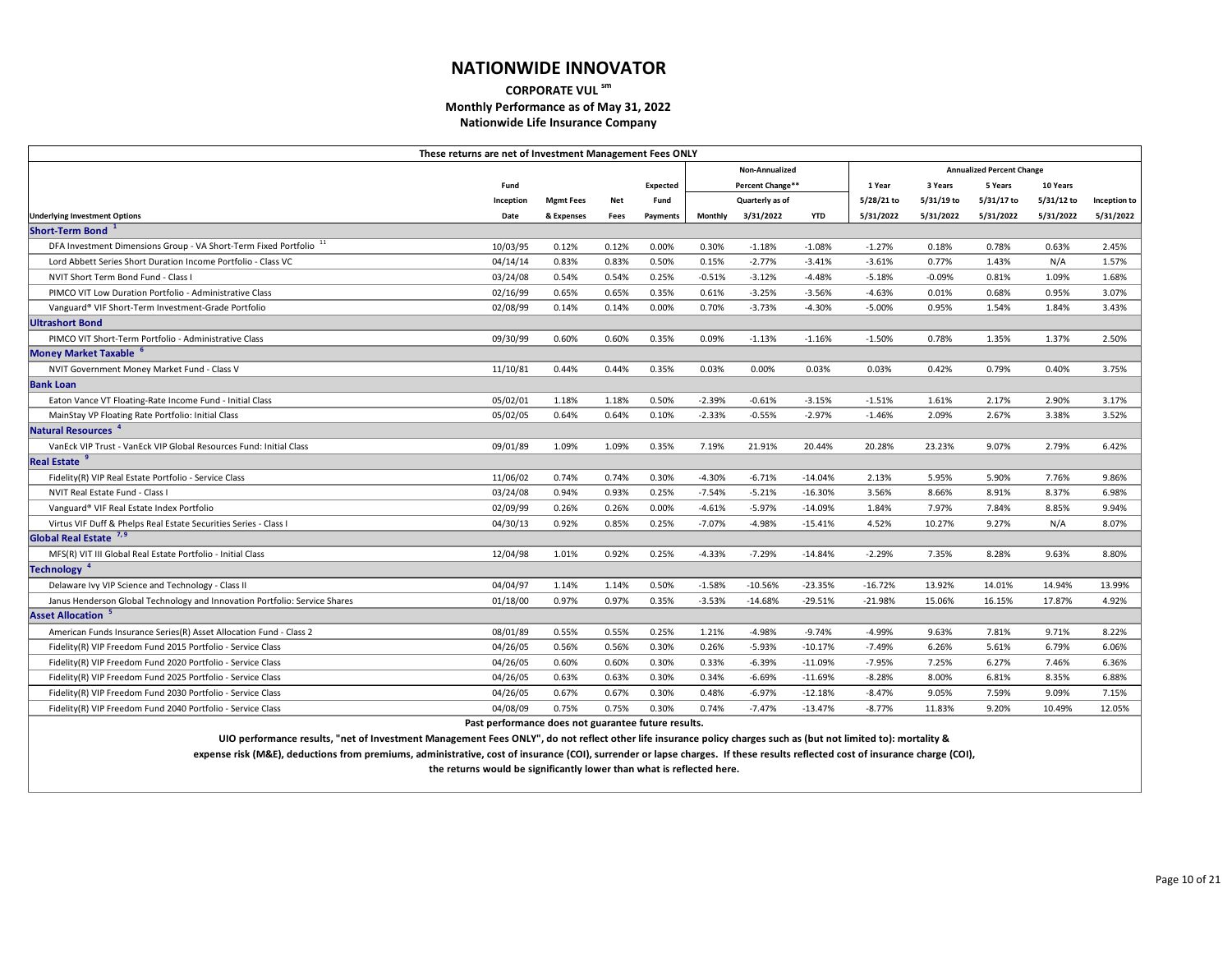#### **CORPORATE VUL sm Monthly Performance as of May 31, 2022 Nationwide Life Insurance Company**

|                                                                                                                                                                               | These returns are net of Investment Management Fees ONLY              |                  |       |                 |          |                  |            |            |            |                                  |            |              |
|-------------------------------------------------------------------------------------------------------------------------------------------------------------------------------|-----------------------------------------------------------------------|------------------|-------|-----------------|----------|------------------|------------|------------|------------|----------------------------------|------------|--------------|
|                                                                                                                                                                               |                                                                       |                  |       |                 |          | Non-Annualized   |            |            |            | <b>Annualized Percent Change</b> |            |              |
|                                                                                                                                                                               | Fund                                                                  |                  |       | <b>Expected</b> |          | Percent Change** |            | 1 Year     | 3 Years    | 5 Years                          | 10 Years   |              |
|                                                                                                                                                                               | Inception                                                             | <b>Mgmt Fees</b> | Net   | Fund            |          | Quarterly as of  |            | 5/28/21 to | 5/31/19 to | 5/31/17 to                       | 5/31/12 to | Inception to |
| <b>Underlying Investment Options</b>                                                                                                                                          | Date                                                                  | & Expenses       | Fees  | Payments        | Monthly  | 3/31/2022        | <b>YTD</b> | 5/31/2022  | 5/31/2022  | 5/31/2022                        | 5/31/2022  | 5/31/2022    |
| <b>Asset Allocation<sup>5</sup> Continued</b>                                                                                                                                 |                                                                       |                  |       |                 |          |                  |            |            |            |                                  |            |              |
| Janus Henderson Balanced Portfolio: Service Shares 10                                                                                                                         | 12/31/99                                                              | 0.86%            | 0.86% | 0.35%           | $-0.09%$ | $-6.32%$         | $-12.93%$  | $-3.92%$   | 9.50%      | 9.32%                            | 9.52%      | 6.65%        |
| NVIT Blueprint(SM) Moderately Aggressive Fund: Class I                                                                                                                        | 03/27/08                                                              | 1.07%            | 0.97% | 0.34%           | 1.00%    | $-4.54%$         | $-9.80%$   | $-4.39%$   | 10.50%     | 7.83%                            | 9.24%      | 6.62%        |
| NVIT Blueprint(SM) Capital Appreciation Fund: Class I                                                                                                                         | 03/27/08                                                              | 1.02%            | 0.92% | 0.33%           | 0.82%    | $-4.65%$         | $-9.79%$   | $-5.06%$   | 9.13%      | 6.99%                            | 8.34%      | 6.25%        |
| NVIT Blueprint(SM) Moderate Fund: Class I                                                                                                                                     | 03/27/08                                                              | 0.99%            | 0.89% | 0.33%           | 0.81%    | $-4.46%$         | $-9.09%$   | $-4.76%$   | 8.02%      | 6.25%                            | 7.44%      | 5.81%        |
| NVIT Blueprint(SM) Balanced Fund: Class I                                                                                                                                     | 03/27/08                                                              | 0.97%            | 0.87% | 0.32%           | 0.62%    | $-4.65%$         | -8.97%     | -5.48%     | 6.49%      | 5.23%                            | 6.35%      | 5.24%        |
| NVIT Blueprint(SM) Moderately Conservative Fund: Class I                                                                                                                      | 03/27/08                                                              | 0.95%            | 0.85% | 0.30%           | 0.55%    | $-4.56%$         | $-8.53%$   | $-5.31%$   | 5.48%      | 4.59%                            | 5.49%      | 4.79%        |
| NVIT Blueprint(SM) Conservative Fund: Class I                                                                                                                                 | 03/27/08                                                              | 0.88%            | 0.78% | 0.29%           | 0.29%    | $-4.67%$         | $-7.93%$   | $-6.04%$   | 2.94%      | 2.91%                            | 3.50%      | 3.60%        |
| NVIT Investor Destinations Moderately Aggressive Fund - Class II                                                                                                              | 12/12/01                                                              | 0.87%            | 0.87% | 0.40%           | 0.31%    | $-6.67%$         | $-13.27%$  | $-9.50%$   | 7.73%      | 6.23%                            | 8.38%      | 6.22%        |
| NVIT Investor Destinations Moderate Fund - Class II                                                                                                                           | 12/12/01                                                              | 0.86%            | 0.86% | 0.40%           | 0.43%    | $-6.24%$         | $-11.87%$  | $-8.54%$   | 5.76%      | 4.93%                            | 6.68%      | 5.42%        |
| NVIT Investor Destinations Moderately Conservative Fund - Class II                                                                                                            | 12/12/01                                                              | 0.84%            | 0.84% | 0.40%           | 0.28%    | $-5.47%$         | $-10.10%$  | $-7.52%$   | 3.88%      | 3.59%                            | 4.85%      | 4.57%        |
| <b>NVIT Investor Destinations Conservative Fund - Class II</b>                                                                                                                | 12/12/01                                                              | 0.83%            | 0.83% | 0.40%           | 0.20%    | $-4.75%$         | $-8.29%$   | $-6.74%$   | 1.80%      | 2.14%                            | 3.01%      | 3.47%        |
| PIMCO VIT All Asset Portfolio - Administrative Class                                                                                                                          | 04/30/03                                                              | 1.34%            | 1.24% | 0.35%           | 0.00%    | $-2.27%$         | $-5.82%$   | $-1.94%$   | 8.05%      | 5.90%                            | 5.08%      | 5.87%        |
| T. Rowe Price Moderate Allocation Portfolio                                                                                                                                   | 12/30/94                                                              | 1.04%            | 0.85% | 0.25%           | 0.00%    | $-6.45%$         | $-12.97%$  | $-10.35%$  | 6.65%      | 6.15%                            | 7.93%      | 8.16%        |
| <b>BlackRock Global Allocation VI Fund - Class II</b>                                                                                                                         | 11/24/03                                                              | 1.03%            | 0.90% | 0.40%           | 0.90%    | $-6.83%$         | $-11.01%$  | $-11.05%$  | 8.27%      | 5.73%                            | 6.44%      | 7.15%        |
| Vanguard® VIF Balanced Portfolio                                                                                                                                              | 05/23/91                                                              | 0.20%            | 0.20% | 0.00%           | 1.21%    | $-6.29%$         | $-11.15%$  | $-2.68%$   | 9.87%      | 8.55%                            | 9.75%      | 9.33%        |
| DFA Investment Dimensions Group - VA Global Moderate Allocation Portfolio: Institutional Class                                                                                | 04/08/13                                                              | 0.46%            | 0.28% | 0.00%           | 1.04%    | $-3.80%$         | $-7.60%$   | $-4.02%$   | 9.34%      | 6.98%                            | N/A        | 6.80%        |
| Fidelity(R) VIP Freedom Fund 2035 Portfolio - Service Class                                                                                                                   | 04/08/09                                                              | 0.72%            | 0.72% | 0.30%           | 0.62%    | $-7.27%$         | $-12.94%$  | $-8.74%$   | 10.76%     | 8.64%                            | 10.14%     | 11.72%       |
| Fidelity(R) VIP Freedom Fund 2045 Portfolio - Service Class                                                                                                                   | 04/08/09                                                              | 0.75%            | 0.75% | 0.30%           | 0.74%    | $-7.44%$         | $-13.51%$  | $-8.83%$   | 11.81%     | 9.19%                            | 10.58%     | 12.13%       |
| Fidelity(R) VIP Freedom Fund 2050 Portfolio - Service Class                                                                                                                   | 04/08/09                                                              | 0.75%            | 0.75% | 0.30%           | 0.77%    | $-7.50%$         | $-13.52%$  | $-8.79%$   | 11.83%     | 9.19%                            | 10.64%     | 12.23%       |
| Fidelity(R) VIP Freedom Fund 2055 Portfolio - Service Class                                                                                                                   | 04/11/19                                                              | 0.75%            | 0.75% | 0.30%           | 0.77%    | $-7.46%$         | $-13.50%$  | $-8.80%$   | 11.81%     | N/A                              | N/A        | 10.19%       |
| Fidelity(R) VIP Freedom Fund 2060 Portfolio - Service Class                                                                                                                   | 04/11/19                                                              | 0.75%            | 0.75% | 0.30%           | 0.69%    | $-7.42%$         | $-13.51%$  | $-8.86%$   | 11.81%     | N/A                              | N/A        | 10.20%       |
| Fidelity(R) VIP Freedom Fund 2065 Portfolio - Service Class                                                                                                                   | 04/11/19                                                              | 0.75%            | 0.75% | 0.30%           | 0.70%    | $-7.51%$         | $-13.56%$  | $-8.82%$   | 11.79%     | N/A                              | N/A        | 10.18%       |
| Managed Futures <sup>4</sup>                                                                                                                                                  |                                                                       |                  |       |                 |          |                  |            |            |            |                                  |            |              |
| NVIT J.P. Morgan Mozaic(SM) Multi-Asset Fund: Class Y                                                                                                                         | 10/04/19                                                              | 1.61%            | 0.43% | 0.00%           | $-0.53%$ | $-3.33%$         | $-7.93%$   | $-3.40%$   | N/A        | N/A                              | N/A        | 0.08%        |
| Intermediate Core Bond <sup>1</sup>                                                                                                                                           |                                                                       |                  |       |                 |          |                  |            |            |            |                                  |            |              |
| Fidelity(R) VIP Bond Index Portfolio - Service Class                                                                                                                          | 04/19/18                                                              | 0.24%            | 0.24% | 0.15%           | 0.60%    | $-5.97%$         | $-8.97%$   | $-8.42%$   | $-0.30%$   | N/A                              | N/A        | 1.36%        |
| Fidelity(R) VIP Investment Grade Bond Portfolio - Service Class                                                                                                               | 12/30/88                                                              | 0.49%            | 0.49% | 0.30%           | 0.35%    | $-5.62%$         | $-8.89%$   | $-7.85%$   | 0.94%      | 1.77%                            | 2.17%      | 5.44%        |
| NVIT Bond Index Fund - Class I                                                                                                                                                | 04/19/07                                                              | 0.38%            | 0.38% | 0.25%           | 0.52%    | $-5.89%$         | $-8.98%$   | $-8.50%$   | $-0.35%$   | 0.81%                            | 1.35%      | 2.91%        |
| Vanguard® VIF Total Bond Market Index Portfolio                                                                                                                               | 04/29/91                                                              | 0.14%            | 0.14% | 0.00%           | 0.56%    | $-5.98%$         | $-9.09%$   | $-8.42%$   | $-0.12%$   | 1.06%                            | 1.56%      | 4.93%        |
|                                                                                                                                                                               | Past performance does not guarantee future results.                   |                  |       |                 |          |                  |            |            |            |                                  |            |              |
| UIO performance results, "net of Investment Management Fees ONLY", do not reflect other life insurance policy charges such as (but not limited to): mortality &               |                                                                       |                  |       |                 |          |                  |            |            |            |                                  |            |              |
| expense risk (M&E), deductions from premiums, administrative, cost of insurance (COI), surrender or lapse charges. If these results reflected cost of insurance charge (COI), |                                                                       |                  |       |                 |          |                  |            |            |            |                                  |            |              |
|                                                                                                                                                                               | the returns would be significantly lower than what is reflected here. |                  |       |                 |          |                  |            |            |            |                                  |            |              |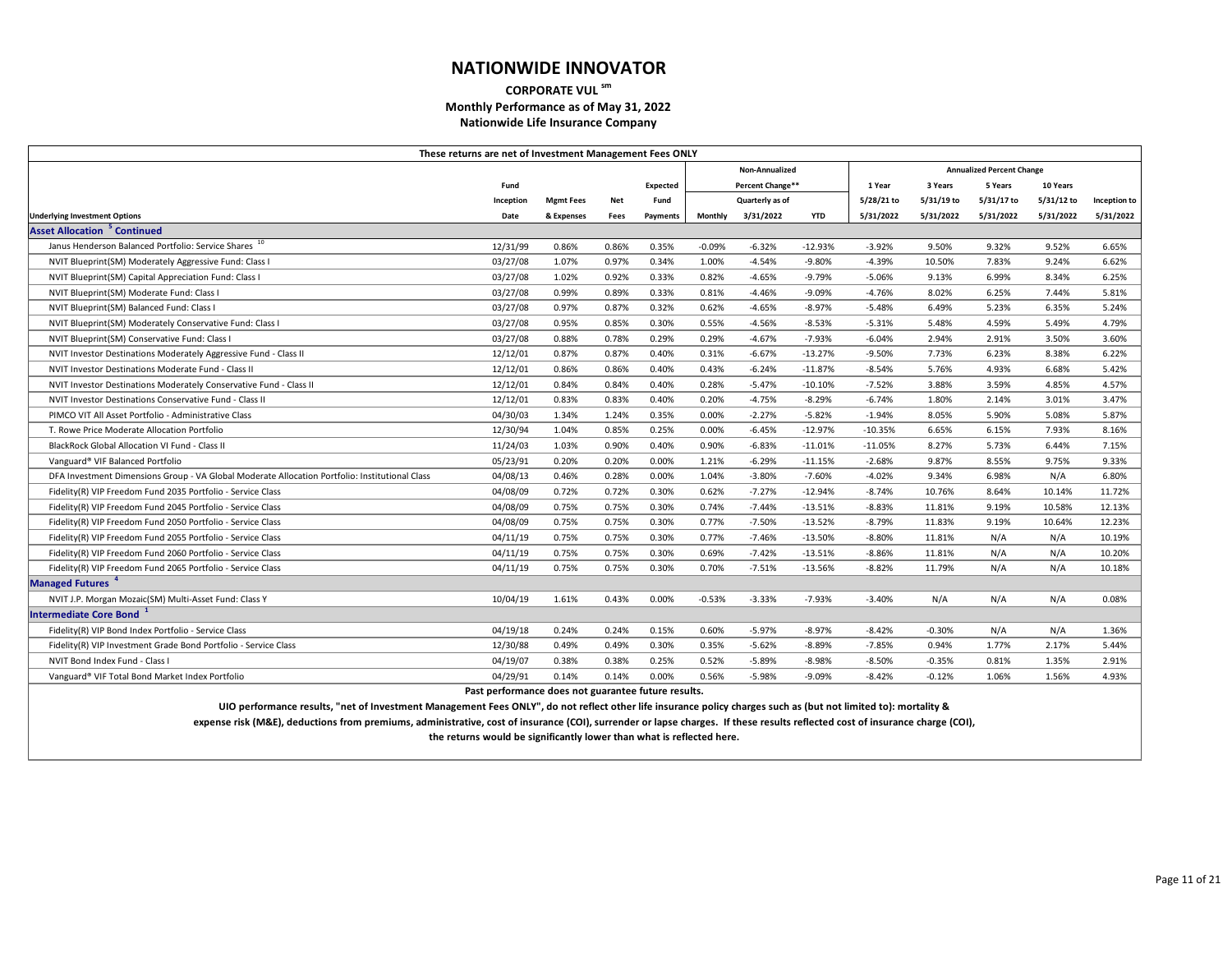### **CORPORATE VUL sm Monthly Performance as of May 31, 2022**

**Nationwide Life Insurance Company**

|                                                                                                                                                                 | These returns are net of Investment Management Fees ONLY |                  |       |          |          |                         |           |            |            |                                  |            |              |
|-----------------------------------------------------------------------------------------------------------------------------------------------------------------|----------------------------------------------------------|------------------|-------|----------|----------|-------------------------|-----------|------------|------------|----------------------------------|------------|--------------|
|                                                                                                                                                                 |                                                          |                  |       |          |          | <b>Non-Annualized</b>   |           |            |            | <b>Annualized Percent Change</b> |            |              |
|                                                                                                                                                                 | Fund                                                     |                  |       | Expected |          | <b>Percent Change**</b> |           | 1 Year     | 3 Years    | 5 Years                          | 10 Years   |              |
|                                                                                                                                                                 | Inception                                                | <b>Mgmt Fees</b> | Net   | Fund     |          | Quarterly as of         |           | 5/28/21 to | 5/31/19 to | 5/31/17 to                       | 5/31/12 to | Inception to |
| <b>Underlying Investment Options</b>                                                                                                                            | Date                                                     | & Expenses       | Fees  | Payments | Monthly  | 3/31/2022               | YTD       | 5/31/2022  | 5/31/2022  | 5/31/2022                        | 5/31/2022  | 5/31/2022    |
| Intermediate Core-Plus Bond                                                                                                                                     |                                                          |                  |       |          |          |                         |           |            |            |                                  |            |              |
| Lord Abbett Series Total Return Portfolio - Class VC                                                                                                            | 04/30/10                                                 | 0.71%            | 0.71% | 0.50%    | $-0.20%$ | $-5.93%$                | $-9.38%$  | -8.54%     | 0.11%      | 1.07%                            | 1.99%      | 3.02%        |
| MFS <sup>®</sup> VIT Total Return Bond Series - Service Class                                                                                                   | 04/28/00                                                 | 0.79%            | 0.78% | 0.50%    | 0.08%    | $-5.91%$                | $-9.57%$  | -8.76%     | 0.31%      | 1.26%                            | 2.05%      | 4.45%        |
| PIMCO VIT Total Return Portfolio - Administrative Class                                                                                                         | 12/31/97                                                 | 0.65%            | 0.65% | 0.35%    | 0.40%    | $-6.13%$                | $-9.50\%$ | -8.85%     | 0.07%      | 1.24%                            | 1.95%      | 4.66%        |
|                                                                                                                                                                 | Past performance does not guarantee future results.      |                  |       |          |          |                         |           |            |            |                                  |            |              |
| UIO performance results, "net of Investment Management Fees ONLY", do not reflect other life insurance policy charges such as (but not limited to): mortality & |                                                          |                  |       |          |          |                         |           |            |            |                                  |            |              |

**expense risk (M&E), deductions from premiums, administrative, cost of insurance (COI), surrender or lapse charges. If these results reflected cost of insurance charge (COI), the returns would be significantly lower than what is reflected here.**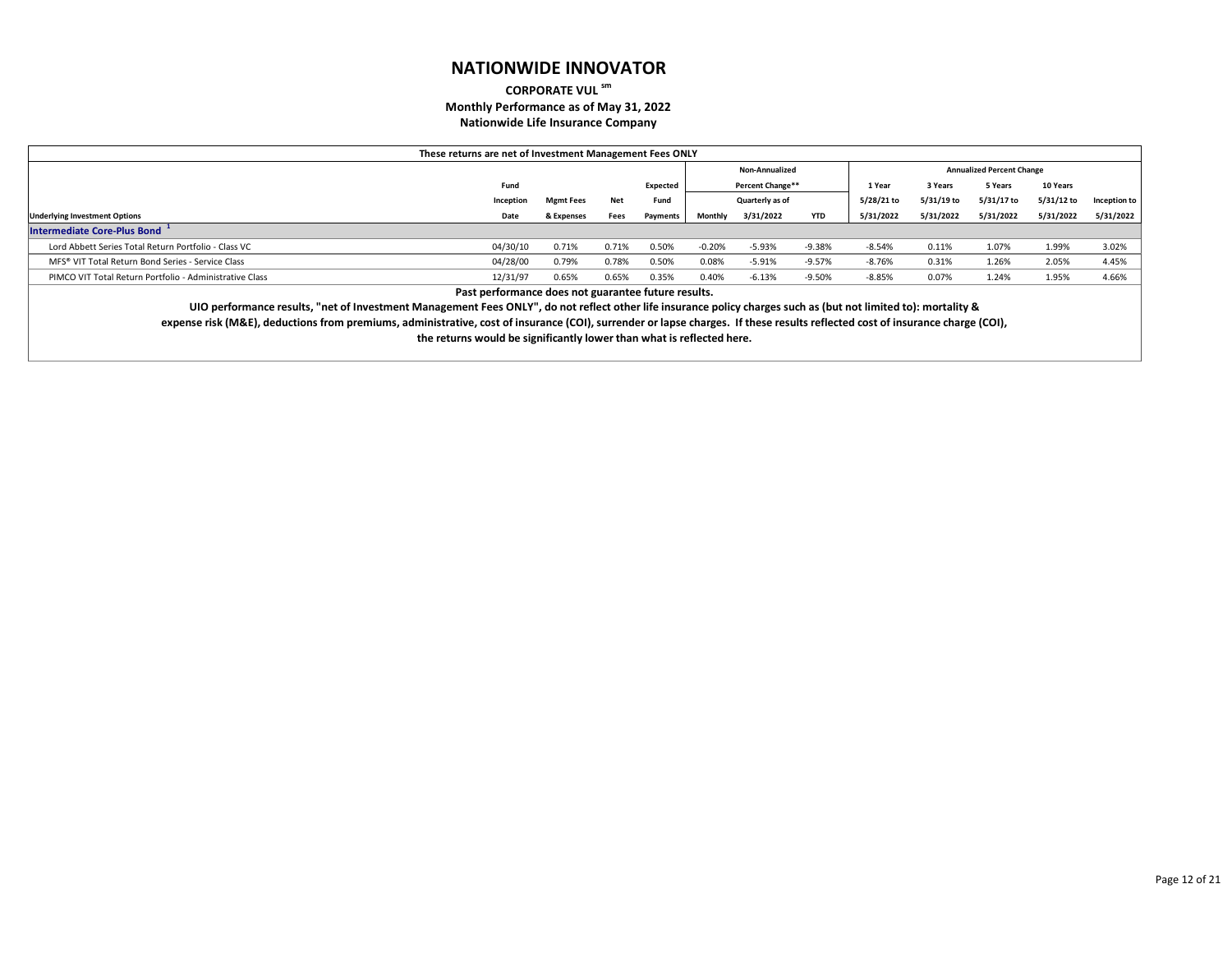#### **CORPORATE VUL <sup>sm</sup> Monthly Performance as of May 31, 2022 Nationwide Life Insurance Company**

|                                                                                                                                                                               |                     |               |           | These returns are net of Investment Management Fees ONLY              |            |          |          |                  |            |            |            |                                  |            |              |
|-------------------------------------------------------------------------------------------------------------------------------------------------------------------------------|---------------------|---------------|-----------|-----------------------------------------------------------------------|------------|----------|----------|------------------|------------|------------|------------|----------------------------------|------------|--------------|
|                                                                                                                                                                               |                     |               |           |                                                                       |            |          |          | Non-Annualized   |            |            |            | <b>Annualized Percent Change</b> |            |              |
| <b>Walled-Off &amp; Closed Funds</b>                                                                                                                                          |                     |               | Fund      |                                                                       |            | Expected |          | Percent Change** |            | 1 Year     | 3 Years    | 5 Years                          | 10 Years   |              |
|                                                                                                                                                                               |                     | <b>Status</b> | Inception | <b>Mgmt Fees</b>                                                      | <b>Net</b> | Fund     |          | Quarterly as of  |            | 5/28/21 to | 5/31/19 to | 5/31/17 to                       | 5/31/12 to | Inception to |
| <b>Underlying Investment Options</b>                                                                                                                                          | <b>Status</b>       | Date          | Date      | & Expenses                                                            | Fees       | Payments | Monthly  | 3/31/2022        | <b>YTD</b> | 5/31/2022  | 5/31/2022  | 5/31/2022                        | 5/31/2022  | 5/31/2022    |
| Diversified Emerging Mkts <sup>3</sup>                                                                                                                                        |                     |               |           |                                                                       |            |          |          |                  |            |            |            |                                  |            |              |
| Lazard Retirement Emerging Markets Equity Portfolio - Service Shares                                                                                                          | Walled-Off          | 12/31/21      | 11/04/97  | 1.38%                                                                 | 1.38%      | 0.50%    | 3.33%    | $-4.03%$         | $-6.22%$   | $-11.30%$  | 3.24%      | 1.12%                            | 2.77%      | 6.09%        |
| Foreign Large Blend <sup>7</sup>                                                                                                                                              |                     |               |           |                                                                       |            |          |          |                  |            |            |            |                                  |            |              |
| <b>NVIT International Equity Fund - Class I</b>                                                                                                                               | Walled-Off 12/31/20 |               | 08/30/00  | 1.14%                                                                 | 1.13%      | 0.35%    | 2.92%    | $-5.80%$         | $-8.86%$   | $-9.69%$   | 7.69%      | 4.70%                            | 6.74%      | 3.63%        |
| <b>Foreign Large Value</b>                                                                                                                                                    |                     |               |           |                                                                       |            |          |          |                  |            |            |            |                                  |            |              |
| AB VPS International Value Portfolio - Class A                                                                                                                                | Walled-Off          | 12/31/20      | 05/10/01  | 0.90%                                                                 | 0.90%      | 0.35%    | 3.18%    | $-7.12%$         | $-9.29%$   | $-11.16%$  | 5.78%      | 0.37%                            | 5.29%      | 4.21%        |
| Templeton VIPT Foreign VIP Fund - Class 2                                                                                                                                     | Walled-Off          | 12/31/21      | 05/01/92  | 1.07%                                                                 | 1.06%      | 0.45%    | 4.91%    | $-1.40%$         | $-2.43%$   | $-9.72%$   | 3.90%      | 0.24%                            | 4.24%      | 5.82%        |
| World Stock <sup>7</sup>                                                                                                                                                      |                     |               |           |                                                                       |            |          |          |                  |            |            |            |                                  |            |              |
| Franklin VIP® Mutual Global Discovery VIP Fund - Class 2                                                                                                                      | Walled-Off          | 12/31/21      | 11/08/96  | 1.23%                                                                 | 1.23%      | 0.45%    | 4.70%    | $-1.27%$         | 0.05%      | 2.05%      | 9.27%      | 5.37%                            | 8.41%      | 8.22%        |
| <b>Small Growth</b>                                                                                                                                                           |                     |               |           |                                                                       |            |          |          |                  |            |            |            |                                  |            |              |
| Vanguard® VIF Small Company Growth Portfolio                                                                                                                                  | Walled-Off 05/01/20 |               | 06/03/96  | 0.30%                                                                 | 0.30%      | 0.00%    | $-3.34%$ | $-9.09%$         | $-21.06%$  | $-19.11%$  | 8.43%      | 8.57%                            | 11.79%     | 10.24%       |
| Mid-Cap Growth <sup>3</sup>                                                                                                                                                   |                     |               |           |                                                                       |            |          |          |                  |            |            |            |                                  |            |              |
| Allspring Variable Trust - VT Discovery Fund: Class 2                                                                                                                         | Walled-Off 12/31/20 |               | 05/08/92  | 1.13%                                                                 | 1.13%      | 0.35%    | $-7.89%$ | $-18.86%$        | $-36.36%$  | $-36.04%$  | 2.78%      | 7.53%                            | 10.54%     | 9.62%        |
| <b>Mid-Cap Blend</b>                                                                                                                                                          |                     |               |           |                                                                       |            |          |          |                  |            |            |            |                                  |            |              |
| BNY Mellon IP MidCap Stock Portfolio - Initial Shares                                                                                                                         | Walled-Off 12/31/21 |               | 05/01/98  | 0.86%                                                                 | 0.80%      | 0.38%    | $-0.12%$ | $-4.00%$         | $-11.05%$  | $-5.72%$   | 11.59%     | 6.85%                            | 10.73%     | 7.18%        |
| <b>Large Growth</b>                                                                                                                                                           |                     |               |           |                                                                       |            |          |          |                  |            |            |            |                                  |            |              |
| Delaware Ivy VIP Growth - Class II                                                                                                                                            | Walled-Off 12/31/21 |               | 07/13/87  | 0.99%                                                                 | 0.99%      | 0.50%    | $-1.74%$ | $-9.23%$         | $-21.53%$  | $-6.40%$   | 16.17%     | 15.97%                           | 15.58%     | 11.46%       |
| <b>Large Blend</b>                                                                                                                                                            |                     |               |           |                                                                       |            |          |          |                  |            |            |            |                                  |            |              |
| MFS® VIT II Blended Research® Core Equity Portfolio - Service Class                                                                                                           | Walled-Off 12/31/21 |               | 08/23/01  | 0.70%                                                                 | 0.69%      | 0.50%    | 1.27%    | $-4.43%$         | $-10.62%$  | 0.50%      | 16.46%     | 11.98%                           | 13.28%     | 7.76%        |
| <b>Large Value</b>                                                                                                                                                            |                     |               |           |                                                                       |            |          |          |                  |            |            |            |                                  |            |              |
| <b>Invesco VI Growth and Income Fund - Series I</b>                                                                                                                           | Walled-Off 12/31/21 |               | 12/23/96  | 0.74%                                                                 | 0.74%      | 0.35%    | 2.60%    | 1.10%            | $-3.42%$   | 2.17%      | 13.41%     | 8.98%                            | 11.57%     | 8.97%        |
| High Yield Bond <sup>2</sup>                                                                                                                                                  |                     |               |           |                                                                       |            |          |          |                  |            |            |            |                                  |            |              |
| Invesco VI High Yield Fund - Series I Shares                                                                                                                                  | Walled-Off 12/31/20 |               | 05/01/98  | 0.94%                                                                 | 0.94%      | 0.35%    | 0.21%    | $-4.02%$         | $-7.07%$   | $-4.81%$   | 1.90%      | 2.38%                            | 4.22%      | 3.94%        |
| Global Real Estate <sup>7,9</sup>                                                                                                                                             |                     |               |           |                                                                       |            |          |          |                  |            |            |            |                                  |            |              |
| Morgan Stanley VIF Global Real Estate Portfolio - Class II                                                                                                                    | Walled-Off 12/31/21 |               | 04/28/06  | 1.81%                                                                 | 1.25%      | 0.50%    | $-5.60%$ | $-3.67%$         | $-13.80%$  | $-6.95%$   | $-1.26%$   | 1.02%                            | 4.40%      | 3.07%        |
|                                                                                                                                                                               |                     |               |           | Past performance does not guarantee future results.                   |            |          |          |                  |            |            |            |                                  |            |              |
| UIO performance results, "net of Investment Management Fees ONLY", do not reflect other life insurance policy charges such as (but not limited to): mortality &               |                     |               |           |                                                                       |            |          |          |                  |            |            |            |                                  |            |              |
| expense risk (M&E), deductions from premiums, administrative, cost of insurance (COI), surrender or lapse charges. If these results reflected cost of insurance charge (COI), |                     |               |           |                                                                       |            |          |          |                  |            |            |            |                                  |            |              |
|                                                                                                                                                                               |                     |               |           | the returns would be significantly lower than what is reflected here. |            |          |          |                  |            |            |            |                                  |            |              |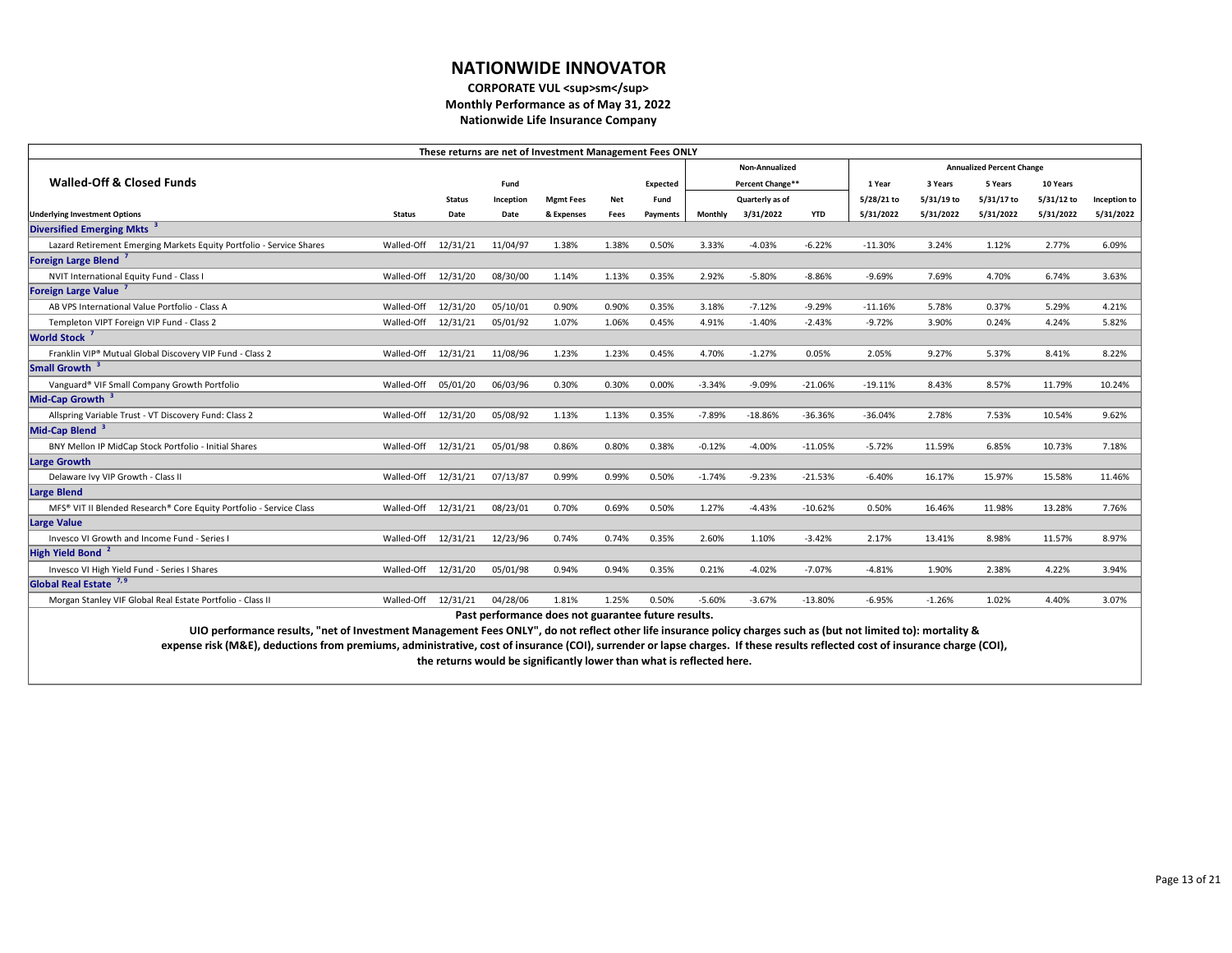**CORPORATE VUL sm**

#### **Calendar Year and Most Recent Quarter Performance**

**Nationwide Life Insurance Company**

Current Quarterly Fixed Account Rate 2.80%

Effective April 1, 2022

|                                                                                 | These returns are net of Investment Management Fees ONLY |        |                              |          |              |                                                  |              |              |              |
|---------------------------------------------------------------------------------|----------------------------------------------------------|--------|------------------------------|----------|--------------|--------------------------------------------------|--------------|--------------|--------------|
|                                                                                 |                                                          |        | <b>Annual Percent Change</b> |          |              | Annualized Percent Change to Most Recent Quarter |              |              |              |
|                                                                                 |                                                          |        | January 1 to December 31     |          | 1 Year       | 3 Years                                          | 5 Years      | 10 Years     |              |
|                                                                                 |                                                          |        |                              |          | 3/31/2021 to | 3/29/2019 to                                     | 3/31/2017 to | 3/30/2012 to | Inception to |
| <b>Underlying Investment Options</b>                                            | 2018                                                     | 2019   | 2020                         | 2021     | 3/31/2022    | 3/31/2022                                        | 3/31/2022    | 3/31/2022    | 3/31/2022    |
| <b>Diversified Emerging Mkts</b>                                                |                                                          |        |                              |          |              |                                                  |              |              |              |
| American Funds Insurance Series(R) New World Fund - Class 2                     | $-14.04%$                                                | 29.14% | 23.58%                       | 4.92%    | $-6.76%$     | 9.30%                                            | 8.79%        | 6.30%        | 8.08%        |
| Fidelity(R) VIP Emerging Markets Portfolio - Service Class                      | $-18.02%$                                                | 29.30% | 31.17%                       | $-2.28%$ | $-17.86%$    | 7.82%                                            | 9.02%        | 5.63%        | 3.22%        |
| MFS® VIT II Emerging Markets Equity Portfolio - Initial Class                   | $-13.94%$                                                | 20.52% | 10.57%                       | $-6.75%$ | $-17.54%$    | 0.30%                                            | 3.74%        | 1.57%        | 5.76%        |
| Foreign Large Growth <sup>7</sup>                                               |                                                          |        |                              |          |              |                                                  |              |              |              |
| Invesco V.I. EQV International Equity Fund: Series I Shares <sup>11</sup>       | $-14.98%$                                                | 28.57% | 14.00%                       | 5.89%    | $-8.11%$     | 6.68%                                            | 6.10%        | 5.85%        | 6.89%        |
| Invesco Oppenheimer V.I. International Growth Fund: Series I                    | $-19.42%$                                                | 28.60% | 21.50%                       | 10.22%   | -8.65%       | 8.63%                                            | 6.26%        | 6.35%        | 6.96%        |
| NVIT AllianzGI International Growth Fund: Class I                               | $-16.46%$                                                | 33.15% | 51.04%                       | $-1.08%$ | $-24.28%$    | 11.17%                                           | 8.80%        | 7.33%        | 5.19%        |
| Foreign Large Blend <sup>7</sup>                                                |                                                          |        |                              |          |              |                                                  |              |              |              |
| American Funds Insurance Series(R) International Fund - Class 2                 | $-13.13%$                                                | 22.88% | 13.97%                       | $-1.50%$ | $-9.85%$     | 3.43%                                            | 5.44%        | 5.82%        | 7.40%        |
| Fidelity(R) VIP International Index Portfolio - Service Class                   | N/A                                                      | 21.33% | 10.60%                       | 7.65%    | $-2.32%$     | 7.18%                                            | N/A          | N/A          | 3.80%        |
| MFS <sup>®</sup> VIT II Research International Portfolio - Service Class        | $-14.32%$                                                | 27.67% | 12.71%                       | 11.27%   | $-1.35%$     | 8.92%                                            | 8.12%        | 5.91%        | 5.92%        |
| NVIT International Index Fund - Class I                                         | $-13.81%$                                                | 21.77% | 7.53%                        | 10.84%   | $-0.04%$     | 7.10%                                            | 6.21%        | 5.92%        | 3.78%        |
| Vanguard® VIF Total International Stock Market Index Portfolio                  | $-14.62%$                                                | 21.55% | 11.18%                       | 8.53%    | $-1.97%$     | 7.67%                                            | N/A          | N/A          | 4.88%        |
| Vanguard® VIF International Portfolio                                           | $-12.61%$                                                | 31.22% | 57.58%                       | $-1.54%$ | $-16.53%$    | 14.18%                                           | 13.60%       | 10.17%       | 8.03%        |
| Foreign Large Value <sup>7</sup>                                                |                                                          |        |                              |          |              |                                                  |              |              |              |
| DFA Investment Dimensions Group - VA International Value Portfolio              | $-17.08%$                                                | 15.86% | $-1.76%$                     | 18.11%   | 8.11%        | 8.21%                                            | 6.23%        | 5.56%        | 6.24%        |
| MFS <sup>®</sup> VIT II International Intrinsic Value Portfolio - Service Class | $-9.72%$                                                 | 25.65% | 20.21%                       | 10.28%   | $-2.72%$     | 8.71%                                            | 9.01%        | 9.59%        | 9.06%        |
| NVIT Columbia Overseas Value Fund - Class X                                     | $-15.69%$                                                | 12.49% | 5.18%                        | 10.58%   | $-0.70%$     | 5.87%                                            | 4.25%        | 4.38%        | 17.83%       |
| <b>Foreign Small/Mid Value</b>                                                  |                                                          |        |                              |          |              |                                                  |              |              |              |
| DFA Investment Dimensions Group - VA International Small Portfolio              | $-19.77%$                                                | 23.90% | 9.41%                        | 14.56%   | 0.03%        | 9.41%                                            | 6.75%        | 7.70%        | 6.85%        |
| World Stock <sup>7</sup>                                                        |                                                          |        |                              |          |              |                                                  |              |              |              |
| American Funds Insurance Series(R) Global Small Cap Fund - Class 2              | $-10.55%$                                                | 31.52% | 29.72%                       | 6.74%    | $-12.34%$    | 10.49%                                           | 10.14%       | 9.26%        | 9.26%        |
| Invesco V.I. Global Fund: Series I                                              | $-13.18%$                                                | 31.79% | 27.64%                       | 15.49%   | $-4.02%$     | 11.76%                                           | 11.88%       | 10.81%       | 10.10%       |
| Small Growth <sup>3</sup>                                                       |                                                          |        |                              |          |              |                                                  |              |              |              |
| Allspring Variable Trust - VT Small Cap Growth Fund: Class 2                    | 1.31%                                                    | 24.83% | 57.78%                       | 7.64%    | $-9.31%$     | 15.75%                                           | 16.17%       | 12.74%       | 8.29%        |
| Legg Mason Partners ClearBridge Variable Small Cap Growth Portfolio             | 3.44%                                                    | 26.87% | 43.26%                       | 12.61%   | $-7.64%$     | 14.78%                                           | 16.41%       | 13.43%       | 10.07%       |
| MFS® VIT New Discovery Series - Service Class                                   | $-1.72%$                                                 | 41.27% | 45.58%                       | 1.57%    | $-15.75%$    | 13.23%                                           | 15.40%       | 12.15%       | 7.29%        |
| NVIT Multi-Manager Small Cap Growth Fund - Class I                              | $-7.94%$                                                 | 35.71% | 40.89%                       | 10.31%   | $-8.88%$     | 14.25%                                           | 14.01%       | 12.80%       | 8.23%        |
|                                                                                 |                                                          |        |                              |          |              |                                                  |              |              |              |

**Past performance does not guarantee future results.**

**UIO performance results, "net of Investment Management Fees ONLY", do not reflect other life insurance policy charges such as (but not limited to): mortality & expense risk (M&E), deductions from premiums, administrative, cost of insurance (COI), surrender or lapse charges. If these results reflected cost of insurance charge (COI),**

| 10 Years<br>3/30/2012 to<br>Inception to<br>3/31/2022<br>3/31/2022<br>6.30%<br>8.08%<br>5.63%<br>3.22%<br>1.57%<br>5.76%<br>5.85%<br>6.89%<br>6.35%<br>6.96%<br>5.19%<br>7.33%<br>5.82%<br>7.40%<br>N/A<br>3.80%<br>5.91%<br>5.92%<br>5.92%<br>3.78%<br>N/A<br>4.88%<br>10.17%<br>8.03%<br>5.56%<br>6.24%<br>9.59%<br>9.06%<br>17.83%<br>4.38%<br>6.85%<br>7.70%<br>9.26%<br>9.26%<br>10.81%<br>10.10%<br>12.74%<br>8.29%<br>13.43%<br>10.07%<br>12.15%<br>7.29% | st Recent Quarter |  |
|------------------------------------------------------------------------------------------------------------------------------------------------------------------------------------------------------------------------------------------------------------------------------------------------------------------------------------------------------------------------------------------------------------------------------------------------------------------|-------------------|--|
|                                                                                                                                                                                                                                                                                                                                                                                                                                                                  |                   |  |
|                                                                                                                                                                                                                                                                                                                                                                                                                                                                  |                   |  |
|                                                                                                                                                                                                                                                                                                                                                                                                                                                                  |                   |  |
|                                                                                                                                                                                                                                                                                                                                                                                                                                                                  |                   |  |
|                                                                                                                                                                                                                                                                                                                                                                                                                                                                  |                   |  |
|                                                                                                                                                                                                                                                                                                                                                                                                                                                                  |                   |  |
|                                                                                                                                                                                                                                                                                                                                                                                                                                                                  |                   |  |
|                                                                                                                                                                                                                                                                                                                                                                                                                                                                  |                   |  |
|                                                                                                                                                                                                                                                                                                                                                                                                                                                                  |                   |  |
|                                                                                                                                                                                                                                                                                                                                                                                                                                                                  |                   |  |
|                                                                                                                                                                                                                                                                                                                                                                                                                                                                  |                   |  |
|                                                                                                                                                                                                                                                                                                                                                                                                                                                                  |                   |  |
|                                                                                                                                                                                                                                                                                                                                                                                                                                                                  |                   |  |
|                                                                                                                                                                                                                                                                                                                                                                                                                                                                  |                   |  |
|                                                                                                                                                                                                                                                                                                                                                                                                                                                                  |                   |  |
|                                                                                                                                                                                                                                                                                                                                                                                                                                                                  |                   |  |
|                                                                                                                                                                                                                                                                                                                                                                                                                                                                  |                   |  |
|                                                                                                                                                                                                                                                                                                                                                                                                                                                                  |                   |  |
|                                                                                                                                                                                                                                                                                                                                                                                                                                                                  |                   |  |
|                                                                                                                                                                                                                                                                                                                                                                                                                                                                  |                   |  |
|                                                                                                                                                                                                                                                                                                                                                                                                                                                                  |                   |  |
|                                                                                                                                                                                                                                                                                                                                                                                                                                                                  |                   |  |
|                                                                                                                                                                                                                                                                                                                                                                                                                                                                  |                   |  |
|                                                                                                                                                                                                                                                                                                                                                                                                                                                                  |                   |  |
|                                                                                                                                                                                                                                                                                                                                                                                                                                                                  |                   |  |
|                                                                                                                                                                                                                                                                                                                                                                                                                                                                  |                   |  |
|                                                                                                                                                                                                                                                                                                                                                                                                                                                                  |                   |  |
|                                                                                                                                                                                                                                                                                                                                                                                                                                                                  |                   |  |
|                                                                                                                                                                                                                                                                                                                                                                                                                                                                  |                   |  |
|                                                                                                                                                                                                                                                                                                                                                                                                                                                                  |                   |  |
|                                                                                                                                                                                                                                                                                                                                                                                                                                                                  |                   |  |
| 8.23%                                                                                                                                                                                                                                                                                                                                                                                                                                                            | 12.80%            |  |
|                                                                                                                                                                                                                                                                                                                                                                                                                                                                  |                   |  |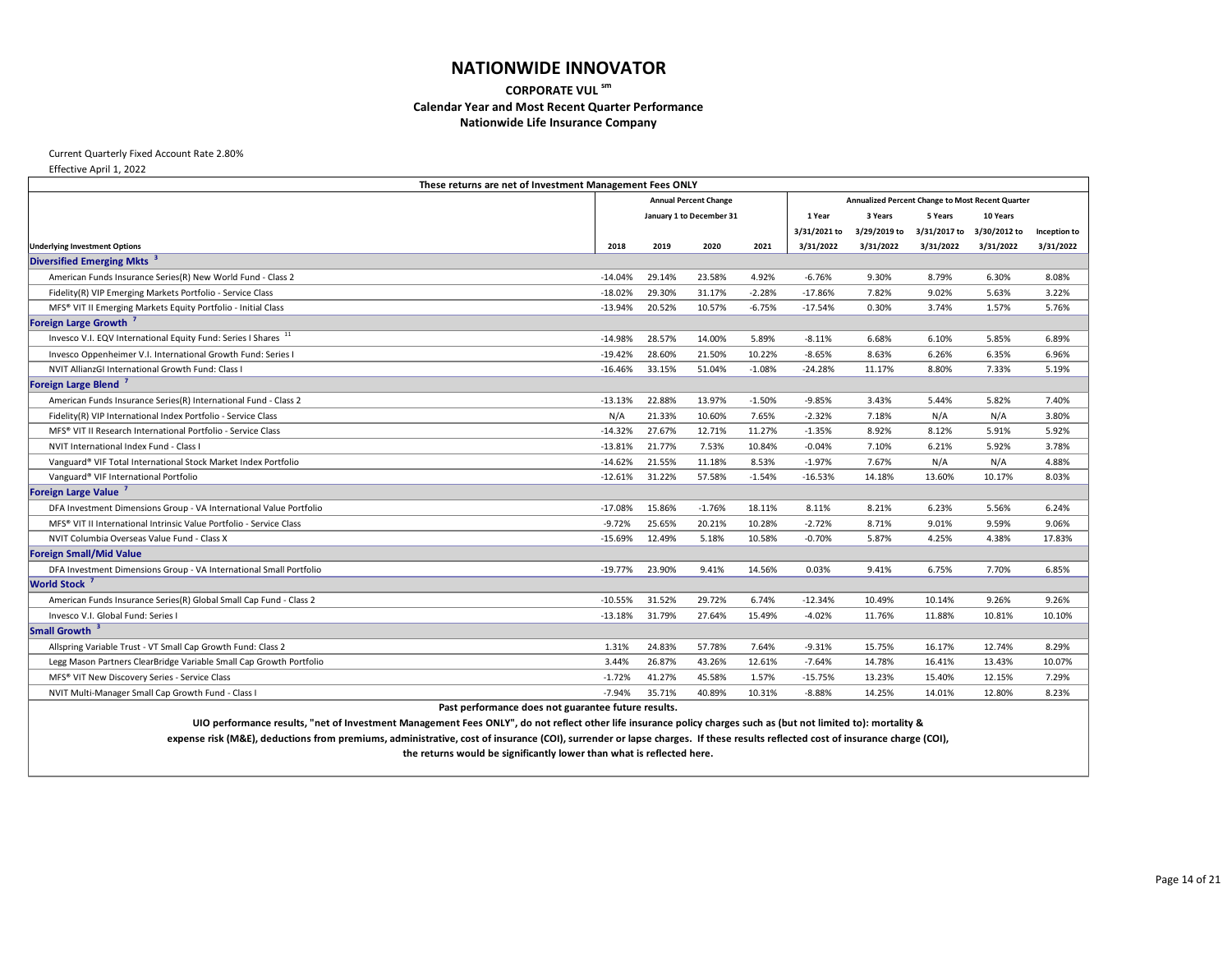**CORPORATE VUL sm Calendar Year and Most Recent Quarter Performance**

**Nationwide Life Insurance Company**

Current Quarterly Fixed Account Rate 2.80%

Effective April 1, 2022

|                                                                         | These returns are net of Investment Management Fees ONLY |        |                              |          |              |              |              |                                                  |              |
|-------------------------------------------------------------------------|----------------------------------------------------------|--------|------------------------------|----------|--------------|--------------|--------------|--------------------------------------------------|--------------|
|                                                                         |                                                          |        | <b>Annual Percent Change</b> |          |              |              |              | Annualized Percent Change to Most Recent Quarter |              |
|                                                                         |                                                          |        | January 1 to December 31     |          | 1 Year       | 3 Years      | 5 Years      | 10 Years                                         |              |
|                                                                         |                                                          |        |                              |          | 3/31/2021 to | 3/29/2019 to | 3/31/2017 to | 3/30/2012 to                                     | Inception to |
| <b>Underlying Investment Options</b>                                    | 2018                                                     | 2019   | 2020                         | 2021     | 3/31/2022    | 3/31/2022    | 3/31/2022    | 3/31/2022                                        | 3/31/2022    |
| Small Blend <sup>3</sup>                                                |                                                          |        |                              |          |              |              |              |                                                  |              |
| BNY Mellon IP Small Cap Stock Index Portfolio - Service Shares          | $-8.97%$                                                 | 22.21% | 10.64%                       | 26.14%   | 0.67%        | 12.95%       | 10.26%       | 11.94%                                           | 9.35%        |
| Goldman Sachs VIT Small Cap Equity Insights Fund - Institutional Shares | $-8.62%$                                                 | 24.84% | 8.58%                        | 23.79%   | 0.53%        | 11.00%       | 9.62%        | 10.78%                                           | 7.42%        |
| Invesco V.I. Main Street Small Cap Fund: Series I                       | $-10.32%$                                                | 26.47% | 19.93%                       | 22.55%   | 1.80%        | 16.04%       | 11.50%       | 12.48%                                           | 9.04%        |
| JPMorgan Insurance Trust Small Cap Core Portfolio - Class 1             | $-11.93%$                                                | 24.58% | 13.69%                       | 21.38%   | $-3.02%$     | 11.57%       | 9.57%        | 11.72%                                           | 9.43%        |
| NVIT Small Cap Index Fund - Class Y                                     | $-11.09%$                                                | 25.40% | 19.71%                       | 14.54%   | $-6.01\%$    | 11.54%       | 9.58%        | 10.93%                                           | 7.71%        |
| NVIT Multi-Manager Small Cap Value Fund - Class I                       | $-16.95%$                                                | 19.00% | 5.15%                        | 32.04%   | 7.76%        | 12.88%       | 7.71%        | 10.59%                                           | 9.11%        |
| NVIT Multi-Manager Small Company Fund - Class I                         | $-12.63%$                                                | 25.65% | 22.69%                       | 30.84%   | 5.96%        | 17.86%       | 12.94%       | 12.79%                                           | 11.03%       |
| <b>Small Value</b>                                                      |                                                          |        |                              |          |              |              |              |                                                  |              |
| Delaware VIP Trust - Delaware VIP Small Cap Value Series: Service Class | $-16.94%$                                                | 27.72% | $-2.18%$                     | 34.01%   | 8.04%        | 12.67%       | 7.96%        | 10.23%                                           | 10.49%       |
| DFA Investment Dimensions Group - VA U.S. Targeted Value Portfolio      | $-15.87%$                                                | 22.56% | 3.98%                        | 39.68%   | 12.14%       | 16.62%       | 10.49%       | 12.30%                                           | 10.92%       |
| Franklin VIP® Small Cap Value VIP Fund - Class 2                        | $-12.88%$                                                | 26.35% | 5.19%                        | 25.37%   | 1.72%        | 13.32%       | 9.38%        | 10.64%                                           | 8.30%        |
| Mid-Cap Growth <sup>3</sup>                                             |                                                          |        |                              |          |              |              |              |                                                  |              |
| Invesco V.I. Discovery Mid Cap Growth Fund: Series I                    | $-6.08%$                                                 | 39.36% | 40.69%                       | 19.10%   | $-2.33%$     | 17.60%       | 16.66%       | 13.92%                                           | 10.19%       |
| Janus Henderson Enterprise Portfolio: Service Shares                    | $-0.66%$                                                 | 35.16% | 19.18%                       | 16.54%   | 3.70%        | 14.03%       | 15.51%       | 14.55%                                           | 5.53%        |
| MFS® VIT Mid Cap Growth Series - Service Class                          | 0.95%                                                    | 38.28% | 36.12%                       | 13.88%   | $-1.44%$     | 14.93%       | 16.66%       | 14.39%                                           | 5.08%        |
| <b>NVIT Allspring Discovery Fund: Class I</b>                           | $-6.85%$                                                 | 37.25% | 60.90%                       | $-4.70%$ | $-17.82%$    | 12.14%       | 13.40%       | 11.92%                                           | 9.70%        |
| Mid-Cap Blend <sup>3</sup>                                              |                                                          |        |                              |          |              |              |              |                                                  |              |
| Calvert VP SRI Mid Cap Portfolio                                        | $-4.43%$                                                 | 31.36% | 12.25%                       | 15.03%   | 2.17%        | 11.20%       | 10.43%       | 9.66%                                            | 8.32%        |
| Fidelity(R) VIP Extended Market Index Portfolio - Service Class         | N/A                                                      | 25.76% | 16.37%                       | 21.16%   | 0.82%        | 13.29%       | N/A          | N/A                                              | 10.63%       |
| Fidelity(R) VIP Value Strategies Portfolio - Service Class              | $-17.33%$                                                | 34.29% | 8.18%                        | 33.48%   | 14.89%       | 18.46%       | 12.59%       | 12.11%                                           | 9.06%        |
| NVIT Mid Cap Index Fund - Class I                                       | $-11.38%$                                                | 25.65% | 13.11%                       | 24.26%   | 4.16%        | 13.64%       | 10.64%       | 11.78%                                           | 9.80%        |
| Vanguard® VIF Mid Cap Index Portfolio                                   | $-9.33%$                                                 | 30.87% | 18.07%                       | 24.36%   | 8.67%        | 15.52%       | 12.85%       | 12.79%                                           | 10.71%       |
| Mid-Cap Value <sup>3</sup>                                              |                                                          |        |                              |          |              |              |              |                                                  |              |
| AB VPS Small/Mid Cap Value Portfolio - Class A                          | $-15.03%$                                                | 20.10% | 3.37%                        | 35.95%   | 6.47%        | 12.73%       | 8.61%        | 11.05%                                           | 10.22%       |
| JPMorgan Insurance Trust Mid Cap Value Portfolio - Class 1              | $-11.84%$                                                | 26.76% | 0.37%                        | 29.88%   | 11.42%       | 12.55%       | 9.61%        | 11.70%                                           | 10.85%       |
| MFS® VIT Mid Cap Value Portfolio - Service Class                        | $-11.61%$                                                | 30.71% | 3.67%                        | 30.60%   | 12.33%       | 14.61%       | 10.80%       | 11.72%                                           | 9.75%        |
| NVIT Multi-Manager Mid Cap Value Fund - Class I                         | $-13.12%$                                                | 23.97% | $-1.07%$                     | 24.20%   | 13.54%       | 11.29%       | 7.99%        | 11.49%                                           | 9.58%        |
|                                                                         | Dast norformance doos not guarantee future results       |        |                              |          |              |              |              |                                                  |              |

**Past performance does not guarantee future results.**

**UIO performance results, "net of Investment Management Fees ONLY", do not reflect other life insurance policy charges such as (but not limited to): mortality & expense risk (M&E), deductions from premiums, administrative, cost of insurance (COI), surrender or lapse charges. If these results reflected cost of insurance charge (COI),**

| <b>st Recent Quarter</b> |              |
|--------------------------|--------------|
| 10 Years                 |              |
| 3/30/2012 to             | Inception to |
| 3/31/2022                | 3/31/2022    |
|                          |              |
| 11.94%                   | 9.35%        |
| 10.78%                   | 7.42%        |
| 12.48%                   | 9.04%        |
| 11.72%                   | 9.43%        |
| 10.93%                   | 7.71%        |
| 10.59%                   | 9.11%        |
| 12.79%                   | 11.03%       |
|                          |              |
| 10.23%                   | 10.49%       |
| 12.30%                   | 10.92%       |
| 10.64%                   | 8.30%        |
|                          |              |
| 13.92%                   | 10.19%       |
| 14.55%                   | 5.53%        |
| 14.39%                   | 5.08%        |
| 11.92%                   | 9.70%        |
|                          |              |
| 9.66%                    | 8.32%        |
| N/A                      | 10.63%       |
| 12.11%                   | 9.06%        |
| 11.78%                   | 9.80%        |
| 12.79%                   | 10.71%       |
|                          |              |
| 11.05%                   | 10.22%       |
| 11.70%                   | 10.85%       |
|                          | 9.75%        |
| 11.72%                   | 9.58%        |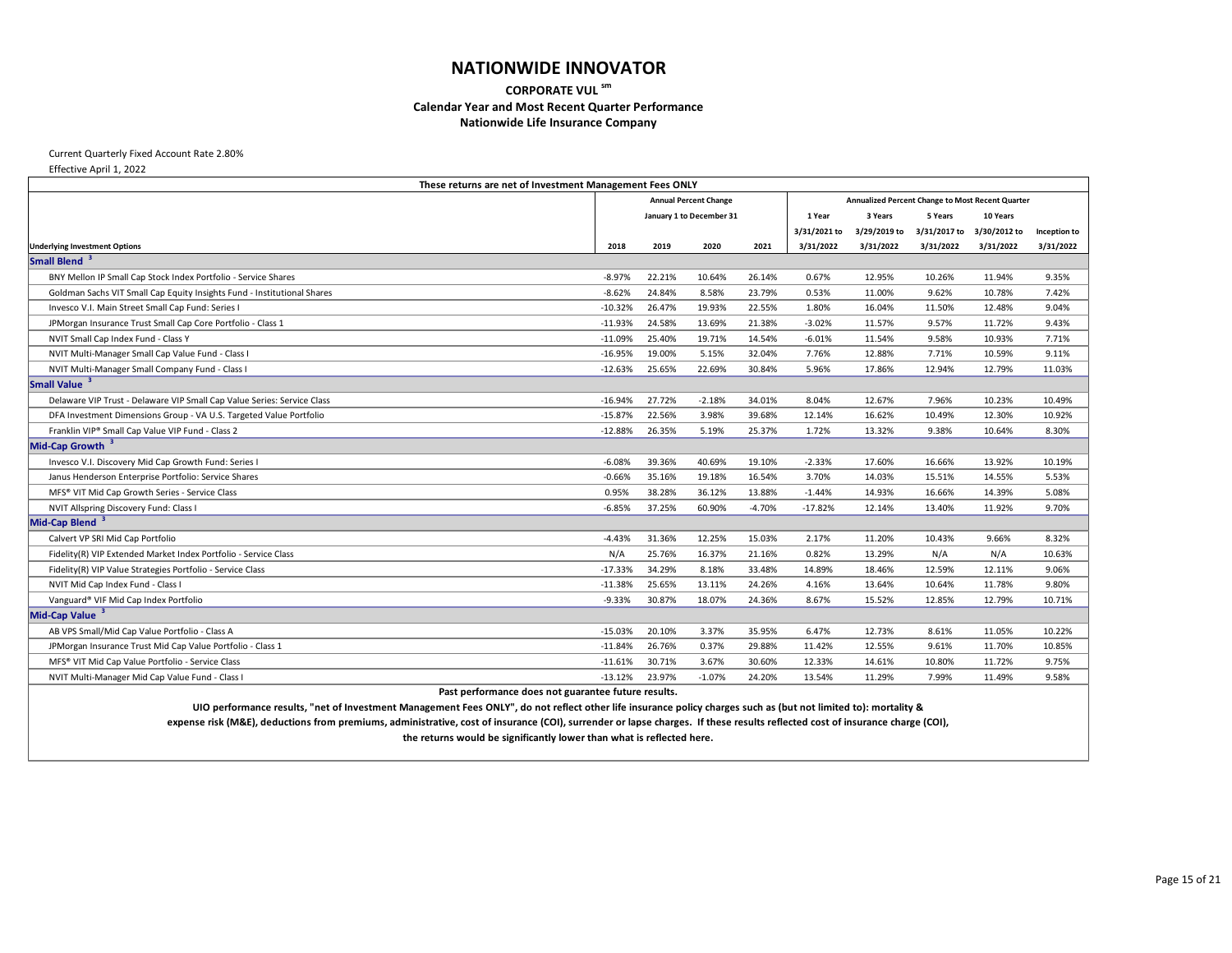**CORPORATE VUL sm**

### **Calendar Year and Most Recent Quarter Performance**

**Nationwide Life Insurance Company**

Current Quarterly Fixed Account Rate 2.80%

Effective April 1, 2022

|                                                                                           | These returns are net of Investment Management Fees ONLY |                              |         |        |              |                                                  |              |              |              |  |  |
|-------------------------------------------------------------------------------------------|----------------------------------------------------------|------------------------------|---------|--------|--------------|--------------------------------------------------|--------------|--------------|--------------|--|--|
|                                                                                           |                                                          | <b>Annual Percent Change</b> |         |        |              | Annualized Percent Change to Most Recent Quarter |              |              |              |  |  |
|                                                                                           |                                                          | January 1 to December 31     |         |        | 1 Year       | 3 Years                                          | 5 Years      | 10 Years     |              |  |  |
|                                                                                           |                                                          |                              |         |        | 3/31/2021 to | 3/29/2019 to                                     | 3/31/2017 to | 3/30/2012 to | Inception to |  |  |
| <b>Underlying Investment Options</b>                                                      | 2018                                                     | 2019                         | 2020    | 2021   | 3/31/2022    | 3/31/2022                                        | 3/31/2022    | 3/31/2022    | 3/31/2022    |  |  |
| <b>Large Growth</b>                                                                       |                                                          |                              |         |        |              |                                                  |              |              |              |  |  |
| American Funds Insurance Series(R) Growth Fund - Class 2                                  | $-0.25%$                                                 | 30.77%                       | 52.08%  | 21.99% | 7.39%        | 24.93%                                           | 20.98%       | 16.99%       | 13.39%       |  |  |
| Fidelity(R) VIP Growth Portfolio - Service Class                                          | $-0.27%$                                                 | 34.18%                       | 43.75%  | 23.08% | 11.37%       | 23.80%                                           | 21.61%       | 16.95%       | 11.37%       |  |  |
| MFS <sup>®</sup> VIT Growth Series - Service Class                                        | 2.41%                                                    | 37.78%                       | 31.54%  | 23.24% | 7.56%        | 18.36%                                           | 19.05%       | 15.79%       | 6.10%        |  |  |
| Morgan Stanley VIF Growth Portfolio - Class I                                             | 7.54%                                                    | 31.81%                       | 117.31% | 0.10%  | $-25.32%$    | 20.75%                                           | 22.85%       | 18.24%       | 11.41%       |  |  |
| NVIT BNY Mellon Sustainable U.S. Equity Fund: Class I                                     | $-5.79%$                                                 | 26.01%                       | 13.36%  | 26.81% | 11.04%       | 14.04%                                           | 11.70%       | 12.13%       | 9.46%        |  |  |
| NVIT Jacobs Levy Large Cap Growth Fund: Class I                                           | $-3.08%$                                                 | 30.53%                       | 30.09%  | 40.45% | 32.05%       | 27.49%                                           | 22.61%       | 16.75%       | 12.80%       |  |  |
| T. Rowe Price Blue Chip Growth Fund                                                       | 1.92%                                                    | 29.89%                       | 34.28%  | 17.62% | 2.59%        | 15.67%                                           | 17.73%       | 15.68%       | 8.72%        |  |  |
| T. Rowe Price All-Cap Opportunities Portfolio                                             | 1.16%                                                    | 34.93%                       | 44.37%  | 20.80% | 8.93%        | 24.00%                                           | 21.82%       | 17.49%       | 11.24%       |  |  |
| Vanguard® VIF Growth Portfolio                                                            | 0.20%                                                    | 33.82%                       | 43.09%  | 17.86% | 3.90%        | 20.13%                                           | 19.30%       | 15.78%       | 9.00%        |  |  |
| Vanguard® VIF Capital Growth Portfolio                                                    | $-1.18%$                                                 | 26.50%                       | 17.47%  | 21.54% | 5.37%        | 16.03%                                           | 15.15%       | 15.63%       | 12.73%       |  |  |
| NVIT Blueprint(SM) Aggressive Fund: Class I                                               | $-10.72%$                                                | 24.15%                       | 12.74%  | 20.19% | 8.18%        | 12.78%                                           | 10.30%       | 9.86%        | 7.49%        |  |  |
| <b>Large Blend</b>                                                                        |                                                          |                              |         |        |              |                                                  |              |              |              |  |  |
| American Funds Insurance Series(R) Growth-Income Fund - Class 2                           | $-1.79%$                                                 | 26.14%                       | 13.55%  | 24.10% | 10.37%       | 14.37%                                           | 13.62%       | 13.57%       | 11.30%       |  |  |
| American Funds Insurance Series(R) Washington Mutual Investors Fund: Class 2              | $-8.66%$                                                 | 21.38%                       | 8.68%   | 27.78% | 13.85%       | 14.27%                                           | 11.11%       | 12.35%       | 7.30%        |  |  |
| BNY Mellon Stock Index Fund, Inc. - Initial Shares                                        | $-4.63%$                                                 | 31.18%                       | 18.01%  | 28.41% | 15.37%       | 18.61%                                           | 15.69%       | 14.35%       | 10.17%       |  |  |
| BNY Mellon VIF Appreciation Portfolio - Initial Shares                                    | $-6.85%$                                                 | 36.10%                       | 23.69%  | 27.13% | 12.25%       | 19.60%                                           | 16.59%       | 12.37%       | 10.13%       |  |  |
| DFA Investment Dimensions Group - VA Equity Allocation Portfolio - Institutional Class 11 | $-11.19%$                                                | 25.91%                       | 12.16%  | 24.37% | 9.36%        | 14.76%                                           | N/A          | N/A          | 11.61%       |  |  |
| Fidelity(R) VIP Total Market Index Portfolio - Service Class                              | N/A                                                      | 30.62%                       | 20.20%  | 25.55% | 12.11%       | 17.94%                                           | N/A          | N/A          | 15.07%       |  |  |
| Fidelity(R) VIP Contrafund(R) Portfolio - Service Class                                   | $-6.49%$                                                 | 31.45%                       | 30.43%  | 27.71% | 12.88%       | 19.92%                                           | 15.92%       | 13.85%       | 11.84%       |  |  |
| Fidelity(R) VIP Index 500 Portfolio - Initial Class                                       | $-4.49%$                                                 | 31.35%                       | 18.24%  | 28.58% | 15.49%       | 18.79%                                           | 15.86%       | 14.52%       | 10.42%       |  |  |
| Invesco V.I. Main Street Fund: Series I                                                   | $-7.89%$                                                 | 32.08%                       | 13.94%  | 27.57% | 11.01%       | 16.34%                                           | 12.90%       | 12.73%       | 9.57%        |  |  |
| NVIT J.P. Morgan U.S. Equity Fund: Class Y                                                | N/A                                                      | N/A                          | 26.52%  | 28.58% | 16.44%       | N/A                                              | N/A          | N/A          | 24.20%       |  |  |
| Schwab(R) S&P 500 Index Portfolio                                                         | $-4.40%$                                                 | 31.48%                       | 18.28%  | 28.67% | 15.65%       | 18.87%                                           | 15.95%       | 14.48%       | 9.39%        |  |  |
| Vanguard® VIF Equity Index Portfolio                                                      | $-4.51%$                                                 | 31.30%                       | 18.20%  | 28.55% | 15.46%       | 18.75%                                           | 15.83%       | 14.47%       | 10.47%       |  |  |
| Vanguard® VIF Total Stock Market Index Portfolio                                          | $-5.34%$                                                 | 30.75%                       | 20.55%  | 25.64% | 11.60%       | 18.00%                                           | 15.19%       | 14.09%       | 11.00%       |  |  |
| NVIT Investor Destinations Aggressive Fund - Class II                                     | $-8.85%$                                                 | 23.73%                       | 12.82%  | 15.50% | 2.22%        | 10.54%                                           | 9.06%        | 9.33%        | 7.06%        |  |  |
| $D = 4$ $B = 4$ $A = 4$                                                                   |                                                          |                              |         |        |              |                                                  |              |              |              |  |  |

**Past performance does not guarantee future results.**

**UIO performance results, "net of Investment Management Fees ONLY", do not reflect other life insurance policy charges such as (but not limited to): mortality & expense risk (M&E), deductions from premiums, administrative, cost of insurance (COI), surrender or lapse charges. If these results reflected cost of insurance charge (COI),**

| <b>ost Recent Quarter</b><br>10 Years |              |
|---------------------------------------|--------------|
|                                       |              |
| 3/30/2012 to                          | Inception to |
| 3/31/2022                             | 3/31/2022    |
|                                       |              |
| 16.99%                                | 13.39%       |
| 16.95%                                | 11.37%       |
| 15.79%                                | 6.10%        |
| 18.24%                                | 11.41%       |
| 12.13%                                | 9.46%        |
| 16.75%                                | 12.80%       |
| 15.68%                                | 8.72%        |
| 17.49%                                | 11.24%       |
| 15.78%                                | 9.00%        |
| 15.63%                                | 12.73%       |
| 9.86%                                 | 7.49%        |
|                                       |              |
| 13.57%                                | 11.30%       |
| 12.35%                                | 7.30%        |
| 14.35%                                | 10.17%       |
| 12.37%                                | 10.13%       |
| N/A                                   | 11.61%       |
| N/A                                   | 15.07%       |
| 13.85%                                | 11.84%       |
| 14.52%                                | 10.42%       |
| 12.73%                                | 9.57%        |
| N/A                                   | 24.20%       |
| 14.48%                                | 9.39%        |
| 14.47%                                | 10.47%       |
|                                       | 11.00%       |
| 14.09%                                |              |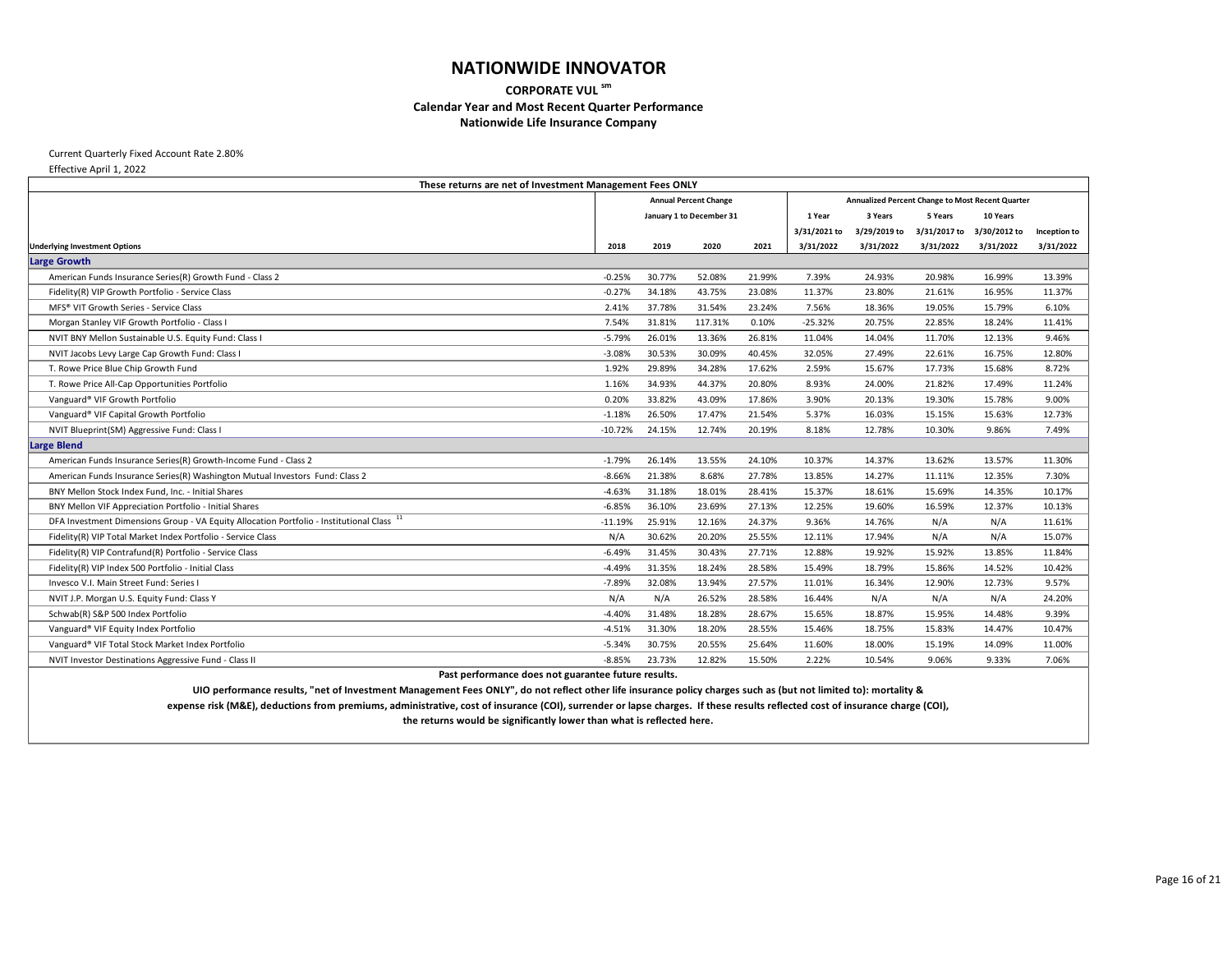**CORPORATE VUL sm**

#### **Calendar Year and Most Recent Quarter Performance**

**Nationwide Life Insurance Company**

Current Quarterly Fixed Account Rate 2.80%

Effective April 1, 2022

| These returns are net of Investment Management Fees ONLY                                             |                              |        |          |          |              |                                                  |              |              |              |
|------------------------------------------------------------------------------------------------------|------------------------------|--------|----------|----------|--------------|--------------------------------------------------|--------------|--------------|--------------|
|                                                                                                      | <b>Annual Percent Change</b> |        |          |          |              | Annualized Percent Change to Most Recent Quarter |              |              |              |
|                                                                                                      | January 1 to December 31     |        |          | 1 Year   | 3 Years      | 5 Years                                          | 10 Years     |              |              |
|                                                                                                      |                              |        |          |          | 3/31/2021 to | 3/29/2019 to                                     | 3/31/2017 to | 3/30/2012 to | Inception to |
| <b>Underlying Investment Options</b>                                                                 | 2018                         | 2019   | 2020     | 2021     | 3/31/2022    | 3/31/2022                                        | 3/31/2022    | 3/31/2022    | 3/31/2022    |
| <b>Large Value</b>                                                                                   |                              |        |          |          |              |                                                  |              |              |              |
| AB VPS Growth & Income Portfolio - Class A                                                           | $-5.61%$                     | 23.91% | 2.72%    | 28.16%   | 13.00%       | 13.66%                                           | 11.96%       | 12.22%       | 9.90%        |
| American Century VP Value Fund - Class I                                                             | $-9.15%$                     | 27.03% | 0.98%    | 24.51%   | 12.63%       | 13.93%                                           | 9.83%        | 11.31%       | 9.15%        |
| DFA Investment Dimensions Group - VA U.S. Large Value Portfolio                                      | $-12.12%$                    | 25.78% | $-1.37%$ | 27.04%   | 11.34%       | 12.53%                                           | 9.82%        | 12.14%       | 9.61%        |
| Fidelity(R) VIP Equity-Income Portfolio - Service Class                                              | $-8.40%$                     | 27.32% | 6.55%    | 24.83%   | 13.02%       | 14.40%                                           | 10.96%       | 11.21%       | 9.40%        |
| MFS <sup>®</sup> VIT Value Series - Service Class                                                    | $-10.36%$                    | 29.51% | 3.22%    | 25.16%   | 10.99%       | 12.65%                                           | 10.11%       | 11.40%       | 8.42%        |
| NVIT BNY Mellon Dynamic U.S. Equity Income: Class X                                                  | $-9.35%$                     | 26.95% | 1.51%    | 34.71%   | 22.57%       | 16.79%                                           | 11.40%       | 12.08%       | 38.14%       |
| T. Rowe Price Equity Income Portfolio - Class II                                                     | $-9.69%$                     | 26.04% | 0.96%    | 25.22%   | 13.32%       | 13.78%                                           | 10.58%       | 10.63%       | 9.47%        |
| Vanguard® VIF Diversified Value Portfolio                                                            | $-9.12%$                     | 25.70% | 11.78%   | 30.47%   | 14.13%       | 17.71%                                           | 12.25%       | 11.67%       | 8.20%        |
| Vanguard® VIF Equity Income Portfolio                                                                | $-5.96%$                     | 24.43% | 3.25%    | 25.33%   | 15.19%       | 13.63%                                           | 11.63%       | 12.28%       | 10.09%       |
| <b>Emerging Markets Bond</b> <sup>3</sup>                                                            |                              |        |          |          |              |                                                  |              |              |              |
| Morgan Stanley VIF Emerging Markets Debt Portfolio - Class I                                         | $-6.94%$                     | 14.25% | 5.55%    | $-2.02%$ | $-6.77%$     | $-0.04%$                                         | 1.11%        | 2.33%        | 5.78%        |
| World Bond <sup>7</sup>                                                                              |                              |        |          |          |              |                                                  |              |              |              |
| American Funds Insurance Series(R) Capital World Bond Fund: Class 2                                  | $-1.33%$                     | 7.77%  | 9.90%    | $-4.92%$ | $-8.71%$     | 0.17%                                            | 1.19%        | 0.93%        | 2.94%        |
| DFA Investment Dimensions Group - VA Global Bond Portfolio <sup>11</sup>                             | 1.75%                        | 4.19%  | 1.46%    | $-1.04%$ | $-5.41%$     | $-0.61%$                                         | 0.58%        | 1.27%        | 4.17%        |
| PIMCO VIT Global Bond Opportunities Portfolio (Unhedged) - Administrative Class                      | $-4.19%$                     | 6.13%  | 10.11%   | $-4.16%$ | $-5.57%$     | 1.69%                                            | 1.80%        | 1.08%        | 4.72%        |
| PIMCO VIT International Bond Portfolio (U.S. Dollar-Hedged) - Administrative Class                   | 2.12%                        | 7.01%  | 5.55%    | $-1.95%$ | $-4.49%$     | 1.15%                                            | 2.15%        | 3.76%        | 4.72%        |
| Templeton Global Bond VIP Fund - Class 1 <sup>11</sup>                                               | 2.21%                        | 2.26%  | $-5.07%$ | $-4.62%$ | $-1.07%$     | $-2.93%$                                         | $-1.37%$     | 0.82%        | 6.15%        |
| Vanguard® VIF Global Bond Index Portfolio                                                            | 0.78%                        | 8.41%  | 6.67%    | $-1.84%$ | $-4.42%$     | 1.29%                                            | N/A          | N/A          | 1.64%        |
| High Yield Bond <sup>2</sup>                                                                         |                              |        |          |          |              |                                                  |              |              |              |
| BlackRock High Yield VI Fund - Class I                                                               | $-2.66%$                     | 15.29% | 7.27%    | 5.34%    | 0.16%        | 5.28%                                            | 4.94%        | 5.75%        | 8.50%        |
| PIMCO VIT High Yield Portfolio - Administrative Class                                                | $-2.65%$                     | 14.73% | 5.72%    | 3.65%    | $-1.20%$     | 3.65%                                            | 4.01%        | 5.05%        | 5.55%        |
| Vanguard® VIF High Yield Bond Portfolio                                                              | $-2.73%$                     | 15.67% | 5.67%    | 3.68%    | $-0.72%$     | 4.07%                                            | 4.25%        | 5.11%        | 5.82%        |
| Multisector Bond <sup>1</sup>                                                                        |                              |        |          |          |              |                                                  |              |              |              |
| Lord Abbett Series Bond Debenture Portfolio - Class VC                                               | $-4.02%$                     | 13.35% | 7.30%    | 3.28%    | $-3.62%$     | 3.44%                                            | 3.81%        | 5.15%        | 6.59%        |
| PIMCO VIT Income Portfolio - Institutional Class                                                     | N/A                          | N/A    | N/A      | N/A      | N/A          | N/A                                              | N/A          | N/A          | $-0.45%$     |
| Inflation-Protected Bond <sup>1</sup>                                                                |                              |        |          |          |              |                                                  |              |              |              |
| American Century VP Inflation Protection Fund - Class I                                              | $-2.57%$                     | 9.16%  | 9.81%    | 6.61%    | 4.76%        | 6.11%                                            | 4.41%        | 2.65%        | 4.13%        |
| DFA Investment Dimensions Group - VIT Inflation-Protected Securities Portfolio - Institutional Class | $-1.33%$                     | 8.46%  | 11.72%   | 5.58%    | 4.06%        | 6.12%                                            | 4.45%        | N/A          | 3.58%        |
| PIMCO VIT Real Return Portfolio - Administrative Class                                               | $-2.21%$                     | 8.44%  | 11.72%   | 5.55%    | 3.91%        | 6.21%                                            | 4.34%        | 2.61%        | 5.67%        |

**Past performance does not guarantee future results.**

**UIO performance results, "net of Investment Management Fees ONLY", do not reflect other life insurance policy charges such as (but not limited to): mortality &**

**expense risk (M&E), deductions from premiums, administrative, cost of insurance (COI), surrender or lapse charges. If these results reflected cost of insurance charge (COI),**

| st Recent Quarter |              |
|-------------------|--------------|
| 10 Years          |              |
| 3/30/2012 to      | Inception to |
| 3/31/2022         | 3/31/2022    |
|                   |              |
| 12.22%            | 9.90%        |
| 11.31%            | 9.15%        |
| 12.14%            | 9.61%        |
| 11.21%            | 9.40%        |
| 11.40%            | 8.42%        |
| 12.08%            | 38.14%       |
| 10.63%            | 9.47%        |
| 11.67%            | 8.20%        |
| 12.28%            | 10.09%       |
|                   |              |
| 2.33%             | 5.78%        |
|                   |              |
| 0.93%             | 2.94%        |
| 1.27%             | 4.17%        |
| 1.08%             | 4.72%        |
| 3.76%             | 4.72%        |
| 0.82%             | 6.15%        |
| N/A               | 1.64%        |
|                   |              |
| 5.75%             | 8.50%        |
| 5.05%             | 5.55%        |
| 5.11%             | 5.82%        |
|                   |              |
| 5.15%             | 6.59%        |
| N/A               | $-0.45%$     |
|                   |              |
| 2.65%             | 4.13%        |
| N/A               | 3.58%        |
| 2.61%             | 5.67%        |
|                   |              |
|                   |              |
|                   |              |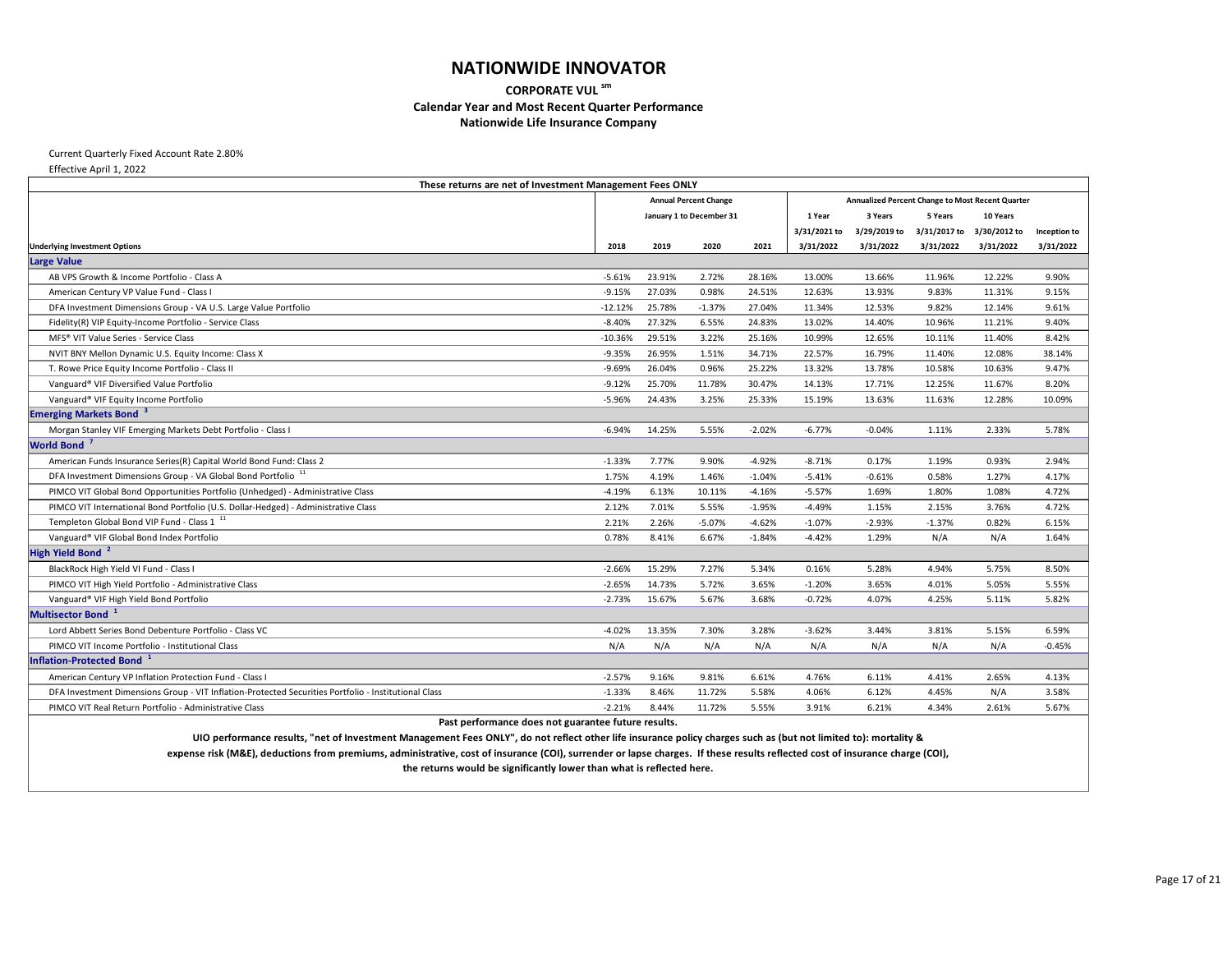**CORPORATE VUL sm**

#### **Calendar Year and Most Recent Quarter Performance**

**Nationwide Life Insurance Company**

Current Quarterly Fixed Account Rate 2.80%

Effective April 1, 2022

|                                                                               | These returns are net of Investment Management Fees ONLY |        |                          |          |              |                                                  |              |              |              |
|-------------------------------------------------------------------------------|----------------------------------------------------------|--------|--------------------------|----------|--------------|--------------------------------------------------|--------------|--------------|--------------|
|                                                                               | <b>Annual Percent Change</b>                             |        |                          |          |              | Annualized Percent Change to Most Recent Quarter |              |              |              |
|                                                                               |                                                          |        | January 1 to December 31 |          | 1 Year       | 3 Years                                          | 5 Years      | 10 Years     |              |
|                                                                               |                                                          |        |                          |          | 3/31/2021 to | 3/29/2019 to                                     | 3/31/2017 to | 3/30/2012 to | Inception to |
| <b>Underlying Investment Options</b>                                          | 2018                                                     | 2019   | 2020                     | 2021     | 3/31/2022    | 3/31/2022                                        | 3/31/2022    | 3/31/2022    | 3/31/2022    |
| <b>Long Government</b>                                                        |                                                          |        |                          |          |              |                                                  |              |              |              |
| PIMCO VIT Long-Term U.S. Government Portfolio - Administrative Class          | $-2.38%$                                                 | 13.32% | 17.38%                   | $-4.78%$ | $-1.05%$     | 3.08%                                            | 3.67%        | 3.71%        | 6.35%        |
| <b>Intermediate Government 8</b>                                              |                                                          |        |                          |          |              |                                                  |              |              |              |
| American Funds Insurance Series(R) U.S. Government Securities Fund: Class 2   | 0.73%                                                    | 5.32%  | 9.80%                    | $-0.62%$ | $-1.48%$     | 2.83%                                            | 2.35%        | 1.93%        | 5.22%        |
| Federated Hermes Fund for U.S. Government Securities II                       | 0.45%                                                    | 5.90%  | 5.21%                    | $-2.04%$ | -5.03%       | 0.57%                                            | 1.11%        | 1.31%        | 3.91%        |
| NVIT Government Bond Fund - Class I 11                                        | $-0.05%$                                                 | 6.27%  | 6.08%                    | $-2.08%$ | $-4.42%$     | 0.78%                                            | 1.22%        | 1.10%        | 5.87%        |
| Short-Term Bond <sup>1</sup>                                                  |                                                          |        |                          |          |              |                                                  |              |              |              |
| DFA Investment Dimensions Group - VA Short-Term Fixed Portfolio <sup>11</sup> | 1.78%                                                    | 2.52%  | 0.60%                    | $-0.19%$ | $-1.37%$     | 0.31%                                            | 0.80%        | 0.63%        | 2.46%        |
| Lord Abbett Series Short Duration Income Portfolio - Class VC                 | 1.15%                                                    | 5.06%  | 3.13%                    | 0.63%    | $-2.50%$     | 1.29%                                            | 1.68%        | N/A          | 1.69%        |
| NVIT Short Term Bond Fund - Class I                                           | 0.98%                                                    | 4.33%  | 3.20%                    | $-0.44%$ | $-3.55%$     | 0.68%                                            | 1.23%        | 1.27%        | 1.80%        |
| PIMCO VIT Low Duration Portfolio - Administrative Class                       | 0.34%                                                    | 4.03%  | 2.99%                    | $-0.93%$ | $-4.07%$     | 0.46%                                            | 0.82%        | 1.09%        | 3.11%        |
| Vanguard® VIF Short-Term Investment-Grade Portfolio                           | 1.04%                                                    | 5.69%  | 5.49%                    | $-0.45%$ | $-3.64%$     | 1.54%                                            | 1.80%        | 1.94%        | 3.48%        |
| <b>Ultrashort Bond</b>                                                        |                                                          |        |                          |          |              |                                                  |              |              |              |
| PIMCO VIT Short-Term Portfolio - Administrative Class                         | 1.53%                                                    | 2.80%  | 2.24%                    | $-0.06%$ | $-1.44%$     | 0.94%                                            | 1.41%        | 1.39%        | 2.52%        |
| Money Market Taxable <sup>6</sup>                                             |                                                          |        |                          |          |              |                                                  |              |              |              |
| NVIT Government Money Market Fund - Class V                                   | 1.44%                                                    | 1.83%  | 0.26%                    | 0.00%    | 0.00%        | 0.53%                                            | 0.79%        | 0.40%        | 3.76%        |
| <b>Bank Loan</b>                                                              |                                                          |        |                          |          |              |                                                  |              |              |              |
| Eaton Vance VT Floating-Rate Income Fund - Initial Class                      | $-0.09%$                                                 | 7.08%  | 2.00%                    | 3.63%    | 1.80%        | 2.82%                                            | 2.86%        | 3.16%        | 3.32%        |
| MainStay VP Floating Rate Portfolio: Initial Class                            | $-0.11%$                                                 | 8.48%  | 2.45%                    | 3.72%    | 1.96%        | 3.33%                                            | 3.33%        | 3.61%        | 3.71%        |
| Natural Resources <sup>4</sup>                                                |                                                          |        |                          |          |              |                                                  |              |              |              |
| VanEck VIP Trust - VanEck VIP Global Resources Fund: Initial Class            | $-28.28%$                                                | 11.87% | 19.11%                   | 18.92%   | 30.94%       | 19.53%                                           | 7.11%        | 1.23%        | 6.49%        |
| Real Estate <sup>9</sup>                                                      |                                                          |        |                          |          |              |                                                  |              |              |              |
| Fidelity(R) VIP Real Estate Portfolio - Service Class                         | $-6.31%$                                                 | 23.09% | $-6.61%$                 | 38.86%   | 20.28%       | 8.63%                                            | 7.62%        | 8.40%        | 10.41%       |
| <b>NVIT Real Estate Fund - Class I</b>                                        | $-3.92%$                                                 | 30.70% | $-5.39%$                 | 46.75%   | 28.81%       | 13.74%                                           | 11.58%       | 9.50%        | 8.02%        |
| Vanguard® VIF Real Estate Index Portfolio                                     | $-5.35%$                                                 | 28.81% | $-4.85%$                 | 40.21%   | 21.27%       | 11.27%                                           | 9.68%        | 9.63%        | 10.45%       |
| Virtus VIF Duff & Phelps Real Estate Securities Series - Class I              | $-6.36%$                                                 | 27.78% | $-1.33%$                 | 46.87%   | 29.19%       | 14.99%                                           | 11.75%       | N/A          | 9.65%        |
| Global Real Estate <sup>7,9</sup>                                             |                                                          |        |                          |          |              |                                                  |              |              |              |
| MFS(R) VIT III Global Real Estate Portfolio - Initial Class                   | $-3.03%$                                                 | 26.87% | 1.49%                    | 30.12%   | 15.40%       | 10.65%                                           | 10.59%       | 10.01%       | 9.26%        |
|                                                                               | Past nerformance does not guarantee future results.      |        |                          |          |              |                                                  |              |              |              |

**Past performance does not guarantee future results.**

**UIO performance results, "net of Investment Management Fees ONLY", do not reflect other life insurance policy charges such as (but not limited to): mortality & expense risk (M&E), deductions from premiums, administrative, cost of insurance (COI), surrender or lapse charges. If these results reflected cost of insurance charge (COI),**

| st Recent Quarter |              |
|-------------------|--------------|
| 10 Years          |              |
| 3/30/2012 to      | Inception to |
| 3/31/2022         | 3/31/2022    |
|                   |              |
| 3.71%             | 6.35%        |
|                   |              |
| 1.93%             | 5.22%        |
| 1.31%             | 3.91%        |
| 1.10%             | 5.87%        |
|                   |              |
| 0.63%             | 2.46%        |
| N/A               | 1.69%        |
| 1.27%             | 1.80%        |
| 1.09%             | 3.11%        |
| 1.94%             | 3.48%        |
|                   |              |
| 1.39%             | 2.52%        |
|                   |              |
| 0.40%             | 3.76%        |
|                   |              |
| 3.16%             | 3.32%        |
| 3.61%             | 3.71%        |
|                   |              |
| 1.23%             | 6.49%        |
|                   |              |
| 8.40%             | 10.41%       |
| 9.50%             | 8.02%        |
| 9.63%             | 10.45%       |
| N/A               | 9.65%        |
|                   |              |
| 10.01%            | 9.26%        |
|                   |              |
|                   |              |
|                   |              |
|                   |              |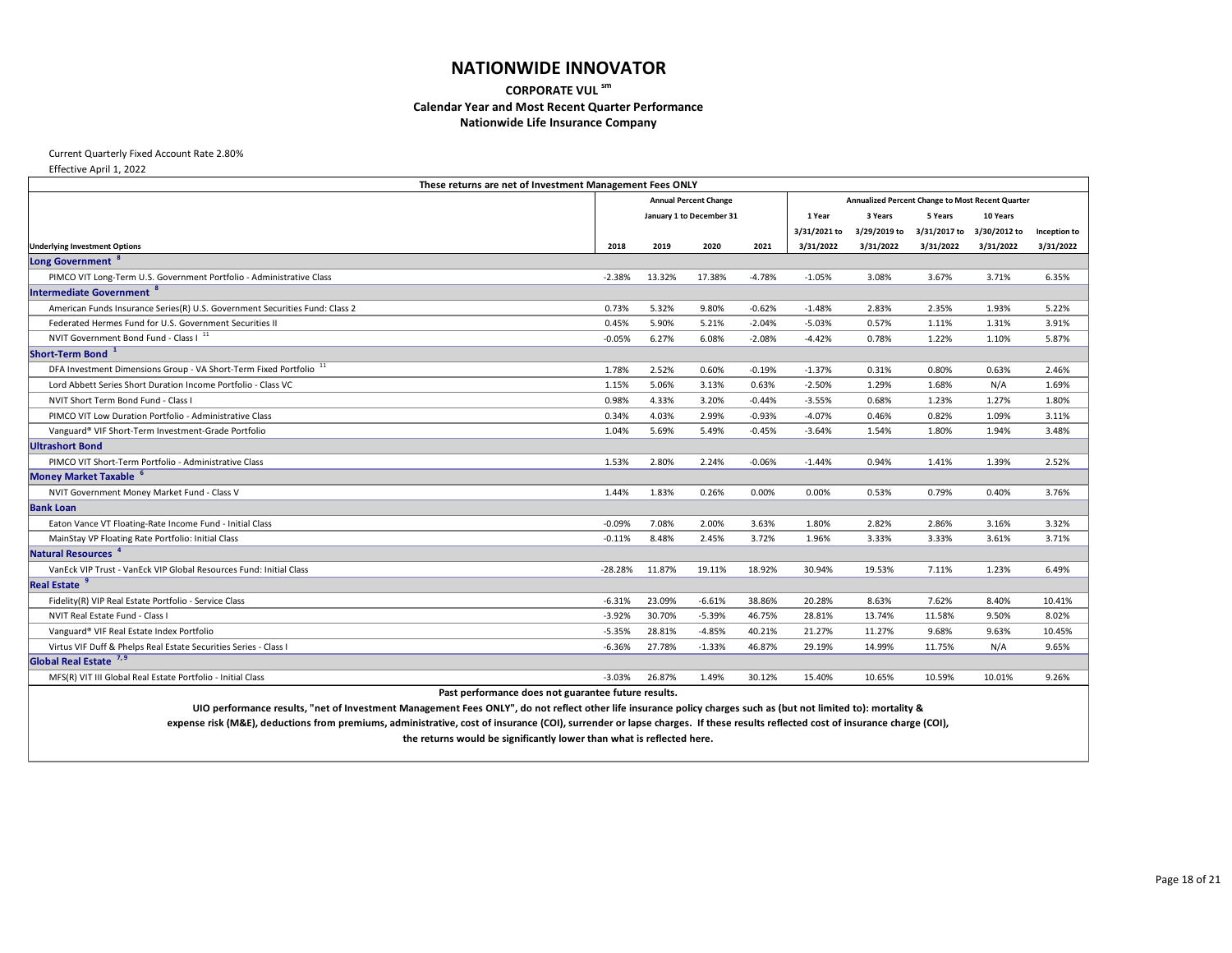**CORPORATE VUL sm**

#### **Calendar Year and Most Recent Quarter Performance**

**Nationwide Life Insurance Company**

Current Quarterly Fixed Account Rate 2.80%

Effective April 1, 2022

| These returns are net of Investment Management Fees ONLY                                       |                              |        |        |         |                                                  |              |              |              |              |  |  |
|------------------------------------------------------------------------------------------------|------------------------------|--------|--------|---------|--------------------------------------------------|--------------|--------------|--------------|--------------|--|--|
|                                                                                                | <b>Annual Percent Change</b> |        |        |         | Annualized Percent Change to Most Recent Quarter |              |              |              |              |  |  |
|                                                                                                | January 1 to December 31     |        | 1 Year | 3 Years | 5 Years                                          | 10 Years     |              |              |              |  |  |
|                                                                                                |                              |        |        |         | 3/31/2021 to                                     | 3/29/2019 to | 3/31/2017 to | 3/30/2012 to | Inception to |  |  |
| <b>Underlying Investment Options</b>                                                           | 2018                         | 2019   | 2020   | 2021    | 3/31/2022                                        | 3/31/2022    | 3/31/2022    | 3/31/2022    | 3/31/2022    |  |  |
| Technology <sup>4</sup>                                                                        |                              |        |        |         |                                                  |              |              |              |              |  |  |
| Delaware Ivy VIP Science and Technology - Class II                                             | $-5.23%$                     | 49.48% | 35.36% | 15.17%  | 0.02%                                            | 19.65%       | 18.77%       | 15.99%       | 14.79%       |  |  |
| Janus Henderson Global Technology and Innovation Portfolio: Service Shares                     | 0.91%                        | 44.82% | 50.73% | 17.75%  | $-1.42%$                                         | 21.83%       | 23.03%       | 18.90%       | 5.86%        |  |  |
| <b>Asset Allocation</b> <sup>5</sup>                                                           |                              |        |        |         |                                                  |              |              |              |              |  |  |
| DFA Investment Dimensions Group - VA Global Moderate Allocation Portfolio: Institutional Class | $-6.90%$                     | 18.12% | 11.29% | 14.20%  | 3.91%                                            | 10.05%       | 8.19%        | N/A          | 7.41%        |  |  |
| Fidelity(R) VIP Freedom Fund 2055 Portfolio - Service Class                                    | N/A                          | N/A    | 19.11% | 17.72%  | 3.91%                                            | N/A          | N/A          | N/A          | 13.34%       |  |  |
| Fidelity(R) VIP Freedom Fund 2060 Portfolio - Service Class                                    | N/A                          | N/A    | 19.22% | 17.62%  | 3.88%                                            | N/A          | N/A          | N/A          | 13.37%       |  |  |
| Fidelity(R) VIP Freedom Fund 2065 Portfolio - Service Class                                    | N/A                          | N/A    | 19.16% | 17.77%  | 3.86%                                            | N/A          | N/A          | N/A          | 13.33%       |  |  |
| Fidelity(R) VIP Freedom Fund 2035 Portfolio - Service Class                                    | $-9.36%$                     | 27.33% | 18.15% | 15.32%  | 2.86%                                            | 12.71%       | 10.95%       | 10.06%       | 12.43%       |  |  |
| Fidelity(R) VIP Freedom Fund 2045 Portfolio - Service Class                                    | $-9.97%$                     | 28.40% | 19.18% | 17.69%  | 3.86%                                            | 13.85%       | 11.61%       | 10.51%       | 12.88%       |  |  |
| Fidelity(R) VIP Freedom Fund 2050 Portfolio - Service Class                                    | $-10.03%$                    | 28.39% | 19.17% | 17.73%  | 3.83%                                            | 13.85%       | 11.60%       | 10.53%       | 12.98%       |  |  |
| American Funds Insurance Series(R) Asset Allocation Fund - Class 2                             | $-4.60%$                     | 21.23% | 12.46% | 15.10%  | 5.01%                                            | 10.86%       | 9.40%        | 9.67%        | 8.44%        |  |  |
| Fidelity(R) VIP Freedom Fund 2015 Portfolio - Service Class                                    | $-5.11%$                     | 18.21% | 13.62% | 7.59%   | 0.26%                                            | 7.97%        | 7.24%        | 6.89%        | 6.41%        |  |  |
| Fidelity(R) VIP Freedom Fund 2020 Portfolio - Service Class                                    | $-5.98%$                     | 20.01% | 14.92% | 9.47%   | 0.83%                                            | 9.08%        | 8.06%        | 7.55%        | 6.75%        |  |  |
| Fidelity(R) VIP Freedom Fund 2025 Portfolio - Service Class                                    | $-6.61%$                     | 21.70% | 15.83% | 10.71%  | 1.20%                                            | 9.93%        | 8.73%        | 8.35%        | 7.30%        |  |  |
| Fidelity(R) VIP Freedom Fund 2030 Portfolio - Service Class                                    | $-7.88%$                     | 24.37% | 16.76% | 12.24%  | 1.72%                                            | 10.95%       | 9.69%        | 9.09%        | 7.59%        |  |  |
| Fidelity(R) VIP Freedom Fund 2040 Portfolio - Service Class                                    | $-9.94%$                     | 28.39% | 19.16% | 17.68%  | 3.83%                                            | 13.84%       | 11.62%       | 10.44%       | 12.79%       |  |  |
| Janus Henderson Balanced Portfolio: Service Shares 10                                          | 0.43%                        | 22.27% | 14.03% | 16.91%  | 7.79%                                            | 12.07%       | 11.57%       | 9.81%        | 7.05%        |  |  |
| NVIT Blueprint(SM) Moderately Aggressive Fund: Class I                                         | $-9.39%$                     | 22.32% | 12.36% | 18.12%  | 7.13%                                            | 11.81%       | 9.58%        | 9.01%        | 7.13%        |  |  |
| NVIT Blueprint(SM) Capital Appreciation Fund: Class I                                          | $-8.04%$                     | 20.22% | 11.67% | 15.75%  | 5.69%                                            | 10.52%       | 8.64%        | 8.24%        | 6.74%        |  |  |
| NVIT Blueprint (SM) Moderate Fund: Class I                                                     | $-7.07%$                     | 18.32% | 10.77% | 13.64%  | 4.80%                                            | 9.36%        | 7.74%        | 7.38%        | 6.26%        |  |  |
| NVIT Blueprint(SM) Balanced Fund: Class I                                                      | $-6.04%$                     | 16.29% | 9.71%  | 11.12%  | 3.03%                                            | 7.88%        | 6.61%        | 6.37%        | 5.66%        |  |  |
| NVIT Blueprint(SM) Moderately Conservative Fund: Class I                                       | $-4.68%$                     | 14.28% | 9.15%  | 9.23%   | 2.31%                                            | 6.85%        | 5.82%        | 5.59%        | 5.17%        |  |  |
| NVIT Blueprint(SM) Conservative Fund: Class I                                                  | $-2.51%$                     | 10.77% | 7.69%  | 4.49%   | $-0.57%$                                         | 4.31%        | 3.89%        | 3.74%        | 3.90%        |  |  |
| NVIT Investor Destinations Moderately Aggressive Fund - Class II                               | $-7.73%$                     | 21.83% | 12.33% | 13.63%  | 1.79%                                            | 9.61%        | 8.35%        | 8.40%        | 6.66%        |  |  |
| <b>NVIT Investor Destinations Moderate Fund - Class II</b>                                     | $-5.68%$                     | 17.74% | 10.34% | 10.31%  | 0.92%                                            | 7.54%        | 6.68%        | 6.82%        | 5.78%        |  |  |
| NVIT Investor Destinations Moderately Conservative Fund - Class II                             | $-3.73%$                     | 13.48% | 8.55%  | 6.71%   | $-0.11%$                                         | 5.47%        | 4.95%        | 5.10%        | 4.86%        |  |  |
| NVIT Investor Destinations Conservative Fund - Class II                                        | $-1.80%$                     | 9.53%  | 6.71%  | 2.75%   | $-1.38%$                                         | 3.23%        | 3.16%        | 3.31%        | 3.69%        |  |  |
| PIMCO VIT All Asset Portfolio - Administrative Class                                           | $-5.41%$                     | 11.90% | 8.01%  | 16.23%  | 7.12%                                            | 9.22%        | 7.03%        | 5.17%        | 6.13%        |  |  |
| T. Rowe Price Moderate Allocation Portfolio                                                    | $-5.08%$                     | 19.80% | 14.54% | 10.06%  | 0.25%                                            | 8.85%        | 8.41%        | 8.07%        | 8.50%        |  |  |
| Past performance does not guarantee future results.                                            |                              |        |        |         |                                                  |              |              |              |              |  |  |

**UIO performance results, "net of Investment Management Fees ONLY", do not reflect other life insurance policy charges such as (but not limited to): mortality &**

**expense risk (M&E), deductions from premiums, administrative, cost of insurance (COI), surrender or lapse charges. If these results reflected cost of insurance charge (COI), the returns would be significantly lower than what is reflected here.**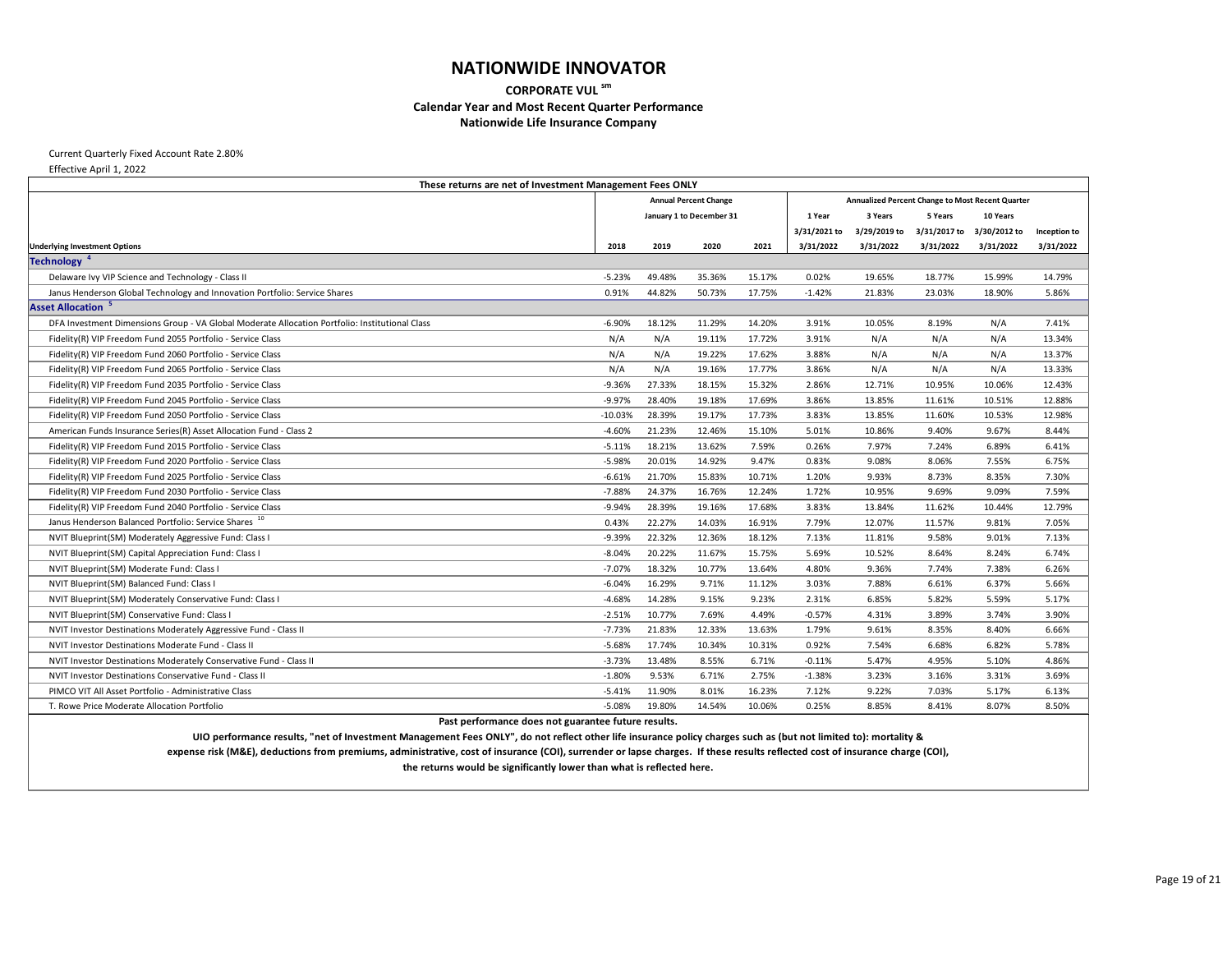#### **CORPORATE VUL sm Calendar Year and Most Recent Quarter Performance Nationwide Life Insurance Company**

Current Quarterly Fixed Account Rate 2.80%

Effective April 1, 2022

|                                                                 | These returns are net of Investment Management Fees ONLY |                          |                              |          |                                                  |              |              |                              |                               |  |
|-----------------------------------------------------------------|----------------------------------------------------------|--------------------------|------------------------------|----------|--------------------------------------------------|--------------|--------------|------------------------------|-------------------------------|--|
|                                                                 |                                                          |                          | <b>Annual Percent Change</b> |          | Annualized Percent Change to Most Recent Quarter |              |              |                              |                               |  |
|                                                                 |                                                          | January 1 to December 31 |                              |          | 1 Year                                           | 3 Years      | 5 Years      | 10 Years                     |                               |  |
|                                                                 |                                                          |                          |                              |          | 3/31/2021 to                                     | 3/29/2019 to | 3/31/2017 to | 3/30/2012 to                 | Inception to                  |  |
| <b>Underlying Investment Options</b>                            | 2018                                                     | 2019                     | 2020                         | 2021     | 3/31/2022                                        | 3/31/2022    | 3/31/2022    | 3/31/2022                    | 3/31/2022                     |  |
| <b>Asset Allocation<sup>5</sup> Continued</b>                   |                                                          |                          |                              |          |                                                  |              |              |                              |                               |  |
| BlackRock Global Allocation VI Fund - Class II                  | $-7.52%$                                                 | 17.83%                   | 20.80%                       | 6.55%    | $-2.34%$                                         | 9.56%        | 7.30%        | 6.19%                        | 7.49%                         |  |
| Vanguard® VIF Balanced Portfolio                                | $-3.41%$                                                 | 22.48%                   | 10.68%                       | 19.02%   | 7.78%                                            | 11.67%       | 10.14%       | 9.88%                        | 9.57%                         |  |
| Managed Futures <sup>4</sup>                                    |                                                          |                          |                              |          |                                                  |              |              |                              |                               |  |
| NVIT J.P. Morgan Mozaic(SM) Multi-Asset Fund: Class Y           | N/A                                                      | N/A                      | 1.85%                        | 7.62%    | 4.67%                                            | N/A          | N/A          | N/A                          | 2.07%                         |  |
| <b>Intermediate Core Bond</b>                                   |                                                          |                          |                              |          |                                                  |              |              |                              |                               |  |
| Fidelity(R) VIP Bond Index Portfolio - Service Class            | N/A                                                      | 8.21%                    | 7.53%                        | $-2.05%$ | $-4.46%$                                         | 1.33%        | N/A          | N/A<br>--------------------- | 2.25%<br>-------------------- |  |
| Fidelity(R) VIP Investment Grade Bond Portfolio - Service Class | $-0.63%$                                                 | 9.58%                    | 9.25%                        | $-0.72%$ | $-3.46%$                                         | 2.70%        | 2.78%        | 2.75%                        | 5.58%                         |  |
| NVIT Bond Index Fund - Class I                                  | $-0.36%$                                                 | 8.40%                    | 7.20%                        | $-2.08%$ | $-4.52%$                                         | 1.34%        | 1.79%        | 1.88%                        | 3.18%                         |  |
| Vanguard® VIF Total Bond Market Index Portfolio                 | $-0.13%$                                                 | 8.67%                    | 7.58%                        | $-1.72%$ | $-4.18%$                                         | 1.61%        | 2.05%        | 2.12%                        | 5.07%                         |  |
| Intermediate Core-Plus Bond <sup>1</sup>                        |                                                          |                          |                              |          |                                                  |              |              |                              |                               |  |
| Lord Abbett Series Total Return Portfolio - Class VC            | $-1.03%$                                                 | 8.41%                    | 7.43%                        | $-0.24%$ | $-3.84%$                                         | 1.89%        | 2.12%        | 2.55%                        | 3.39%                         |  |
| MFS <sup>®</sup> VIT Total Return Bond Series - Service Class   | $-1.33%$                                                 | 9.92%                    | 8.17%                        | $-1.07%$ | $-3.93%$                                         | 2.20%        | 2.41%        | 2.60%                        | 4.68%                         |  |
| PIMCO VIT Total Return Portfolio - Administrative Class         | $-0.54%$                                                 | 8.35%                    | 8.64%                        | $-1.26%$ | $-4.33%$                                         | 1.95%        | 2.32%        | 2.53%                        | 4.85%                         |  |
|                                                                 | Past performance does not guarantee future results.      |                          |                              |          |                                                  |              |              |                              |                               |  |

**UIO performance results, "net of Investment Management Fees ONLY", do not reflect other life insurance policy charges such as (but not limited to): mortality & expense risk (M&E), deductions from premiums, administrative, cost of insurance (COI), surrender or lapse charges. If these results reflected cost of insurance charge (COI), the returns would be significantly lower than what is reflected here.**

| <b>st Recent Quarter</b> |              |
|--------------------------|--------------|
| 10 Years                 |              |
| 3/30/2012 to             | Inception to |
| 3/31/2022                | 3/31/2022    |
|                          |              |
| 6.19%                    | 7.49%        |
| 9.88%                    | 9.57%        |
|                          |              |
| N/A                      | 2.07%        |
|                          |              |
| N/A                      | 2.25%        |
| 2.75%                    | 5.58%        |
| 1.88%                    | 3.18%        |
| 2.12%                    | 5.07%        |
|                          |              |
| 2.55%                    | 3.39%        |
| 2.60%                    | 4.68%        |
| 2.53%                    | 4.85%        |
|                          |              |
|                          |              |